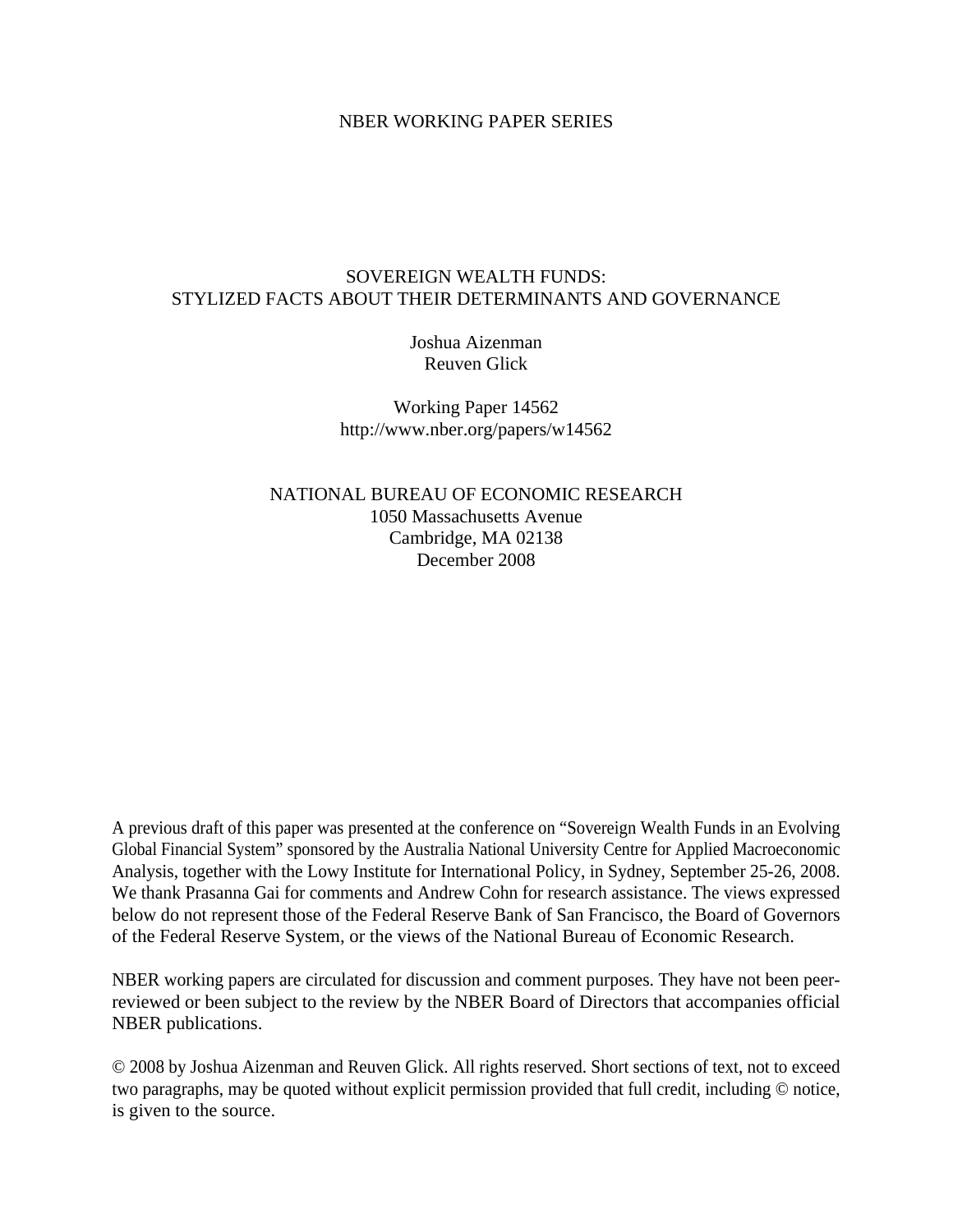Sovereign Wealth Funds: Stylized Facts about their Determinants and Governance Joshua Aizenman and Reuven Glick NBER Working Paper No. 14562 December 2008 JEL No. E52,E58,F15,F3

# **ABSTRACT**

This paper presents statistical analysis supporting stylized facts about sovereign wealth funds (SWFs). It discusses the forces leading to the growth of SWFs, including the role of fuel exports and ongoing current account surpluses, and large hoarding of international reserves. It analyzes the degree to which measures of SWF governance and transparency compare with national norms of behavior. We provide evidence that many countries with SWFs are characterized by effective governance, but weak democratic institutions, as compared to other nonindustrial countries. We also present a model with which we compare the optimal degree of diversification abroad by a central bank versus that of a sovereign wealth fund. We show that if the central bank manages its foreign assets with the objective of reducing the probability of sudden stops, it will place a high weight on the downside risk of holding risky assets abroad and will tend to hold primarily safe foreign assets. In contrast, if the sovereign wealth fund, acting on behalf of the Treasury, maximizes the expected utility of a representative domestic agent, it will opt for relatively greater holding of more risky foreign assets. We discuss how the degree of a country's transparency may affect the size of the foreign asset base entrusted to a wealth fund's management, and show that, for relatively low levels of public foreign assets, assigning portfolio management independence to the central bank may be advantageous. However, for a large enough foreign asset base, the opportunity cost associated with the limited portfolio diversification of the central bank induces authorities to establish a wealth fund in pursuit of higher returns.

Joshua Aizenman Department of Economics; E2 1156 High St. University of California, Santa Cruz Santa Cruz, CA 95064 and NBER jaizen@ucsc.edu

Reuven Glick Economic Research Department Federal Reserve Bank of San Francisco 101 Market Street San Francisco, CA 94105 reuven.Glick@sf.frb.org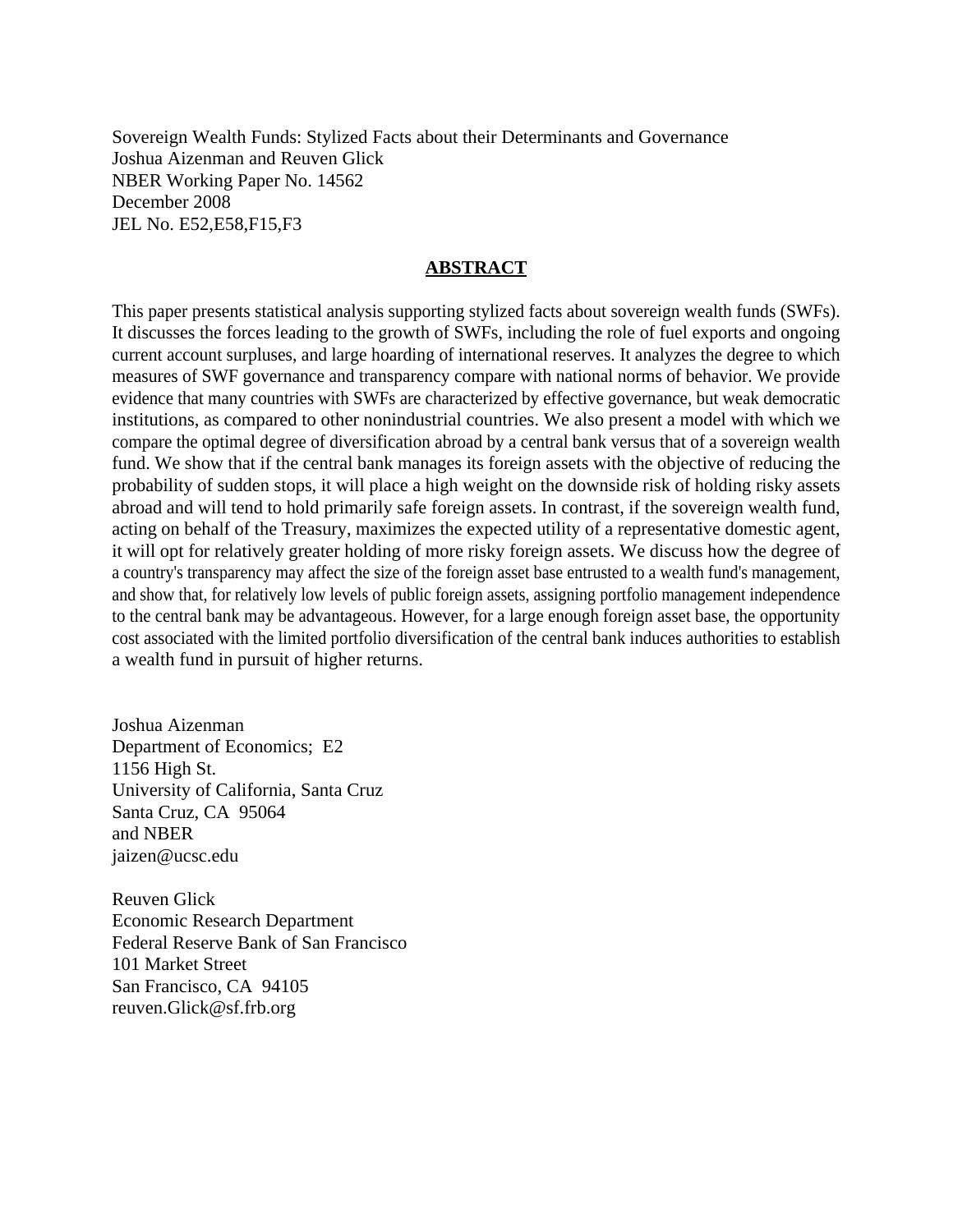# **1. Introduction**

 $\overline{a}$ 

Sovereign wealth funds (SWFs) are saving funds controlled by sovereign governments that hold and manage foreign assets. Private analysts put current sovereign wealth fund assets in the range of \$2 to 3 trillion or even higher.<sup>1</sup> This amount is projected to grow to as much as \$13 trillion in the next ten years, an amount larger than the current global stock of foreign reserves of about \$6 trillion.<sup>2</sup> While not a new phenomenon, the recent activities and projected growth of SWFs have stirred debate about the extent to which their size may allow them to affect financial markets and their policies may be driven by non-economic considerations.

As an increasing share of the foreign asset holdings of SWFs shift from government debt obligations to private equities, concerns also have arisen about how institutions in the "investing" and "receiving" countries may need to adapt. Much discussion has been devoted to the need for individual SWFs to be more transparent about their investment approach, by providing more information on the type and amounts of assets they hold, and about their governance structure, by clarifying how decisions are made and monitored.

This paper gives an overview of the ongoing debate about the expanding role of SWFs in international financial markets. It discusses the forces leading to the growth of SWFs and provides statistical analysis supporting stylized facts about their determinants. It also analyzes the degree to which measures of the governance and transparency of individual SWFs compare

<sup>&</sup>lt;sup>1</sup> Ziemba (2008) estimates SWF assets amounted to around \$2 trillion at the end of 2007. Lyons (2007) and Jen (2007) give figures of roughly \$2.2 and \$2.5 trillion, respecitvely. Truman (2008) estimates that SWFs managed just under \$3 trillion at the end of 2007 (he also identifies another \$2.3 billion under management by sovereign pension funds). Definitional issues tend to account for most of the divergence in estimates. For example, Truman includes investment funds managed by monetary authorities in Saudi Arabia, Hong Kong, and Russia. Ziemba excludes these funds as well as SWFs who primarily hold domestic assets (e.g., Singapore's Temasek and Malaysia's Khazanah Fund). Based on public ownership asset data, Balding (2008) suggests that sovereign wealth funds manage much less than any of the numbers above; however, he ignores assets handled by external fund managers**.** <sup>2</sup>

 $<sup>2</sup>$  Jen (2007) projects global SWF assets will total \$12 trillion in 2015; the IMF Survey (March 4, 2008) projects an</sup> increase to \$8-13 trillion by 2013. Lyons (2007) projects a total of \$13 trillion by 2017.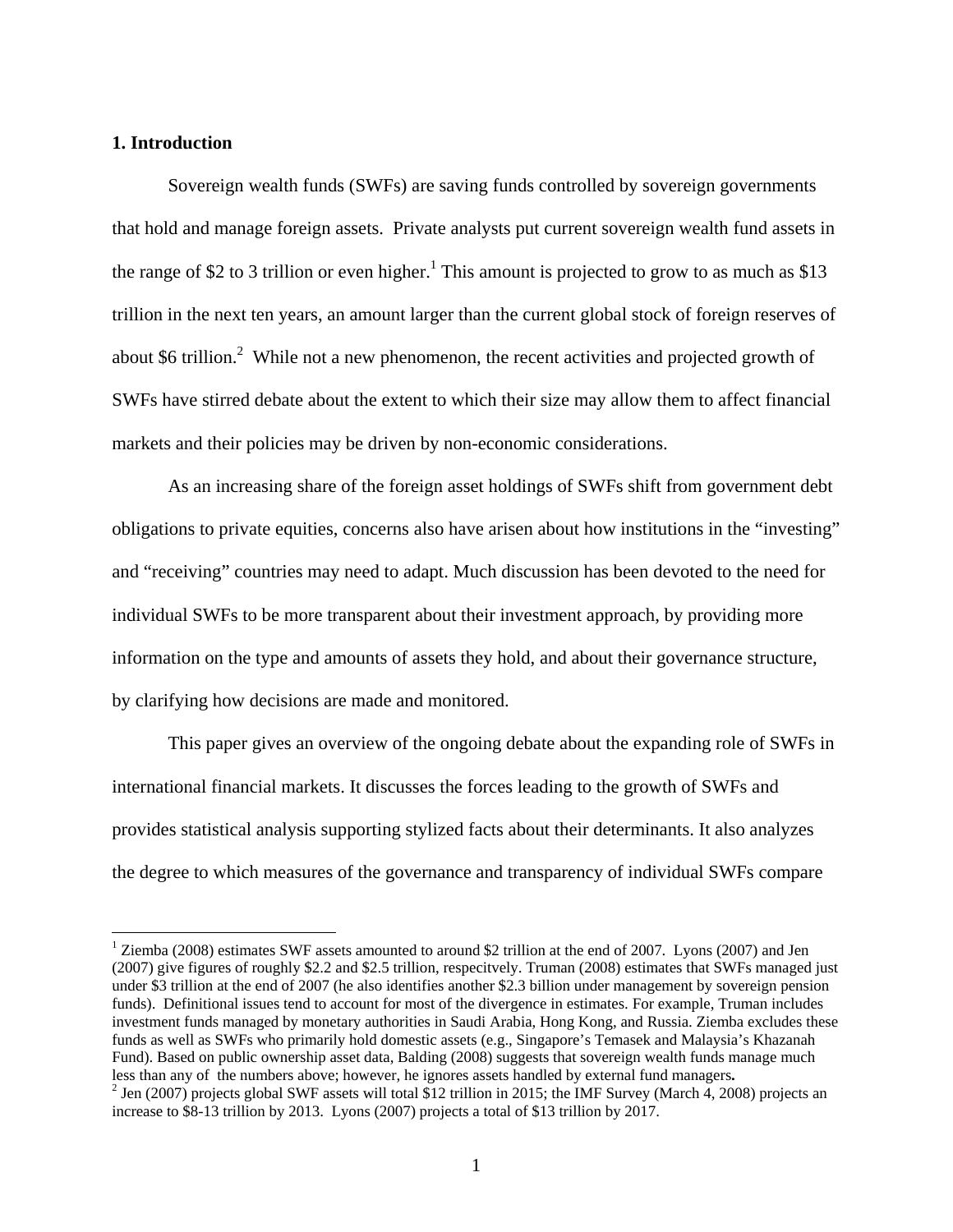with national and global norms of behavior. In addition, the paper discusses how expansion of asset holdings of SWFs may affect the level of official reserve holdings. The paper concludes with discussion of the implications of growing SWFs for international financial markets.

# **2. Reasons for the Growth of SWFs**

SWFs have become an important class of investors in terms of the size of assets under sovereign control. How do they compare to other pools of global investment? As shown in Figure 1, SWF asset holdings now amount to much less than the funds under management by mutual funds, pension funds, insurance companies, \$20-30 trillion each, and less than the \$6 trillion in central bank foreign reserve holdings (including \$1.8 trillion by China). But they are more than the \$1.9 trillion under management by hedge funds and almost \$1 trillion by private equity groups.

SWFS generally fall into two categories according to the source of their foreign exchange assets. Commodity SWFs are funded by commodity exports, either owned or taxed by government (e.g. the Gulf States, Norway, Russia). They have been established for various purposes, including stabilization of fiscal revenues, management of inter-generational savings, and sterilization of the effects of balance of payments inflows on domestic inflation. Noncommodity SWFs are funded typically by the transfer of assets from official foreign exchange reserves (e.g. China, other Asia countries). Current estimates suggest that funds derived from oil and gas export revenues account for some two thirds of the total assets held by SWFs, with the rest consisting of funds mainly controlled by Asian surplus exporters.

The growth of SWFs may be viewed as a consequence of countries running persistent current account surpluses and accumulating net foreign assets. SWFs arise as a by-product of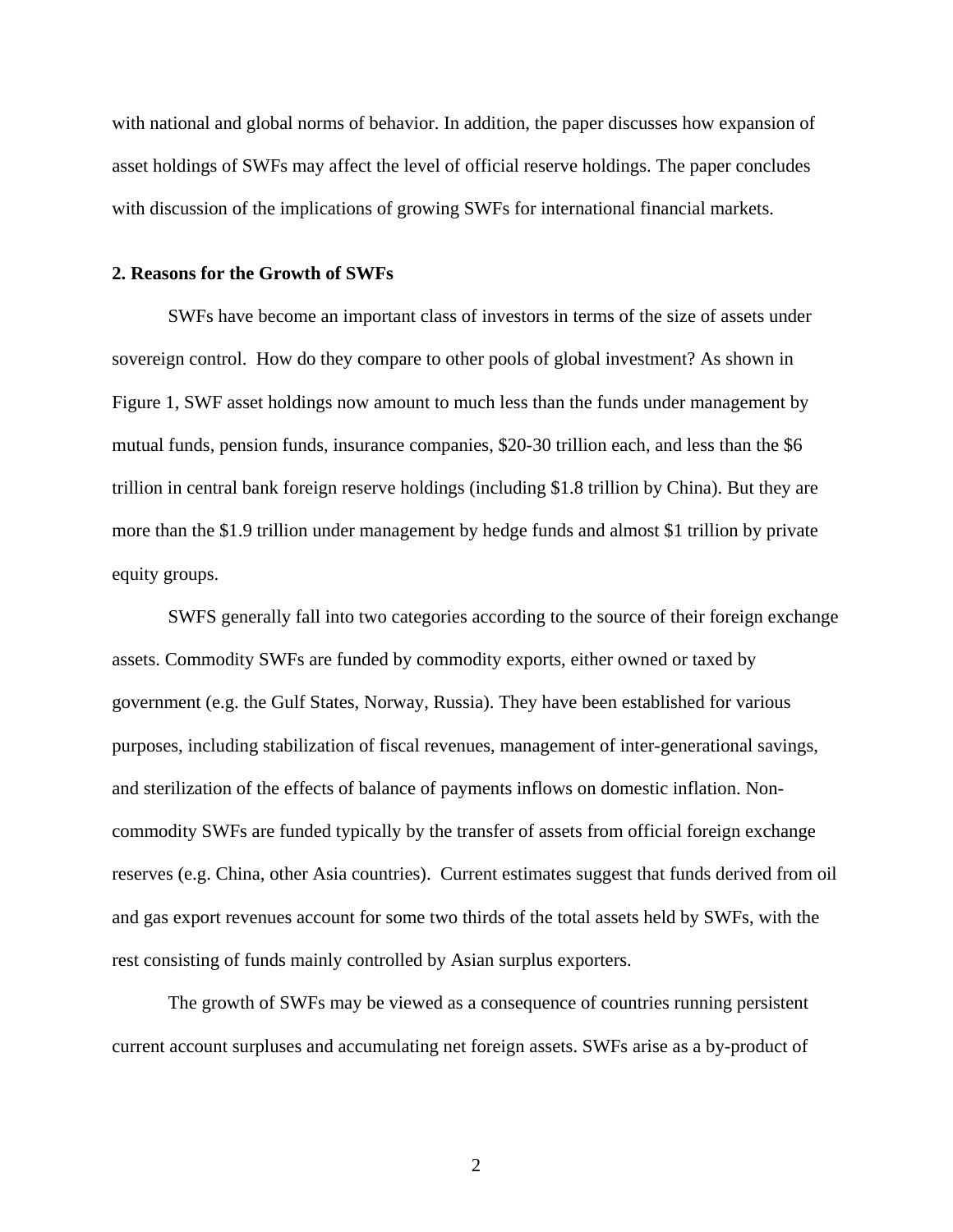these current account surpluses in circumstances where sovereign governments choose to retain control of the foreign assets acquired.

There are several reasons for the accumulation of net foreign assets by sovereigns and the resulting growth of sovereign wealth funds. First, the recent commodity price boom has swelled the sovereign asset holdings of commodity-exporting countries where the public sector controls commodity exports or heavily taxes the revenues earned by private commodity exporters. Earlier commodity price booms vividly illustrate the adverse effect on competitiveness of domestic inflation and large real appreciations induced by using these windfall gains for domestic expenditures, particularly when the gains are transitory. For example, the windfall gains associated with the sharp rise in the price of oil in 1973–1974 induced oil-exporting countries to increase government spending; this spending fell sharply when oil prices collapsed in the early 1980s. Consequently, some sovereigns have sought to deal with these concerns by saving a share of the gains in SWFs. In some cases these savings are used as a financial stabilizer if commodity prices fall and depress tax revenue declines. In other cases, SWFs serve as mechanisms to transform concentrated exposure of public assets to volatile commodity prices into a more balanced and diversified global exposure, thereby protecting the income of future generations.

A second factor behind the growth of SWFs is the effort by many emerging market countries to accumulate large stockpiles of international reserves by running persistent current account surpluses (see Aizenman 2007). Many of these countries, particularly in Asia, now hold more reserves than needed for prudential reasons. Attempts to diversify these reserves into potentially higher-yielding assets entail transferring them from the control of the central bank to the Treasury or to quasi-public entities, such as SWFs, with the mandate to pursue financial strategies aiming at higher long-run returns. For example, China recently set up the China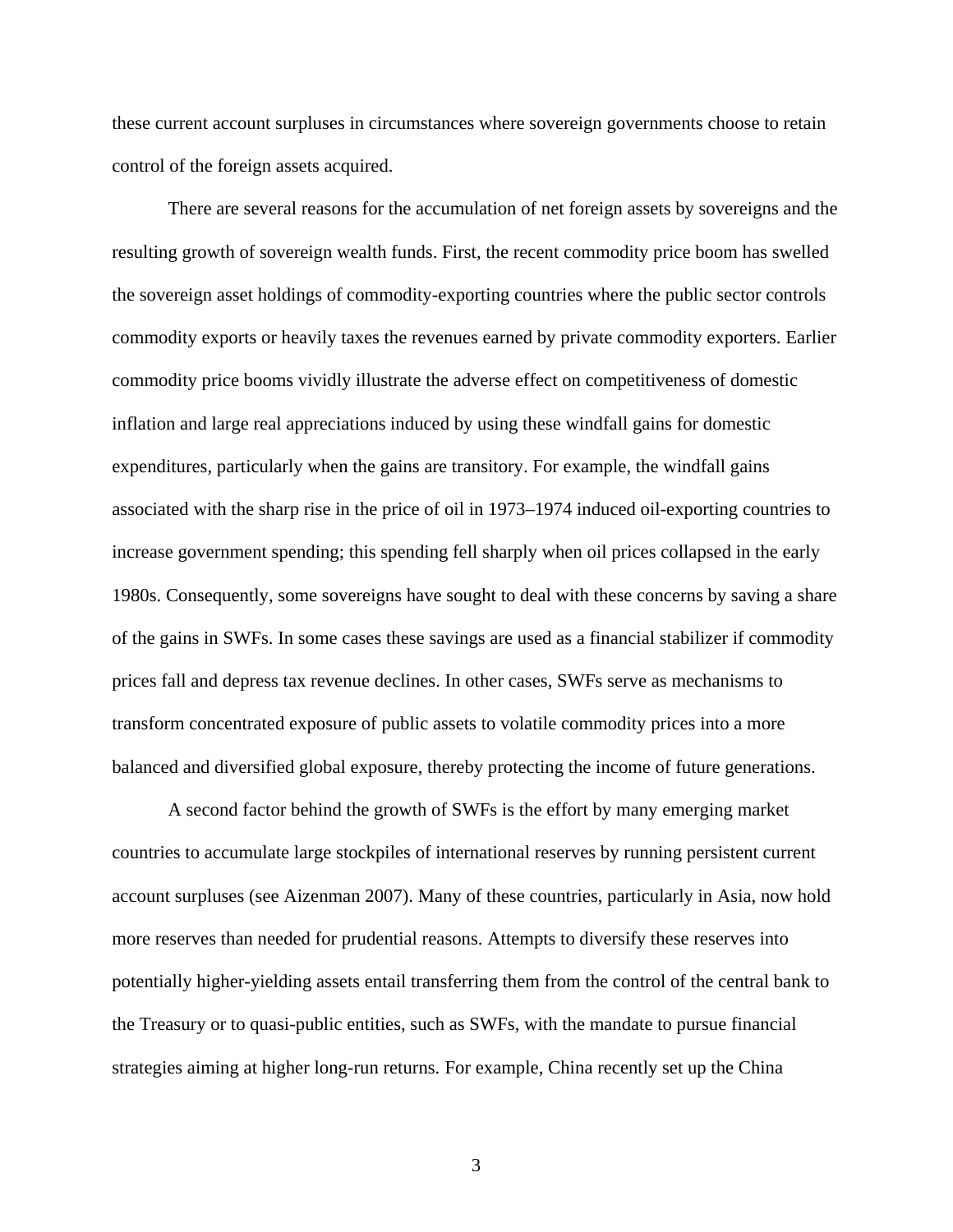Investment Corporation with assets worth \$200 billion to manage more aggressively a portion of its over \$1.8 trillion in foreign reserves (as of June 2008).

Of course, by definition, the global sum of all current accounts adds up to zero. Hence, the growing current account surpluses of commodity exporters and Asian countries are the mirror image of the growing current account deficits of other countries, primarily the U.S. in recent years. In this view the excess saving and accumulation of foreign assets by surplus countries is the counterpart to the excess demand and issuance of foreign liabilities by deficit countries. The resulting international wealth transfer from debtors in one country to creditors in others fosters the growth of SWFs when sovereign governments choose to retain control of the foreign assets accumulated.

SWFs are fundamentally different from monetary authorities holding official foreign reserves, where liquidity and security issues necessitate a short investment horizon and low risk tolerance. Central banks generally invest their foreign exchange reserves conservatively in safe and marketable instruments that are readily available to monetary authorities to meet balance of payments needs. In contrast, SWFs typically seek to diversify foreign exchange assets and earn a higher return by investing in a broader range of asset classes, including longer-term government bonds, agency and asset-backed securities, corporate bonds, equities, commodities, real estate, derivatives, and foreign direct investment.

SWFs typically make little use of leverage, in contrast to hedge funds and private equity funds which generally engage in highly leveraged transactions. SWFs also differ from large institutional private investors such as mutual and insurance funds, in that although they hold assets, they generally have no specific liabilities to be paid to shareholders or policyholders. SWFs similarly differ from sovereign pension funds (SPFs) in that the latter, while government-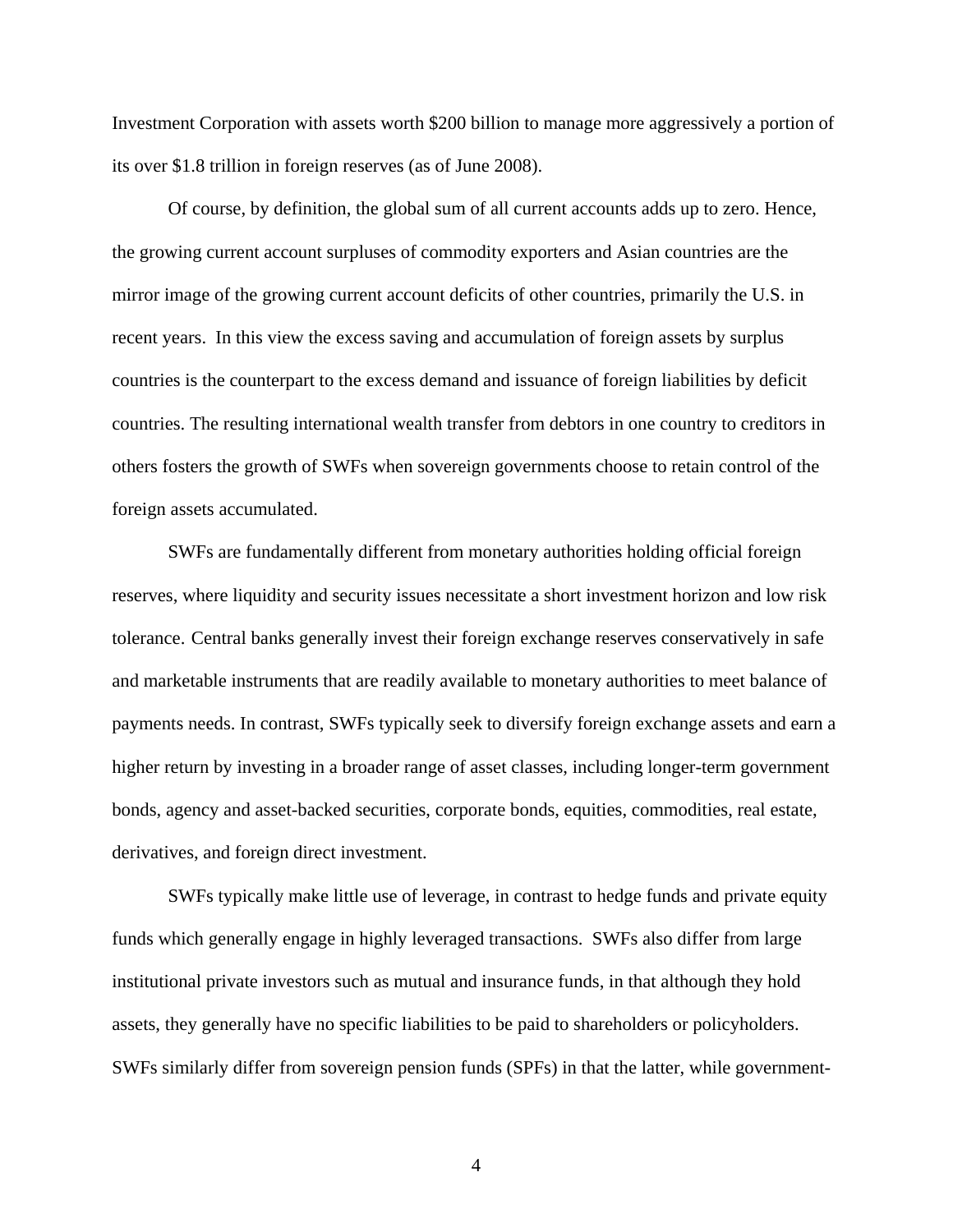owned, have explicit liabilities, such as worker pensions. For this reason, SWFs typically have had less incentive to be transparent about their investment and management practices. However, as SWFs invest more of their assets in private financial markets, greater concern has arisen as to the extent to which they should follow the practices of private institutional investors.

In the appendix we present a model with which we compare the optimal degree of diversification abroad by a central bank versus that of a sovereign wealth fund, depending on the authorities' utility function. We show that if the central bank manages its foreign assets with the objective of reducing the probability of sudden stops, it will place a high weight on the downside risk of holding risky assets abroad and will tend to hold primarily safe foreign assets. In contrast, if a sovereign wealth fund, acting on behalf of the Treasury, maximizes the expected utility of a representative domestic agent, it will opt for greater diversification towards holding more risky foreign assets. 3

Our model suggests that, for relatively low levels of public foreign assets, assigning portfolio management independence to the central bank may advantageous. However, for a large enough foreign asset base accumulated through commodity exports or foreign exchange intervention, the opportunity cost associated with the limited portfolio diversification of the central bank becomes high enough to induce the authorities to establish a wealth fund in pursuit of greater returns. In these circumstances, the fund would opt for much greater investment in foreign equities, while the central bank manages its assets with limited diversification, so as to minimize the downside risk of sudden stop crises.

 $3$  We also formulate a more elaborate model of joint decision making in which we treat the Treasury as the dominant player and assume that it sets the total level of foreign assets managed by the central bank, but delegates to the central bank the responsibility for maintaining financial stability through the composition of its portfolio. Conditional on the actions of the central bank, the Treasury decides what level of public foreign assets to entrust to the central bank for management as well as the composition of the residual share of the country's public foreign assets managed through the SWF. In these circumstances, we find that the assignment of the objective to financial stability to the central bank tends to increase the gap between the optimal diversification patterns of the bank and the fund.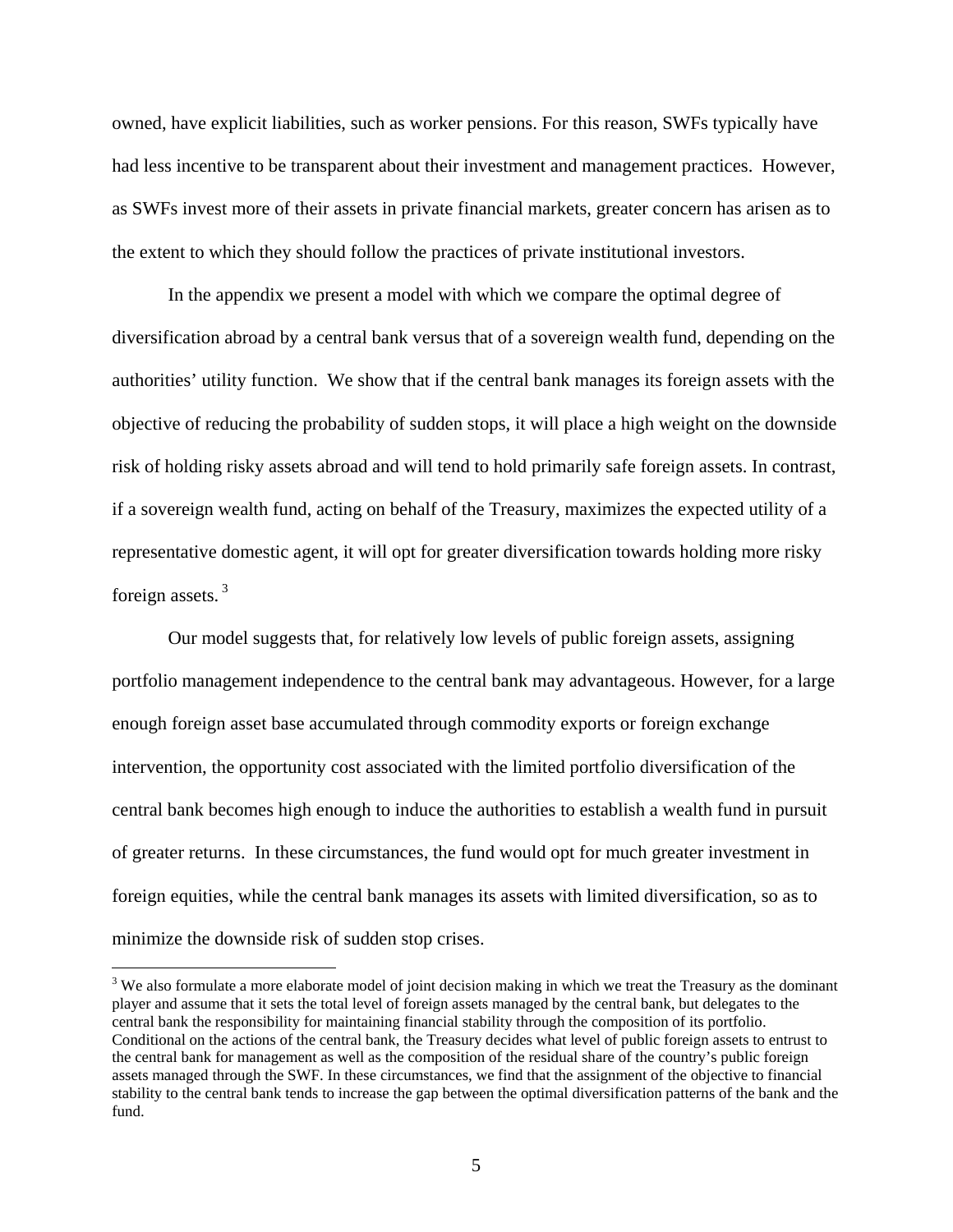## **3. Data Analysis and Stylized Facts about SWFs**

In this section we provide graphical and statistical support for stylized facts about SWFs. Table 1 summarizes data on SWFs by country, taken from Truman (2008), including the country fund name, date of establishment, and estimated size.<sup>4</sup> (When there is a range of size figures we take the average; when there is more than one fund per country, we take the sum and use the establishment date of the largest fund.) We exclude sovereign pension funds (SPFs), e.g., the Australia Future Fund and Canada Pension Fund, since typically they have limited foreign investment assets<sup>5</sup> and, as noted earlier, they differ significantly in their governance structure because of the nature of the liabilities on their balance sheets. <sup>6</sup> We also exclude non-Federal sovereign wealth funds, e.g. the Alaska Permanent Fund and the Alberta Heritage Savings Trust, since we wish to focus on cross-country differences in SWF behavior at the national level.

Figure 2 depicts the SWFs in our sample by decreasing total asset size. Observe that SWF asset holdings are fairly concentrated, with the top six funds, accounting for three-fourths of total SWF assets. The United Arab Emirates, including the Abu Dhabi Investment Authority, established back in 1976, and other assorted funds, have a combined asset value of over \$800 billion. Norway's Government Pension Fund - Global (previously called the Petroleum Fund of Norway) was established in 1990 and now holds over \$350 billion. In Asia, Singapore's two government investment funds—the Government Investment Corporation (GIC) and Temasek have combined assets of over \$300 billion. Saudi Arabia's oil surplus funds, mainly managed by the central bank together with its reserves, amount to almost \$300 billion. Kuwait and China

 $4$  We used 2003 as the establishment date of the Qatar Investment Authority, rather than Truman's 2005 date, based on information from the fund's website.

<sup>&</sup>lt;sup>5</sup> Some SWFs do not hold foreign assets exclusively. For example, Singapore's Temask and Malaysia's Khazanah Fund hold substantial domestic assets, as indicated in Figure 2.

<sup>&</sup>lt;sup>6</sup>We will compare the governance behavior of SWFs and SPFs below.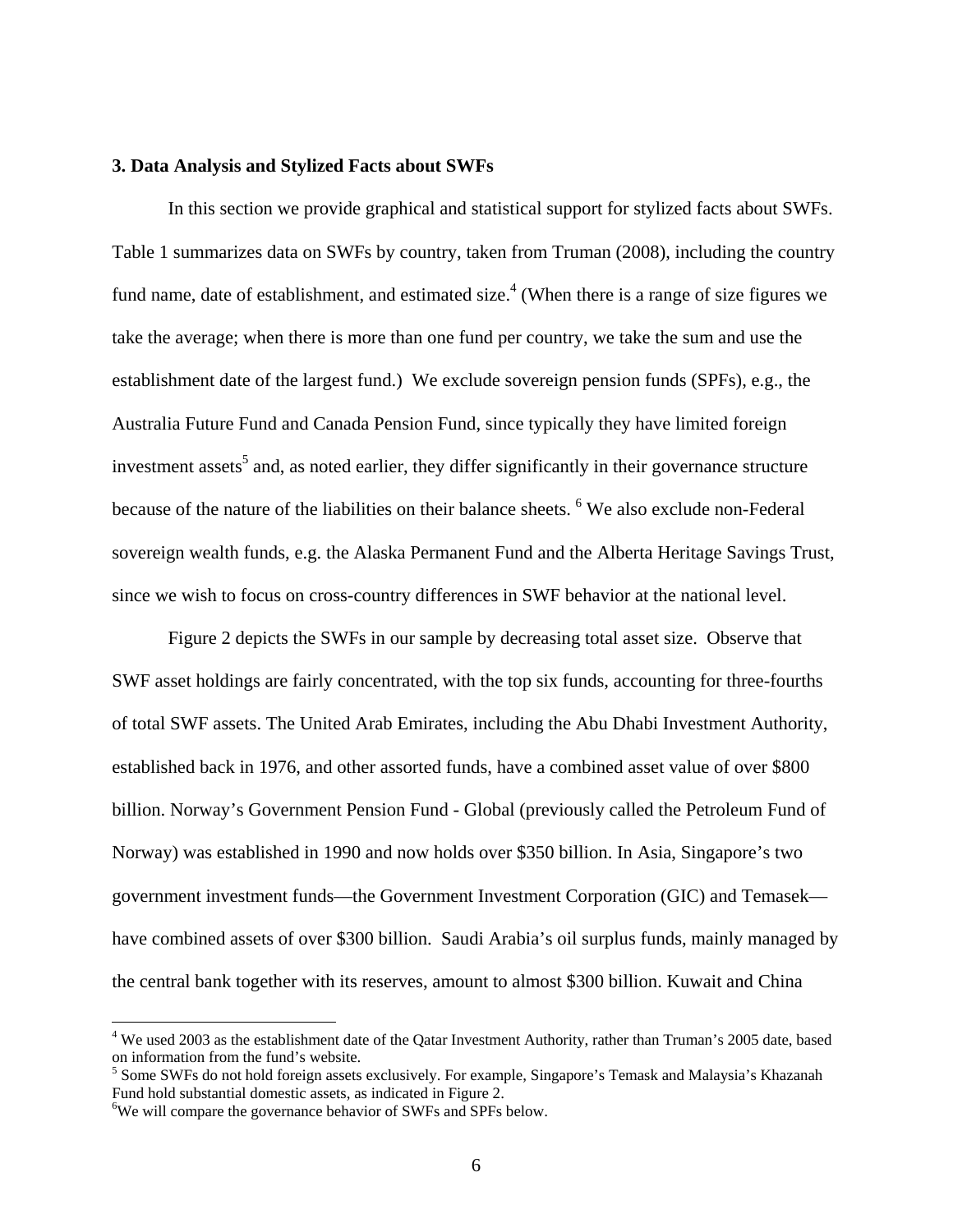hold roughly \$200 billion each in SWFs. As shown in Table 1, almost all of these large funds have been in existence for fairly long periods, having been established in 1990 or earlier (China is the exception).

# **3.A. Determinants of SWFs**

We begin with simple depictions of the characteristics of countries with SWFs relative to other countries. All data are taken from the World Bank's *World Development Indicators*, *2008*; we use the data for 2006, the latest reported in the WDI, or the most recent available. Small countries with populations in 2006 of less than 250,000 are excluded.

Figure 3 depicts the distribution of countries according to their specialization in fuel exports, defined as fuel exports as a share of total merchandise exports. Countries with SWFs in 2007 or 2008 are indicated by dark (blue) bars. Not surprisingly, the figure shows that SWFs tend to be prevalent among intensive fuel-exporting countries. As fuel prices have risen over time in recent years, countries that are heavy fuel exporters have earned sizable amounts of revenue from exports and accumulated foreign assets.<sup>7</sup> They also have had more reason than other countries to diversify their foreign asset holdings through SWFs.

Figure 4 depicts the distribution of SWFs across countries ranked by average current account surpluses as a share of GDP over the period 2002-2006. (In cases where current account data is missing, we use the most recent years or use trade balance data instead.) Observe that countries with SWFs tend to be countries with high current account surpluses. Although many SWF countries with large current account surpluses also are intensive fuel exporters (the raw correlation is 0.48, the rank correlation is .37), many are not. Comparison of Figures 2 and 3

 $7$  This presumes that imports expand by less than exports.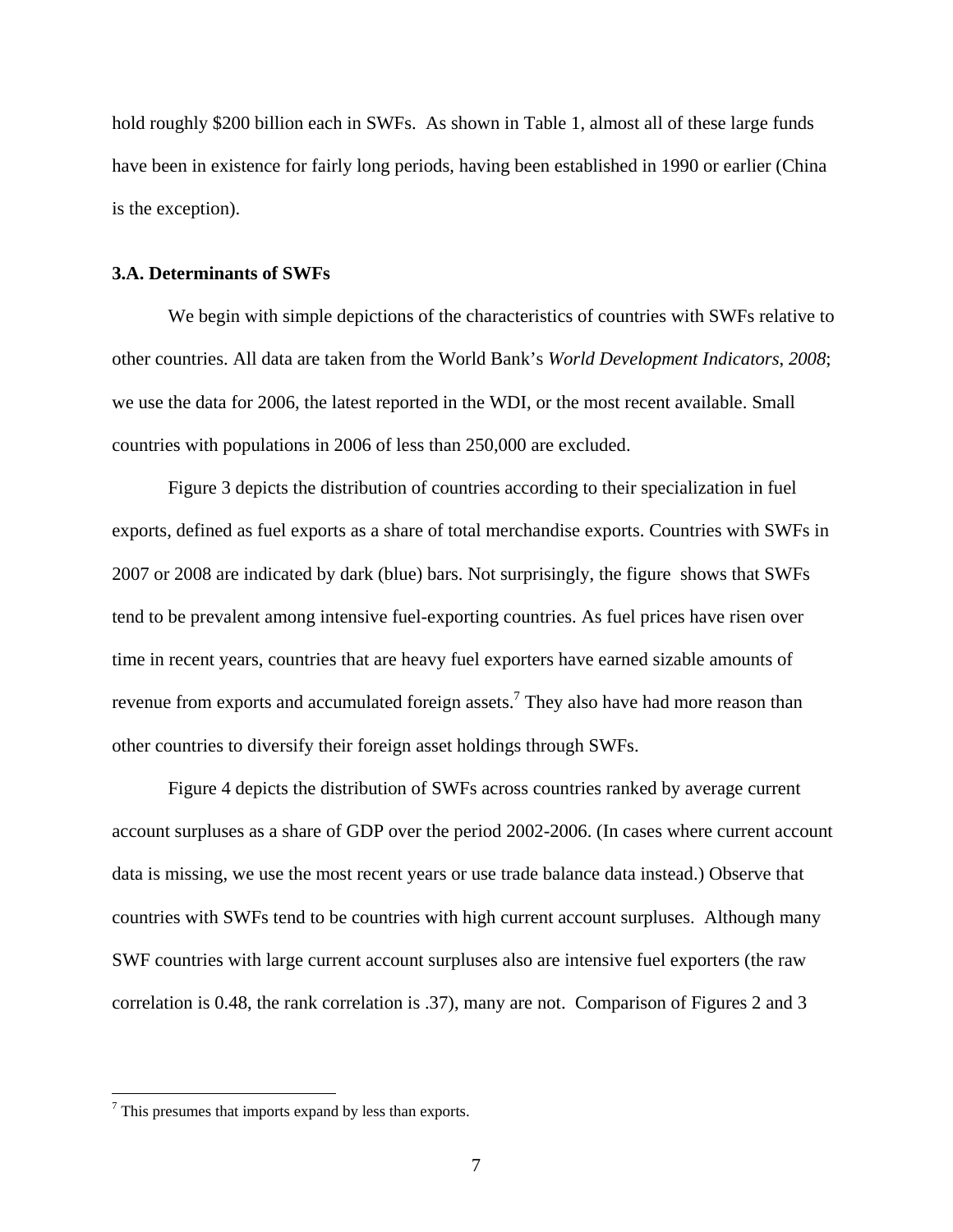indicates that economies, such as Hong Kong, China, and Chile, among others, rank low in terms of fuel exports, but relatively high in terms of current account surpluses.

Figure 5 depicts the distribution of SWFs across countries ranked by GDP per capita (in \$2000). Observe that countries with SWFs tend to be fairly evenly distributed across income levels. That is, there are high, medium, and low income countries with SWFs.

What are the foreign reserve holdings of countries with a SWF? Figure 6 shows the distribution of countries ordered by their level of foreign reserves (excluding gold) as a share of GDP. Not surprisingly, the ratio of reserves to GDP is relatively high in many countries with SWFs, particularly in countries that have recently established such funds. However, reserves are somewhat lower in some countries, particularly those in the Gulf area (e.g. Saudi Arabia, Kuwait, Oman, United Arab Emirates) with SWFs of longer duration.

We now turn to more formal statistical analysis of the determinants of sovereign wealth funds. We first analyze the effect of individual country characteristics on the existence of a sovereign wealth fund in 2007 or 2008. Table 2 reports the results of probit regressions of the incidence of SWFs, defined as a 0-1 dummy, as a function of the (five-year average) current account/GDP ratio, fuel exports as a share of total exports, and ore and metal exports as a share of total exports. As reported in column (1), the coefficients on the first two variables are positive and significant. Countries that run larger current account surpluses or that specialize in fuel exports are more likely to have established sovereign wealth funds. This confirms the insights drawn from Figures 3 and 4.

In terms of economic significance, an increase in a country's current account surplus as a percent of GDP by 10% percentage points (as occurred in China between 2001 and  $2007<sup>8</sup>$ ) raises

<sup>8</sup> China's current account balance as a ratio to GDP rose from 1.3% in 2001 to 11.1% in 2007 (IMF *World Economic Outlook*, April 2008, Statistical Appendix, Table A12.)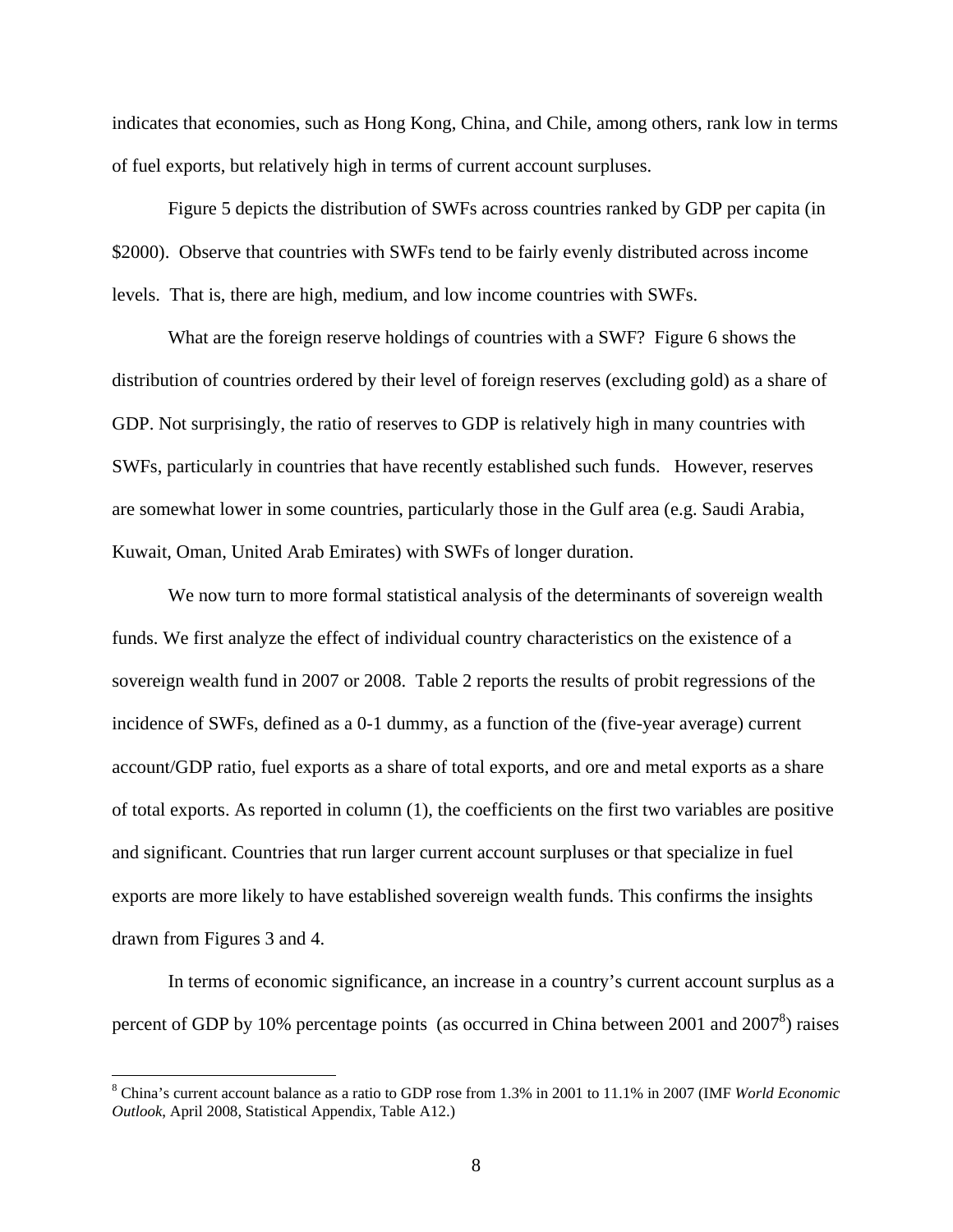the likelihood of a SWF by 8 percentage points (0.767x100). A 10 percentage point increase in fuel exports as a share of total merchandise exports by 10% raises the probability by 3 percentage points. In contrast, the coefficient on ore and metals exports, though positive, is not significant.<sup>9</sup>

Other possible determinants are considered in columns (5) and (6) of Table 2. The coefficient on GDP per capita is positive, but insignificant.<sup>10</sup> The association of foreign reserves and the likelihood of a SWF is positive. We will discuss the issue of the interaction of SWF assets and reserve holdings below.

# **3.B. SWFs and National Governance**

What about the role of national governance? Do countries with high or low governance

tend to establish SWFs?

 $\overline{a}$ 

To answer this question, we use the Worldwide Governance Indicators constructed by

Kaufmann, Kraay, and Mastruzzi (KKM, 2007) which capture key dimensions of governance for

individual countries: $\frac{11}{11}$  These include the following six subindices:

- (i) "Voice and Accountability" (VA), which measures the extent to which a country's residents participate in selecting their government, as well as engage in freedom of expression;
- (ii) "Political Stability and the Absence of Violence" (PS) , which measures perceptions of the likelihood that the government will be destabilized or overthrown by unconstitutional or violent means, including domestic violence and terrorism;
- (iii) "Government Effectiveness" (GE), a measure of the quality of public policies and services, independence from political pressures, and the credibility of the government commitment to these policies;

<sup>10</sup> Restricting the sample by omitting advanced countries results in a positive coefficient for the GDP per capita variable. Thus, among developing countries, lower income countries are less likely to establish SWFs.

<sup>&</sup>lt;sup>9</sup> Among countries with SWFs, ores and metals comprise more than 25% of total exports only for Chile.

<sup>&</sup>lt;sup>11</sup> These indicators are available for the years 1996 through 2006 on the Worldwide Governance Indicators Web site (http://www.govindicators.org).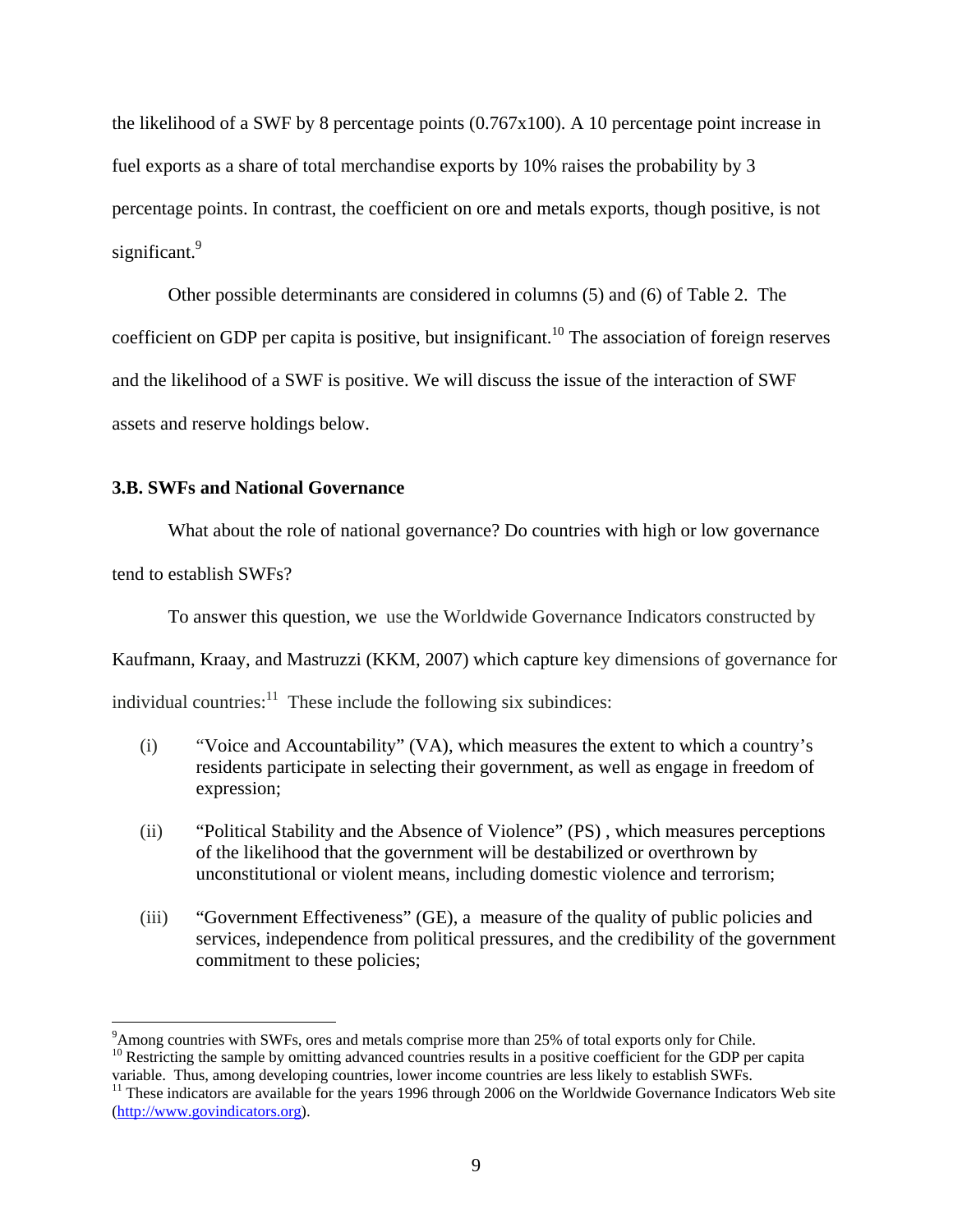- (iv) "Regulatory Quality" (RQ), a measure of the ability of the government to formulate and implement sound policies that promote private sector development;
- (v) Rule of Law (RL), a measure of the extent to which agents have confidence in and abide by the rules of society, including the quality of contract enforcement, the police, and the courts, as well as the likelihood of crime and violence; and
- (vi) Control of Corruption (CC), measuring the extent to which the government limits corruption and rent seeking by elites and private interests.

These variables are constructed on a standardized scale ranging from -2.5 to 2.5. (The data are scaled such that a 1 unit change is equivalent to 1 standard deviation of each variable's distribution.) Higher values indicate "better" performance. Note that the "Voice and Accountability" subindex captures the degree of development of democratic institutions. An aggregate governance score for each country is given by the average of the six subindices, which we shall refer to as the "KKM governance average."

Figure 7 shows the distribution of SWFs across countries ranked by their KKM governance average level in 2006, the latest date available.<sup>12</sup> The chart does not indicate any obvious association between national average governance and the presence of a sovereign wealth fund. In contrast, as shown in Figure 8, SWF countries appear to rank lower on the voice and transparency measure, our indicator of democracy performance. Only 5 of 26 SWFs have democracy levels in the top quartile; most are in the bottom half of the sample.

This finding is supported by Figure 9 which compares governance performance for different country groupings – countries with SWFs, other developing countries, and industrial countries.13 It is apparent that countries with SWFs score significantly lower than do industrial countries for all governance measures, including the average as well as the subindices. However, in comparison with other developing countries, countries with SWFs score somewhat higher,

 $12$  We still exclude countries with populations of less than 250,000.

<sup>&</sup>lt;sup>13</sup> All figures are unweighted averages of the countries in each grouping. The industrial countries group excludes Norway which is included in the SWF group.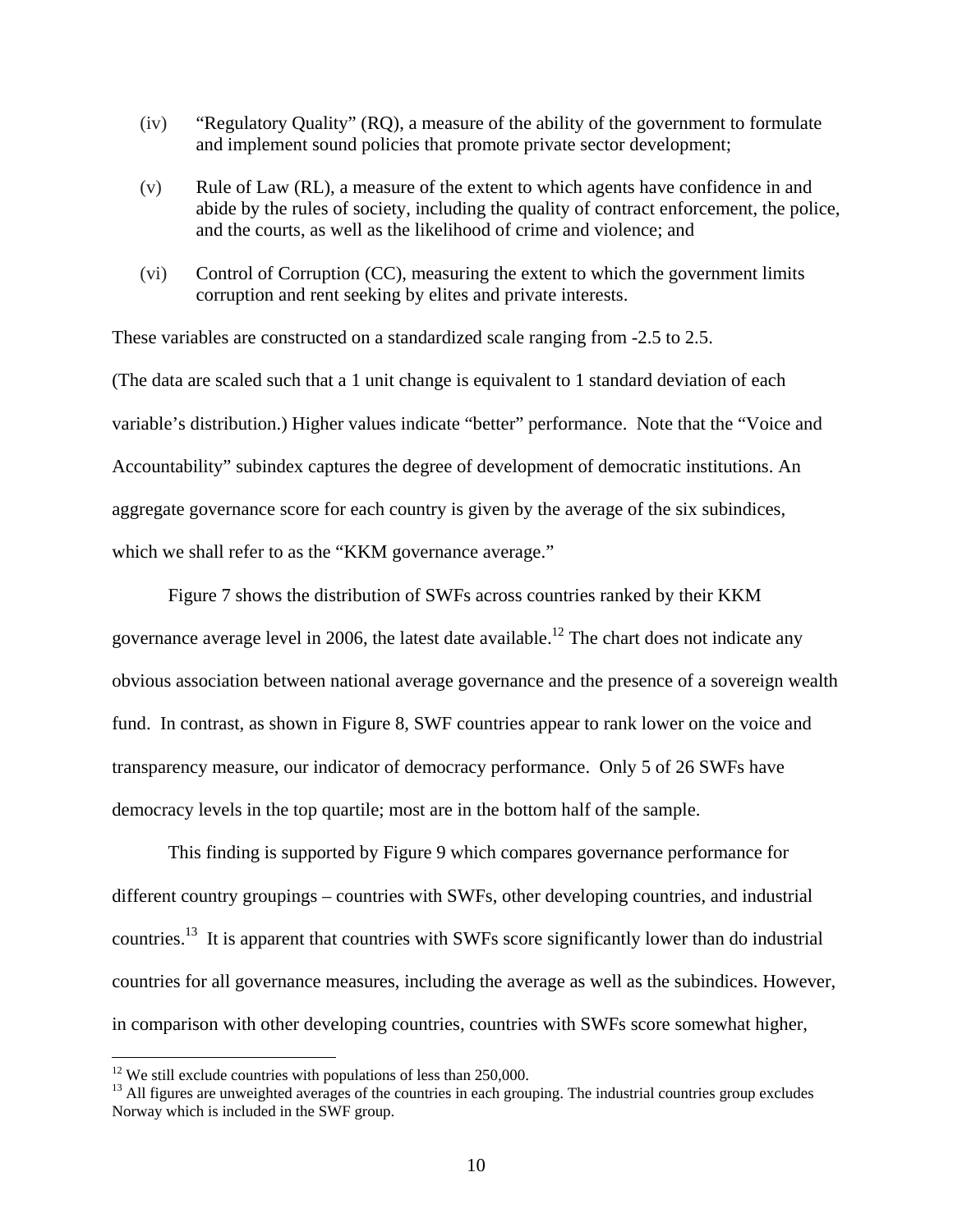with the notable exception of voice and accountability where they score much lower. Thus, while SWF countries display somewhat better governance on average than other developing countries, they are characterized by relatively low democracy performance.

 Table 3 reports the results of univariate probits involving our national governance measures. Column (1) of the table confirms the absence of any statistical association between national governance and SWF likelihood with our country sample. The other columns of Table 3 report the effects of the individual governance subindices. Observe that none are significant, with the notable exception of the voice and accountability index which has a *negative* as well as significant effect on the incidence of SWFs. This confirms the observation drawn from Figures 7 and 8 that countries with more (less) democratic political institutions are less (more) likely to have SWFs.<sup>14</sup>

Table 4 restricts the sample to developing countries only (with the exception of Norway which is included in the sample because it has a SWF). Now we find that the governance average and most of the other subindices have significantly *positive* effects on SWF likelihood.<sup>15</sup> However, the effect of voice and accountability though still negative, is no longer significant. This supports the fact that developing countries with better governance, particularly in terms of government effectiveness, regulatory quality, and control of corruption, are more likely to have SWFs.

 $14$  If industrial countries are excluded from the sample, then the KKM and its subindices are generally positive and significant. The coefficient on VA is still negative, but no longer significant.

<sup>15</sup> Multivariate probits, with controls for whether a country has current account surpluses or is a fuel or ore&metal exporter, yield similar results for both the full and developing country only samples.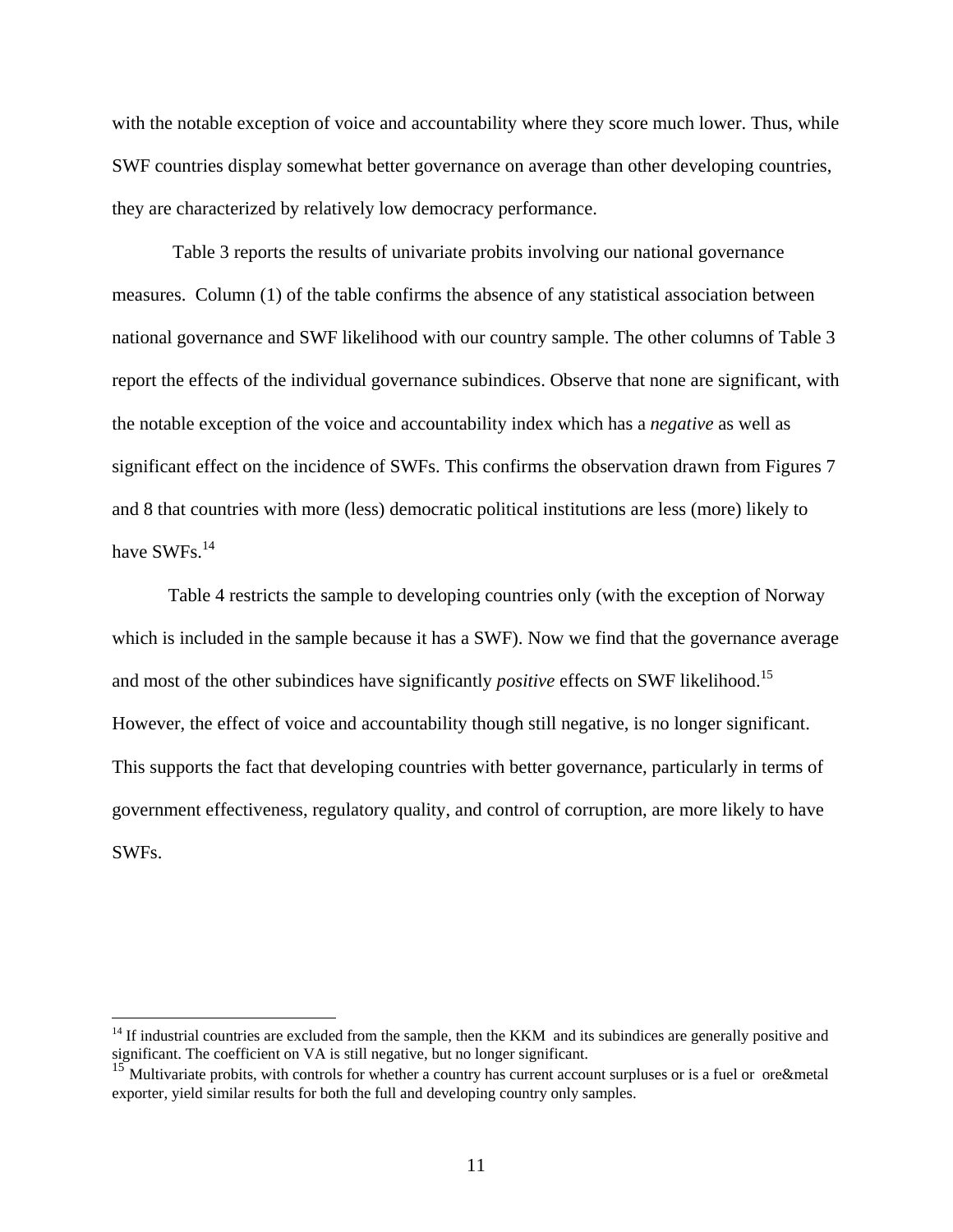# **3.C. SWFs and Individual Fund Governance**

Thus far we have examined the association of national governance characteristics with the incidence of SWFs across countries. What about the governance characteristics of individual SWFs?

SWFs differ in their strategies for investing abroad and in the information they provide about their activities. The Norwegian Government Pension Fund, the most transparent large SWF, invests in a wide set of foreign industrial and emerging market securities, with significant portions under external management. It generally has not sought out management control of its investments, tending to have only small ownership shares in companies. Temasek, the Singapore government's strategic investment arm, was established in 1974. It takes long-term stakes in local and foreign companies and tends to take a more activist approach to its investments. Temasek has released some information about its financial performance since 2004, but the available information has been confined to consolidated accounts that do not disclose flows between subsidiary investments and omits historical financial data before 2001. Other sovereign funds have been more opaque.

The degree of transparency displayed by a SWF at home and abroad has implications for the extent and nature of its activities. In more democratic countries, political contestability implies that the SWF agenda and investment goals should be more aligned with the domestic electorate, implying greater demand for domestic transparency. In these circumstances, greater domestic transparency may increase the electorate's support for the SWF, thereby expanding the resources delegated to it. In less democratic countries, SWF management may reflect the preferences of a narrow power group, and the determination of internal transparency is more involved. Too little transparency may backfire by fueling popular dissent, encouraging political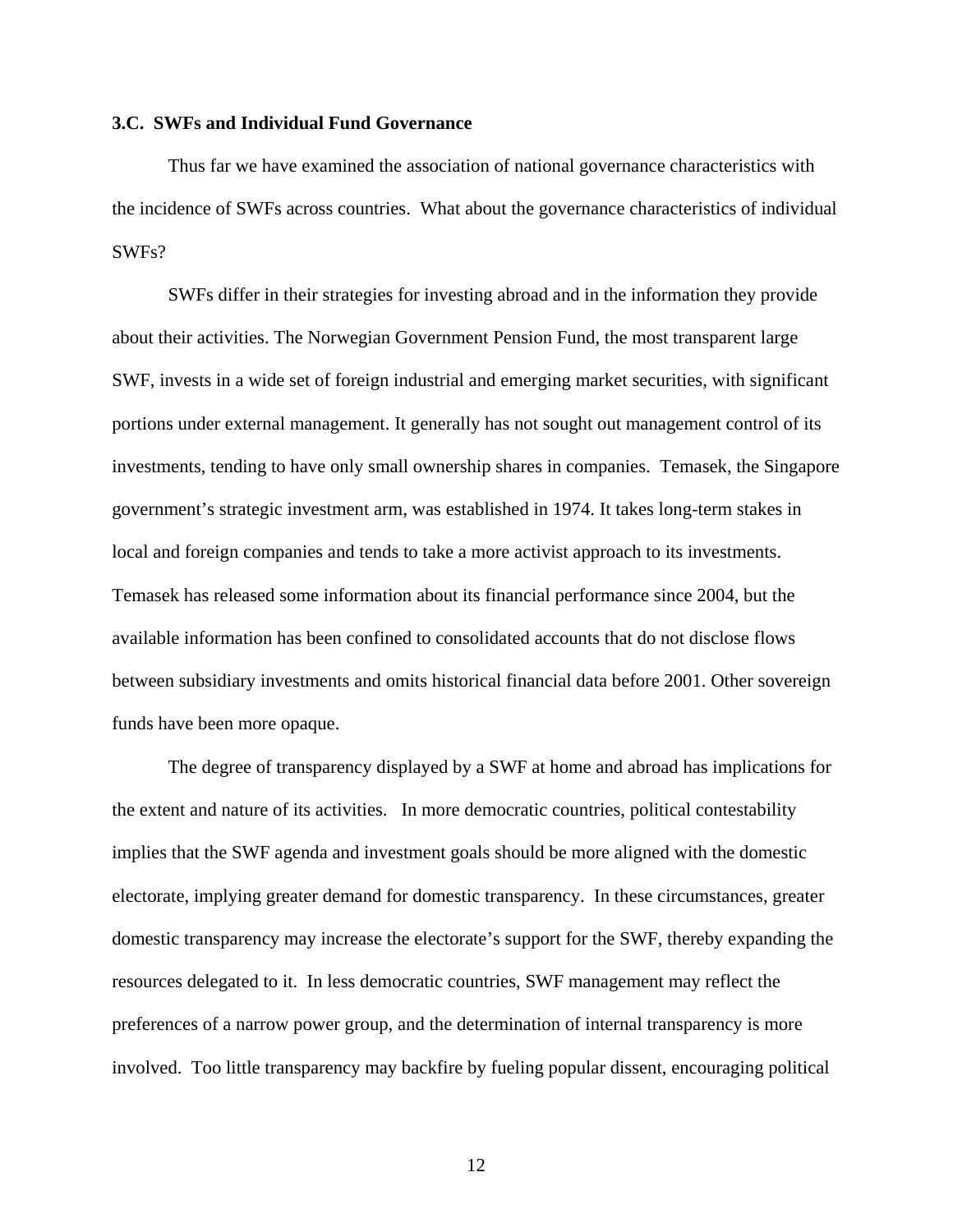instability, and possibly reducing the tenure of the government and its management team by its forceful removal from office. Yet, "high" domestic transparency may entail another cost to the government in the form of greater discontent, inducing other power groups to challenge the size and the mandate of the SWF. In these circumstances, greater transparency may lessen the reported foreign assets allocated to SWF for management. In the appendix model we discuss how the degree of a country's transparency may affect the size of the foreign asset base entrusted to a SWF's management.

A SWF also may face a complex trade off regarding the degree of international transparency it displays, i.e. the degree to which its investment strategy and holdings are transparent to the global financial system. On the one hand, if the SWF benefits from access to superior talent and information, greater transparency may reduce the effectiveness of any proprietary strategy used by the fund. On the other hand, inadequate international transparency tends to reduce the hospitality shown towards foreign direct and portfolio investment in the host country and possibly encourage local efforts to reduce a SWF's access to profitable business opportunities.16

To provide empirical content to the role of governance in the activities of SWFs, we next examine the governance characteristics of the individual SWFs in our sample described in Table 1. We first explore the question as to how the governance of individual SWFs compares with the KKM national governance measures. To do so we make use of Truman (2008) governance

 $16$  These considerations suggest that the degree of transparency displayed by a SWF may be determined endogenously in an effort to maximize foreign investment opportunities. We allude to this possibility in the appendix, but do not model it.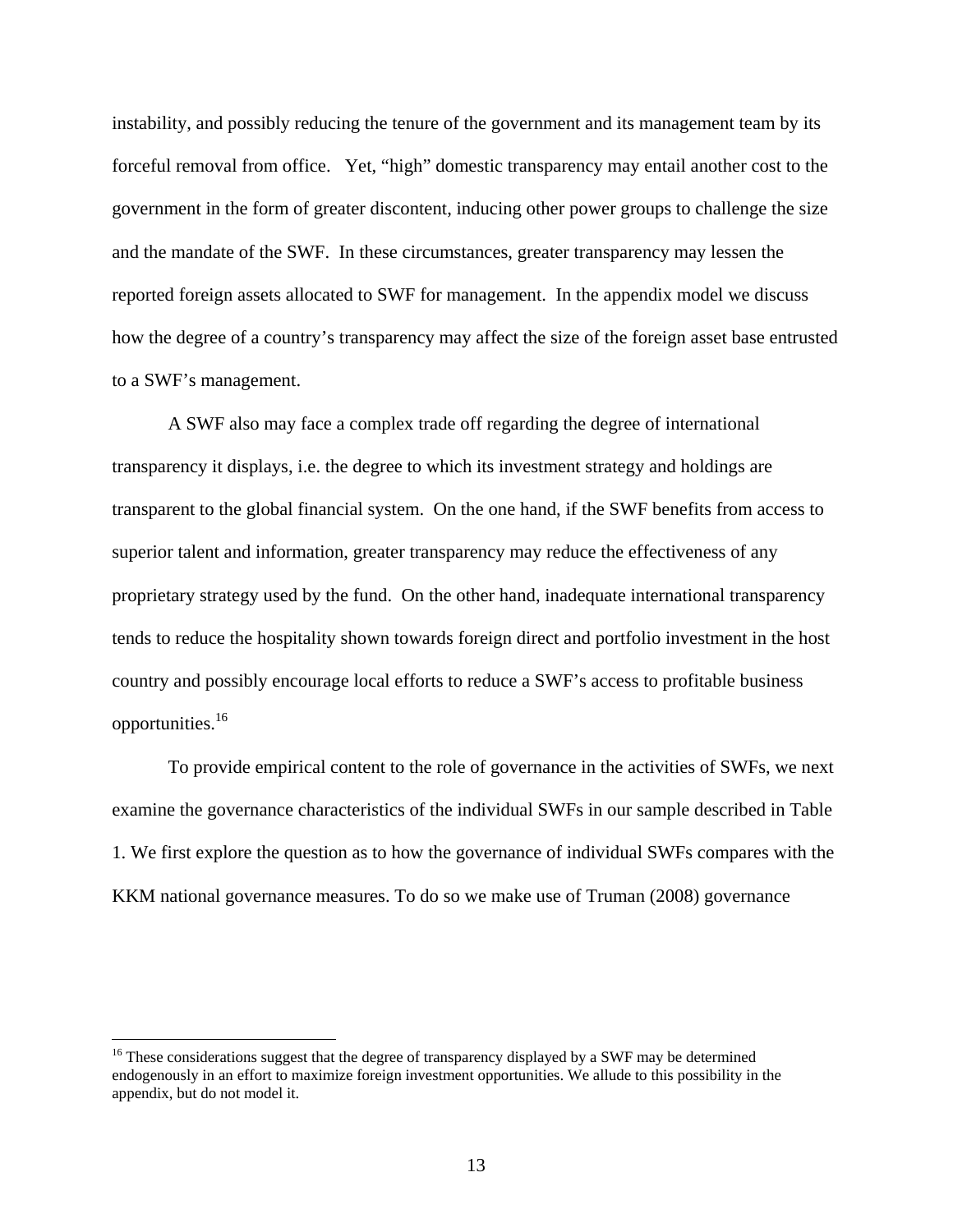scores for nonpension sovereign wealth funds.<sup>17</sup> He constructs 4 subindices measuring the behavior of individual SWFs in various dimensions:

- (i) "Fund Accountability and Transparency," which measures the clarity of investment strategy, investment activities, reporting, and audits;
- (ii) "Fund Structure," measuring clarity of the fund's basic structure, including its objectives, fiscal treatment, and independence from management of the country's international reserves;
- (iii) "Fund Behavior," measuring the fund's approach to managing its portfolio and using leverage and derivatives.
- (iv) "Fund Management," which measures the existence of investment guidelines and the role of the government and SWF managers in executing them.<sup>18</sup>

Higher values of "Fund Transparency" represent increased SWF accountability and transparency. Higher values of "Fund Structure" correspond to clearer guidelines for the structure and scope of SWF activities. Higher values of "Fund Management " imply more disclosure about the governance environment. Higher values of "Fund Behavior" indicate that the SWF utilizes more advanced investment and risk management strategies. In addition, Truman reports a total score for each SWF, constructed as the sum of the individual index scores. We interpret an individual fund's total score as a measure of the quality of its overall governance. It should be noted that the 4 subindices are not weighted equally in constructing the total score; "Fund Accountability and Transparency" accounts for almost half of the total, implying that variations across funds in their total governance score primarily reflect differences in accountability and transparency.<sup>19</sup>

 $17$  Truman also collects governance data for ten sovereign pension funds. We will compare the results for sovereign wealth and sovereign pension funds below.

<sup>&</sup>lt;sup>18</sup> We have changed Truman's actual label for this subindex from "governance" to "management" in order to avoid confusion when referring to Truman's total score as a measure of overall governance.

 $19$  The maximum number of points in the four categories are 14, 8, 6, and 5, respectively, giving an overall score maximum of 33. Hence transparency accounts for  $42$  (=14/33) percent of the total score.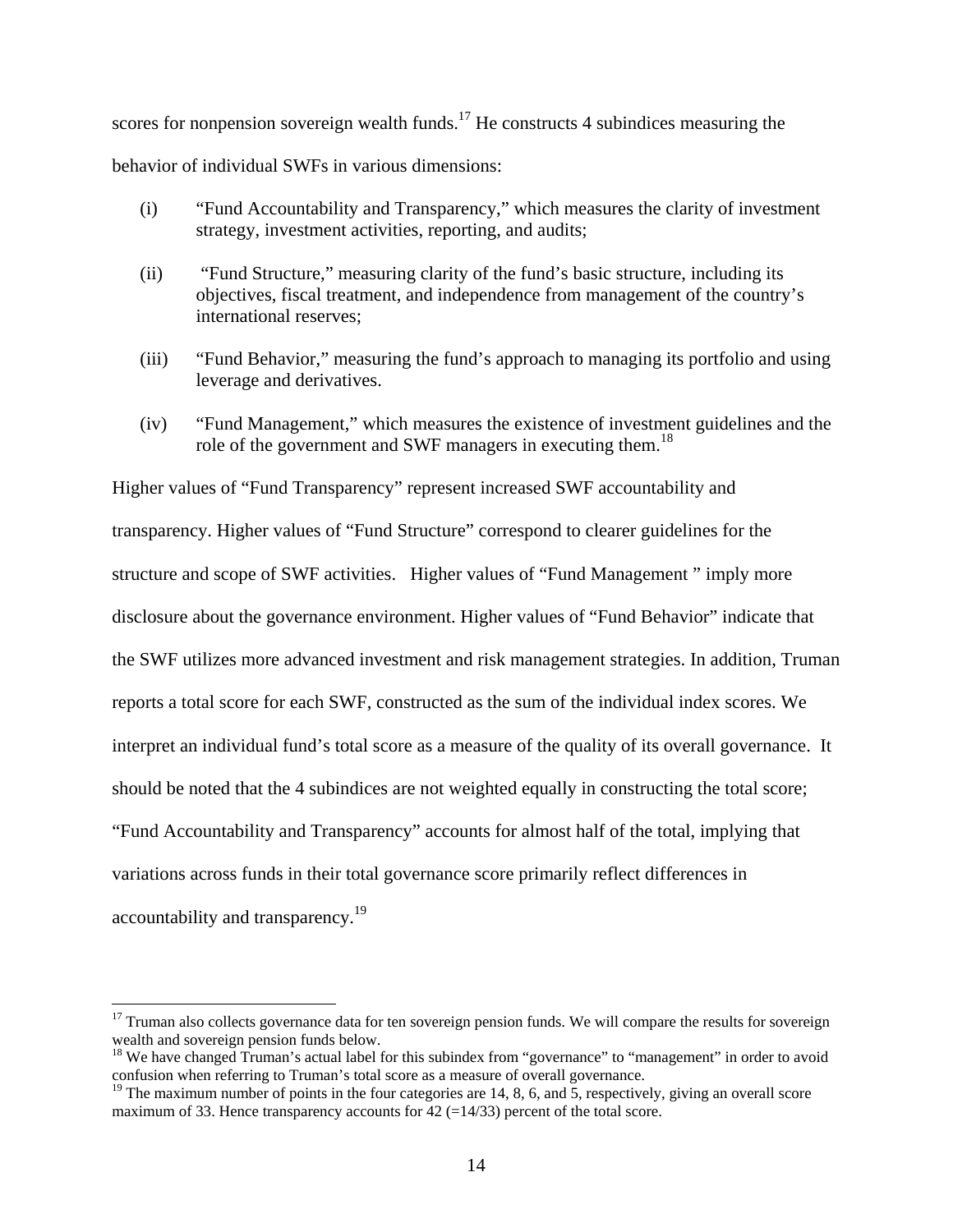Table 5 reports the correlations of KKM national governance measures and the Truman governance measures for the SWFs in our sample. For countries with more than one SWF we use the scores for the SWF fund with the largest amount of assets. There is no score data on SWFs in Saudi Arabia, Gabon, and Libya, as indicated in Table 1, leaving  $26$  SWF observations.<sup>20</sup>

Observe from Table 5 that the KKM governance average and the Truman total score measures are positively, but weakly, correlated (the correlation coefficient is 0.28; the p value is 0.16). The top row of the table reveals that almost all of this correlation is attributable to the voice and accountable variable, which is strongly correlated with the Truman total score (the coefficient is 0.56; the p value is 0.00) as well as with the Truman subindices. Thus countries with high (low) national democracy ratings tend to have sovereign wealth funds with high (low) Truman governance scores as well. In particular, countries with more democratic institutions also tend to have SWFs that display more accountability and transparency.

The scatter plots in Figures 10 and 11 give further insight. Figure 10 plots the KKM average national governance measure against Truman's total SWF governance score for each SWF. First, observe that there is a relatively wide dispersion in the Truman fund governance scores plotted on the horizontal axis. SWFs in Norway, Hong Kong, Chile as well as in Khazakistan, Azerbaijan, and Timur-Leste all score high in terms of the Truman total score measure, implying relatively effective governance and transparency. At the other end of the scale are the SWFs in the oil-producing countries of United Arab Emirates, Qatar, Brunei, and Oman, as well as in Sudan, Venezuela, Iran, and Nigeria.

Second, observe that the scatter plot and fitted regression line suggest a weak positive correlation between the KKM and Truman measures. This is consistent with the correlation

 $20$  For the SWFs in Truman's full sample the total score averages 15.1 for SWFs; for our sample of 26 countries, which uses only the scores for the largest SWF in each country, the average is 19.1 Truman's average for 10 SPFs is 29.2. For his full sample of 33 SWFs and 10 SPFs pooled together the average is 18.3.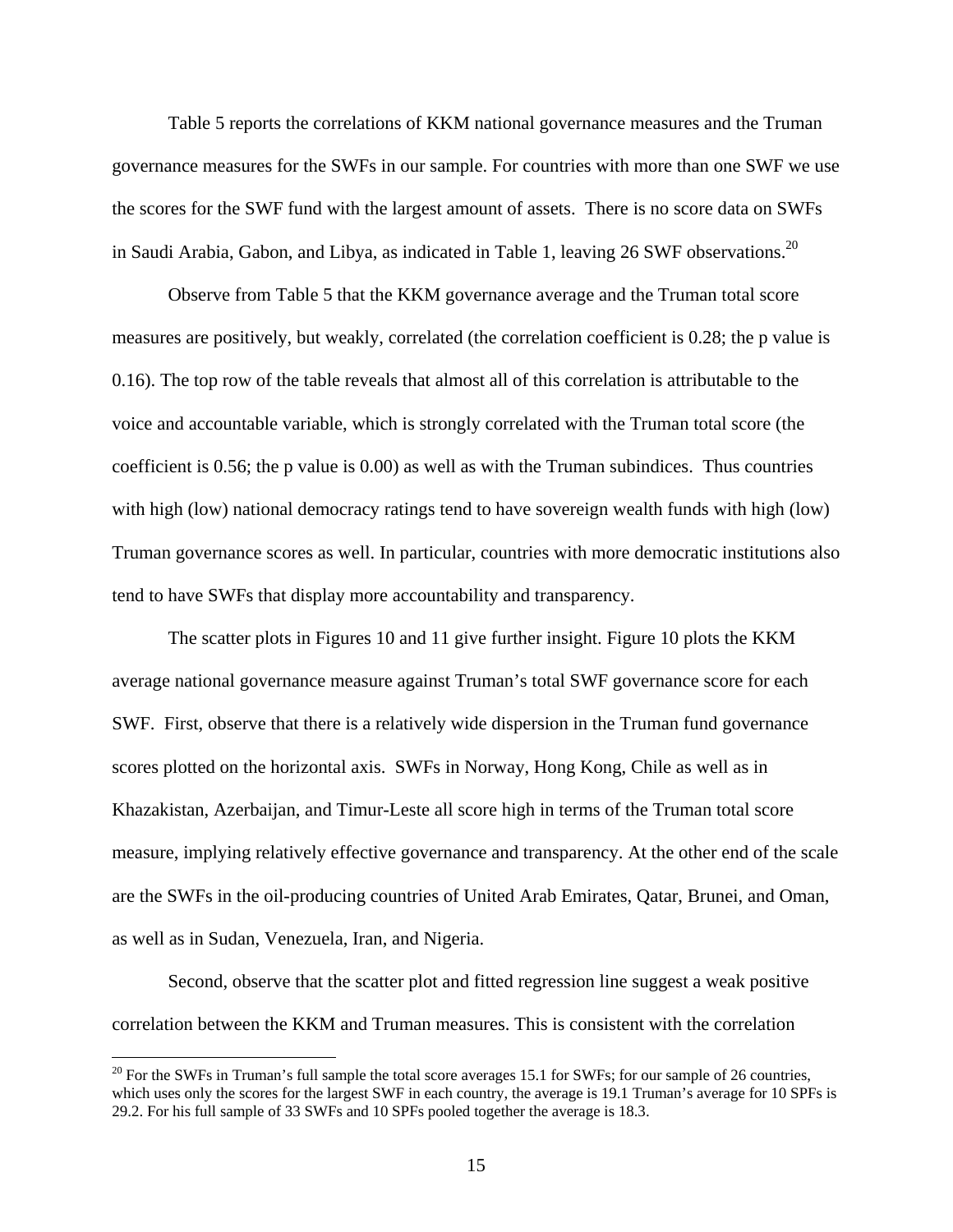results in Table 5: countries characterized by better governance tend to have SWFs displaying better overall governance. The weakness of the correlation appears attributable to the outlier observations in the upper left quadrant – the "older" fuel-producing countries of the United arab Emirates, Qatar, Brunei, Oman – and the outlying observations in the lower right quadrant – the "newer" fuel-producing states of Russia, Khazakistan, Azerbaijan, and Timur-Leste. The first set of countries have relatively high KKM governance scores and low Truman fund scores, while the second set have relatively low KKM governance scores and high Truman fund scores.

Figure 11 gives additional insight with a scatter plot of the KKM voice and accountability subindex vs. Truman's total SWF score. Here we see that the oil- producing countries of the UAE, Qatar, Brunei, and Oman have relatively low democracy levels (as indicated by the downward pointing arrow). Thus despite relatively high overall KKM governance levels, the "older" fuel producing countries have relatively low democracy scores as well as SWFs with low Truman fund governance scores, particularly in terms of transparency and accountability. In contrast, the SWFs of the newer fuel-producing countries – Russia, Khazakistan, Azerbaijan, and Timur-Leste, – who also have low democracy scores, have higher Truman fund scores, i.e. they are more transparent than the sovereign funds in the older oil-producing countries. Why might this be so? One possible explanation is that countries that have only recently begun to develop their fuel resources have a greater incentive to foster more global integration by establishing institutions, such as SWFs, with more transparency and accountability. It is easier to change the level of transparency of a fund than to change a country's political system.

Some have suggested that sovereign funds may face more issues when investing abroad the greater the extent to which the practices of their SWFs diverge from those of domestic institutions managing public funds in the recipient countries.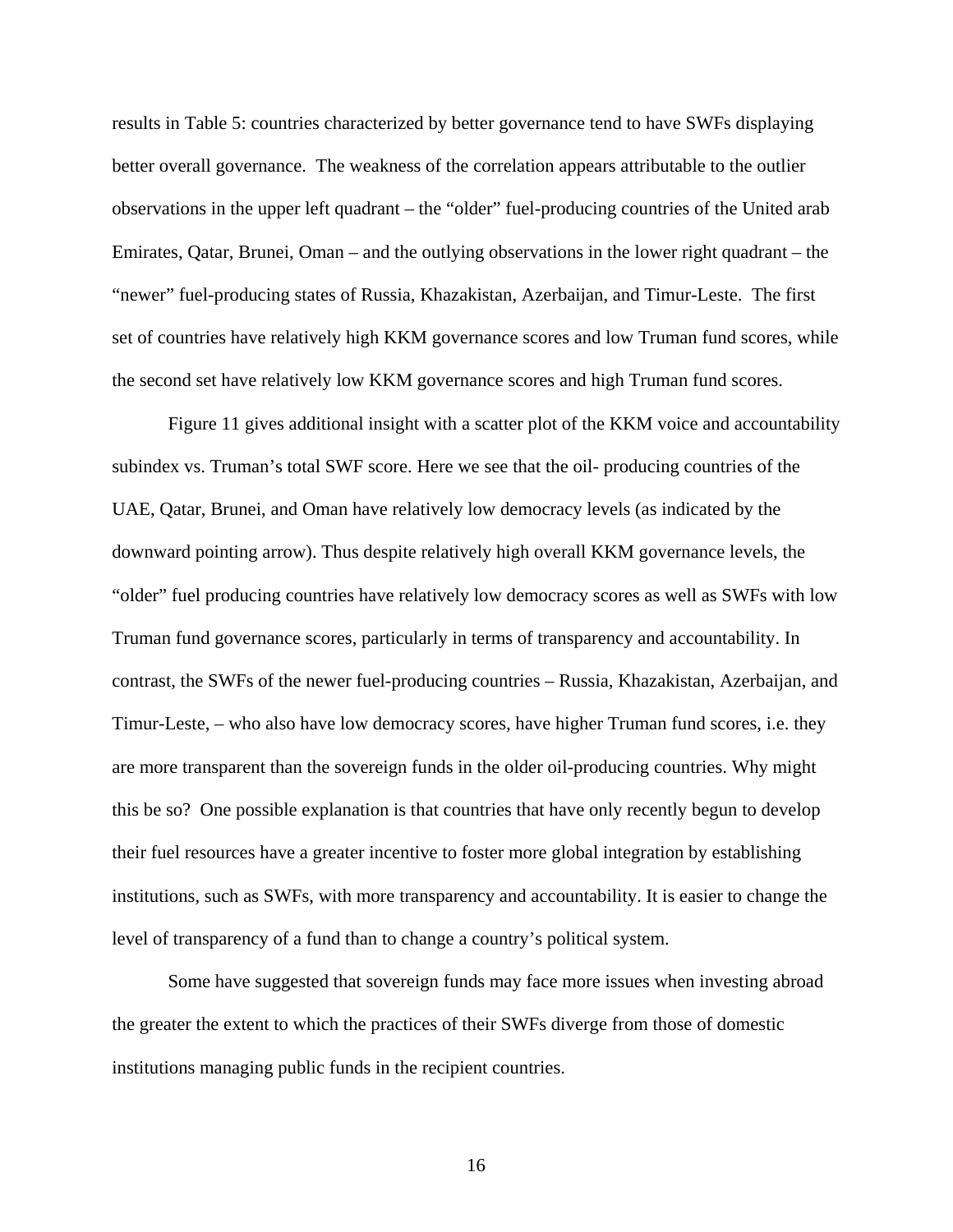Further insight can be obtained from Figures 12 and 13 which present the Truman and KKM measures for different SWF country groupings – "old" oil-exporting countries with SWFs,<sup>21</sup> Norway, and other SWFs. For comparison, we also report results for 10 sovereign pension funds (SPFs) in industrial countries (as well as the sub-national SWFs in the U.S. and Canada), using data from Truman  $(2008)^{22}$  The Truman subindices are normalized to reflect the percent fraction (up to 100) of the maximum score possible for each subindex.

 Figure 12 shows that the older oil-exporting countries have lower Truman fund governance scores, primarily because of limited transparency and accountability, in comparison to other SWF countries. All are well below the standards of sovereign pension funds as well as Norway's SWF. Figure 13 shows that the older-exporting countries generally have better KKM governance levels than those of other SWFS (except Norway, of course), but lower democracy levels. These figures illustrate how the practices of many large existing sovereign funds, particularly those originating in less democratic countries, differ from the practices of pension funds as well as Norway's government fund. Clearly, there is still a great difference between the governance standards of the economies in which SWFs have been established and the governance standards of the industrial economies in which they are seeking to invest.

## **3.D. Determinants of SWF Asset Size**

 $\overline{a}$ 

As shown in Figure 2, SWFs vary greatly in asset size. What explains the size differences of SWFs? Funds established a long time ago presumably have had more time to accumulate assets. Increasing oil prices and oil export revenues contribute to national asset accumulation over time as well.

<sup>&</sup>lt;sup>21</sup> This grouping consists of the Gulf countries – Oman, Qatar, Kuwait, Saudi Arabia, United Arab Emirates – and Brunei (Saudi Arabia is excluded from the Truman scores because of the lack of data on this measure).

<sup>&</sup>lt;sup>22</sup> The SPF sample also includes China's National Social Security Fund. Omitting this SPF does not affect the results.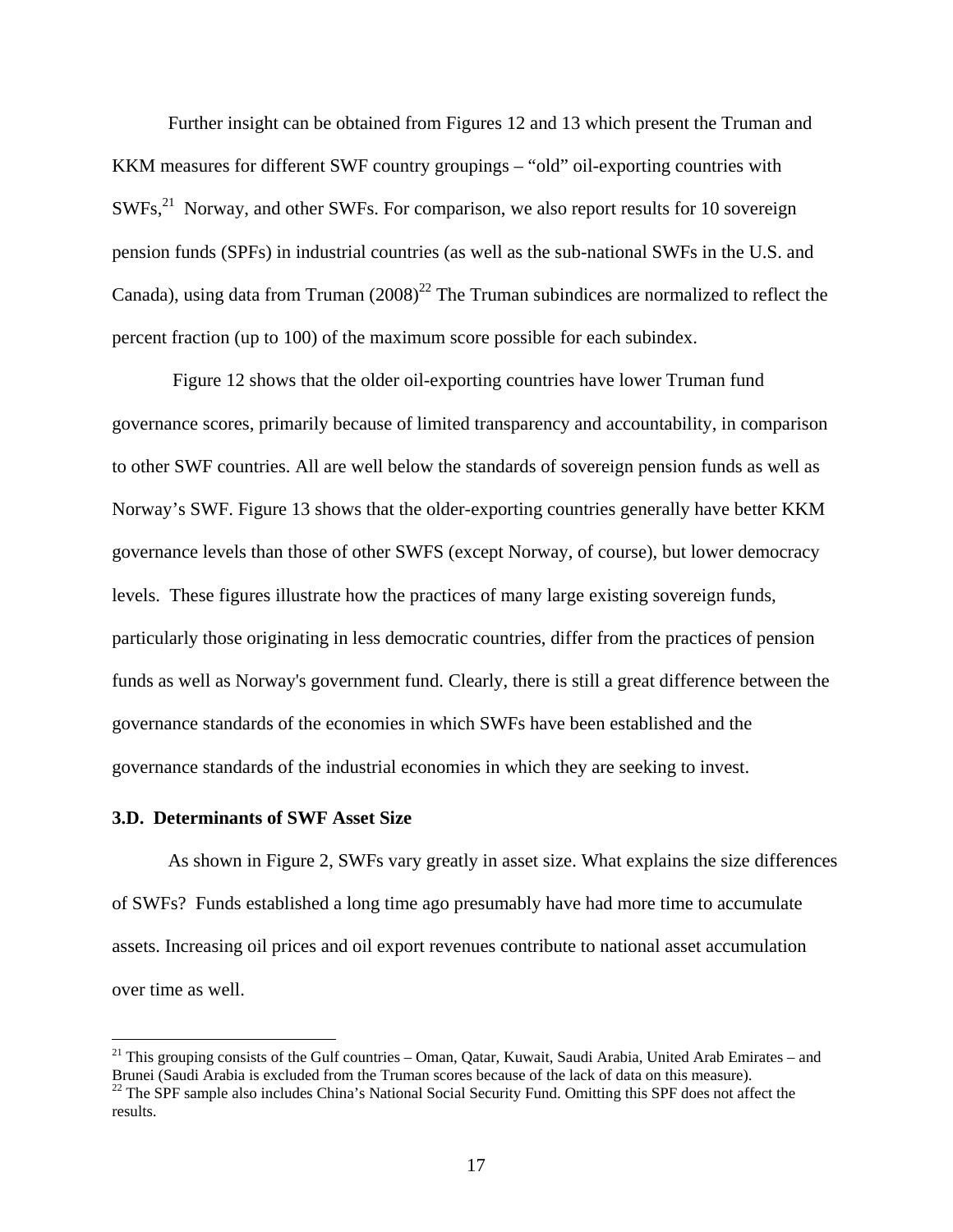The bar chart in Figure 14 illustrates this by depicting SWF asset holdings (and foreign reserves) as a share of GDP, ranked by the duration of the fund (defined as the number of years between 2008 and the fund's establishment date, given in Table 1). Observe that the largest funds are those who are the oldest – Saudi Arabia, Kuwait, United Arab Emirates, Oman, Singapore, and Brunei. (Qatar, whose SWF was established more recently – in 2003 – is an outlier.)

Tables 6 and 7 confirm these findings with cross-section regressions of SWF asset size relative to GDP for the sample of 26 countries with SWFs (excluding Kiribati, Sao Tome, and Timur-Leste because of lack of data). We include fuel exports as a share of GDP as well as fund duration as explanatory variables

Columns (1) and (2) of Table 6 show that the size of a country's SWF is greater the higher the country's fuel export revenue and the longer the fund's duration. These effects are significant at the 10% level or better. The remaining columns of Table 6 report the effect of Truman fund scores on asset size. Controlling for oil and duration, *lower* Truman fund governance scores appear to be associated with *higher* fund size (though only the effect of "Structure" is significant, at  $10\%$ ).<sup>23</sup> These results provide somewhat weak evidence that the less transparent SWFs are relatively large in size.

 Table 7 reports the effects of the KKM national governance measures on SWF size, controlling or oil revenue and duration. Here we find that that *better* national governance is associated with *larger* fund size, with the notable exception of the "voice and accountability" measure which is negative (though not significant).<sup>24</sup> This is consistent with earlier findings concerning the likelihood of a country having a SWF. Countries for which oil revenue plays less

<sup>&</sup>lt;sup>23</sup> The same general results are obtained with univariate regressions without the oil or duration variables.

<sup>&</sup>lt;sup>24</sup> With controls for oil or duration, the governance variables are still positive, but insignificant.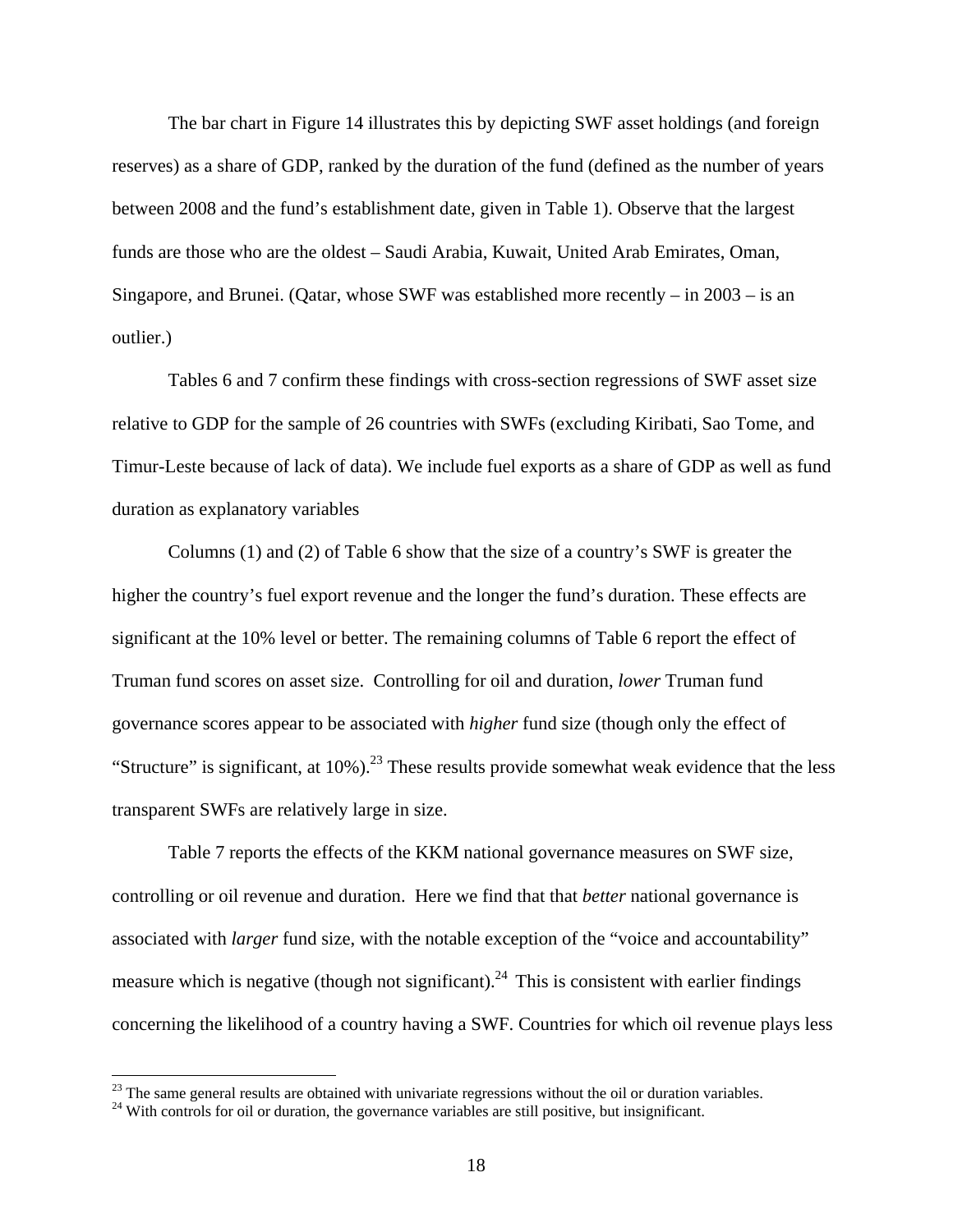of a role in explaining the accumulation of SWF foreign assets tend to have better governance as well as more democratic institutions, compared to other developing countries. Conversely, countries for which oil revenue plays more of a role, particularly "older" oil exporters, appear to be characterized by higher levels of governance in terms of government, regulatory, and legal effectiveness, but relatively less democratic institutions.

 The result that the largest funds appear to be characterized by relatively low standards of transparency and accountability is part of the basis for why these funds have encountered concerns when seeking to expand their presence in foreign financial markets.

## **3.E. SWF Assets and Foreign Reserves**

<u>.</u>

As countries choose to entrust more of their sovereign wealth to investment funds it is expected to affect official reserve accumulation, with funds likely shifting away from reserves held by the central bank. Is there any evidence of such a shift?

Figure 14 plots the ratio of SWF assets (as of end 2007) and of foreign reserves to GDP (as of 2006) in the order of decreasing fund duration.<sup>25</sup> Observe that the older SWFs not only have relatively high SWF asset /GDP ratios, they also have relatively low reserve/GDP ratios as compared to the more newly established SWFs (with the exception of Qatar). Figure 15 supports this observation by plotting the ratio of SWF assets to reserve assets.<sup>26</sup>

To examine the interaction of SWF assets and reserves more formally, we report results of a panel regression of the determinants of foreign reserves relative to GDP over the period 1985 to 2006. The explanatory variables include reserve volatility (measured by the standard deviation of reserve holding changes over five years), the ratio of imports to GDP, the ratio of

 $25$  There are no reserve data for Iran, Kiribati, and Sao Tome. These countries are excluded from Figure 14.

<sup>&</sup>lt;sup>26</sup> Ziemba (2008) reports that the official reserves of GCC countries (excluding Saudi Arabia), Saudi Arabia, and Kuwait were roughly \$100 billion, \$ 30 billion, and \$17 billion, respectively in early 2008. These figures are well below reserve holdings of the central banks in the region.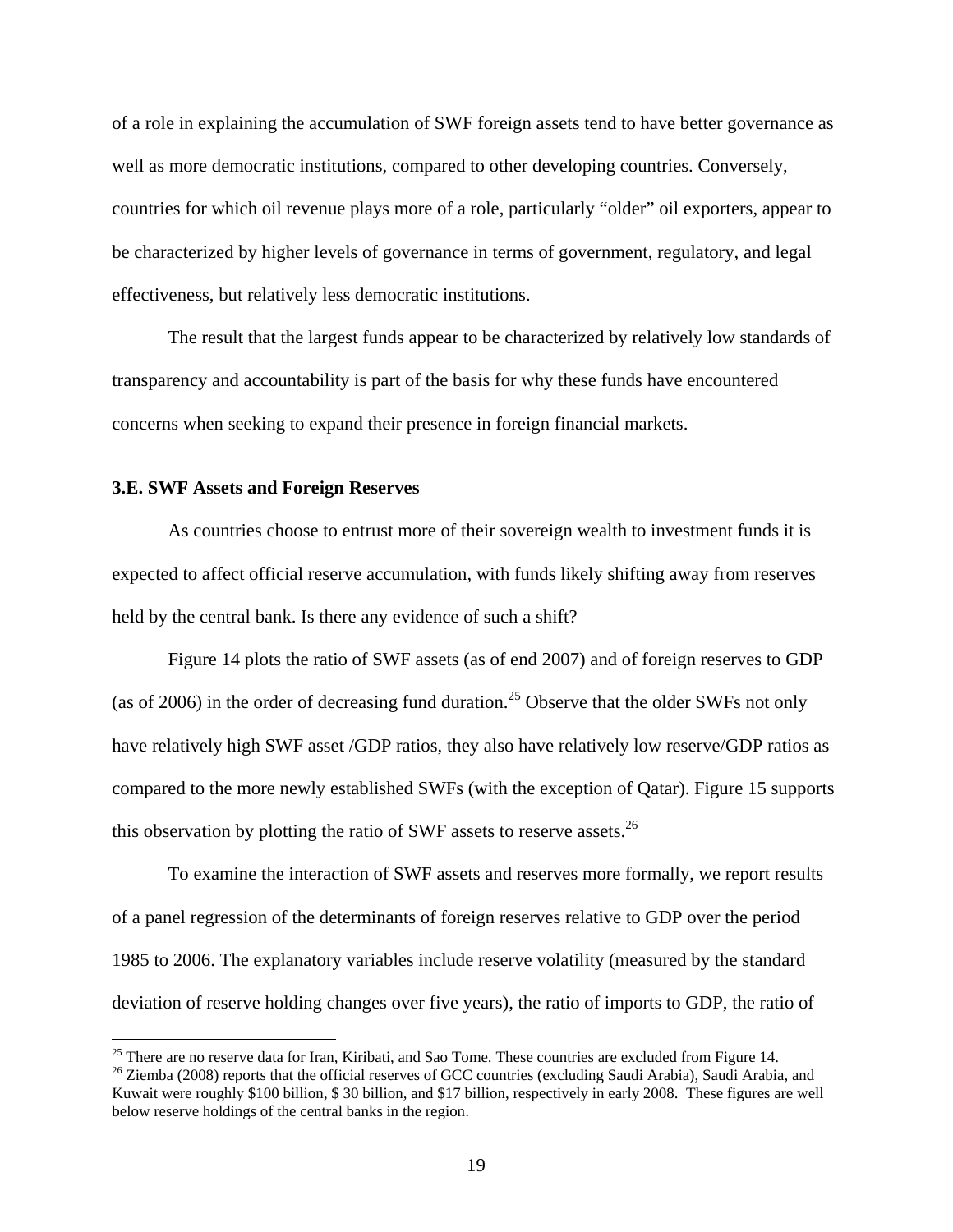M2 to reserves, and the occurrence of currency crises.<sup>27</sup>. Because of data limitations the panel includes only 22 countries with a SWF.

Table 8 reports random effects estimates of the panel with a set of year dummies and error clustering at the country level. As shown in col. (1), reserve holdings rise with the import/GDP and M2/reserve ratios. These effects are as expected: reserve holdings should be higher the greater the need to cover the costs of imports and the greater the vulnerability to liquidity crisis associated with higher short-term domestic currency liabilities of the banking system relative to reserve holdings. Reserve holdings decline with the occurence of a currency crisis. The effect of reserve volatility is insignificant.

Column (1) also includes a 0-1 dummy variable – "SWF present" which has a value of 1 for those years in which a country has a SWF.28 The coefficient on this variable is *positive* and significant, indicating that the presence of SWF raises the level of reserve holdings.<sup>29</sup> This does not support the view that establishment of a SWF leads to lower official reserve levels over time. One possible reason is that most of the SWFs in the sample have been established relatively recently, leaving insufficient time for effects on the level of central bank reserve holdings to occur.

 Column (2) of Table 8 adds an additional dummy variable -- SWF "older" oil exporter - which has a value of 1 only for those countries which had SWFs in place before 1990 that were also significant oil exporters. Here we find that *negative* coefficient. This implies that, relative to all SWF countries, oil-exporting countries with SWFs of long duration, hold lower levels of

 $27$  We thank Yin-Wong Cheung and Hiro Ito for providing the data for some of these variables; see Cheung and Ito (2007) on currency crises. We also considered the use of a measure of the opportunity costs to holding reserves (defined as the domestic lending rate minus the U.S. Treasury bill rate), but the absence of a domestic interest rate for many of the SWF countries in our sample, lead us to omit it.

<sup>&</sup>lt;sup>28</sup> The value of this dummy is set equal to 1 in 2006 for any country which established a SWF in 2007 or 2008.

 $29$  Ideally, we would prefer to be able to utilize time-varying data for SWF assets. Unfortunately we only have the single data point for SWF assets of year end 2007.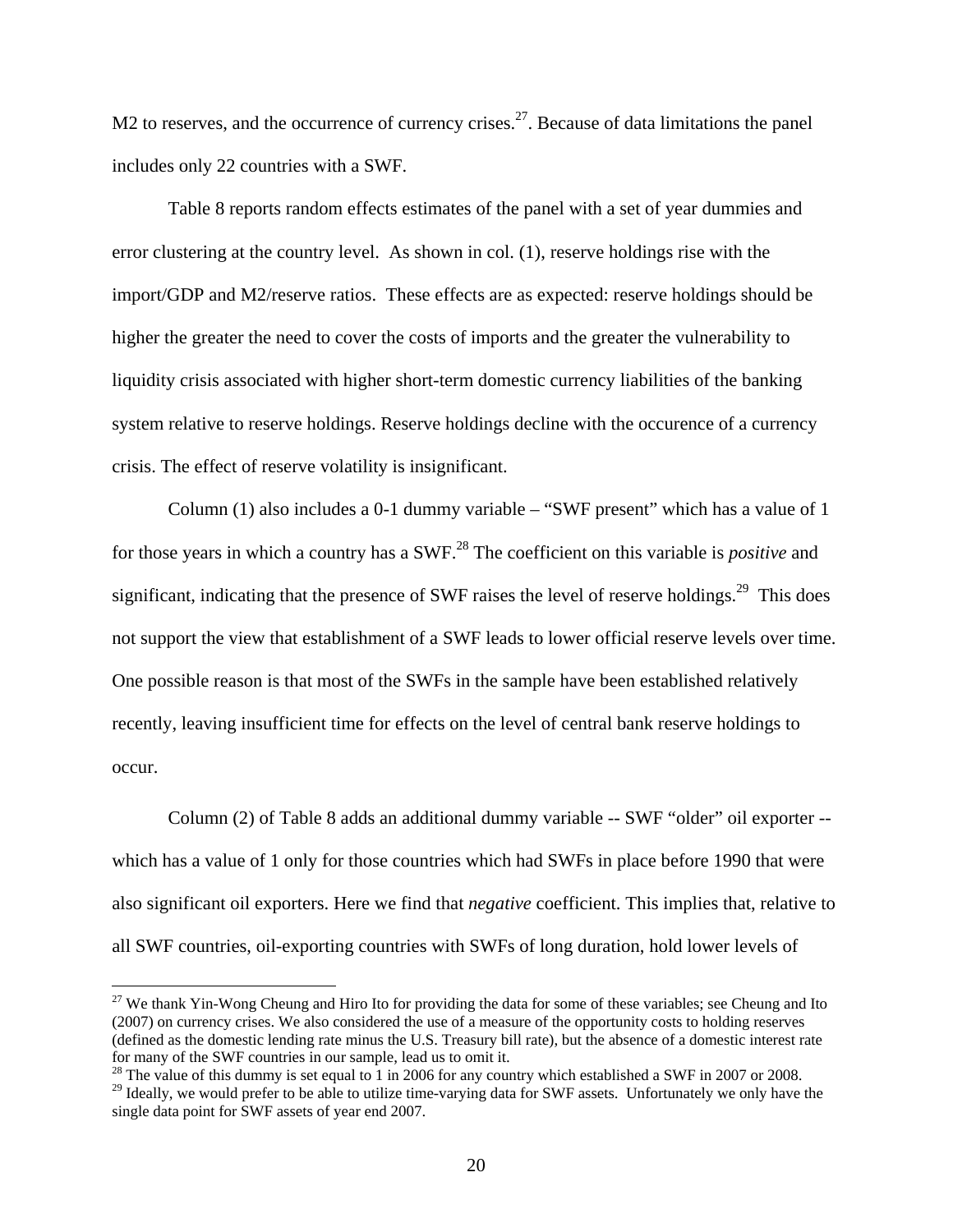reserves. This is consistent with the view that over time countries with SWFs will tend to hold relatively less reserves.

In an Appendix we compare the optimal patterns of portfolio diversification managed by a central bank and a sovereign wealth fund, possibly acting as an agent for the Treasury.

We first present a simple model with which we compare the optimal degree of diversification depending on the authorities' utility function. We assume that the objective of the bank is to maintain financial stability by solely focusing on the objective of reducing the probability of sudden stops.<sup>30</sup> In contrast, we presume that the Treasury, acting through a SWF, maximizes the expected utility of a representative domestic agent In this framework we show that the central bank's focus on financial stability implies that it will place a higher weight on the downside risk of sudden stops than will the SWF. Consequently, the bank tends to bias its portfolio strategy towards holding more of the safe asset, whereas the SWF opts for greater diversification towards risky foreign assets. We also show how the diversification gap between the strategies of the bank and SWF is affected by various parameters of the economy, such as the volatility of equity returns.

We follow with a more elaborate model of joint decision making in which we treat the Treasury as the dominant player and assume that it sets the total level of foreign assets managed by the central bank, but delegates to the central bank the responsibility for maintaining financial stability through the composition of its portfolio. Conditional on the actions of the central bank, the Treasury decides what level of public foreign assets to entrust to the central bank for management as well as the composition of the residual share of the country's public foreign

<sup>&</sup>lt;sup>30</sup> We abstract from other possible central bank objectives, such targeting inflation under flexible exchange rate regime. We also do not model deeper reasons for our assignment of objectives, such as a possible bias towards nominating a conservative central bank governor with a narrower policy focus than the representative agent (see Rogoff, 1985; Walsh, 1995; Obstfeld, 1996; and Aizenman and Glick, 2008).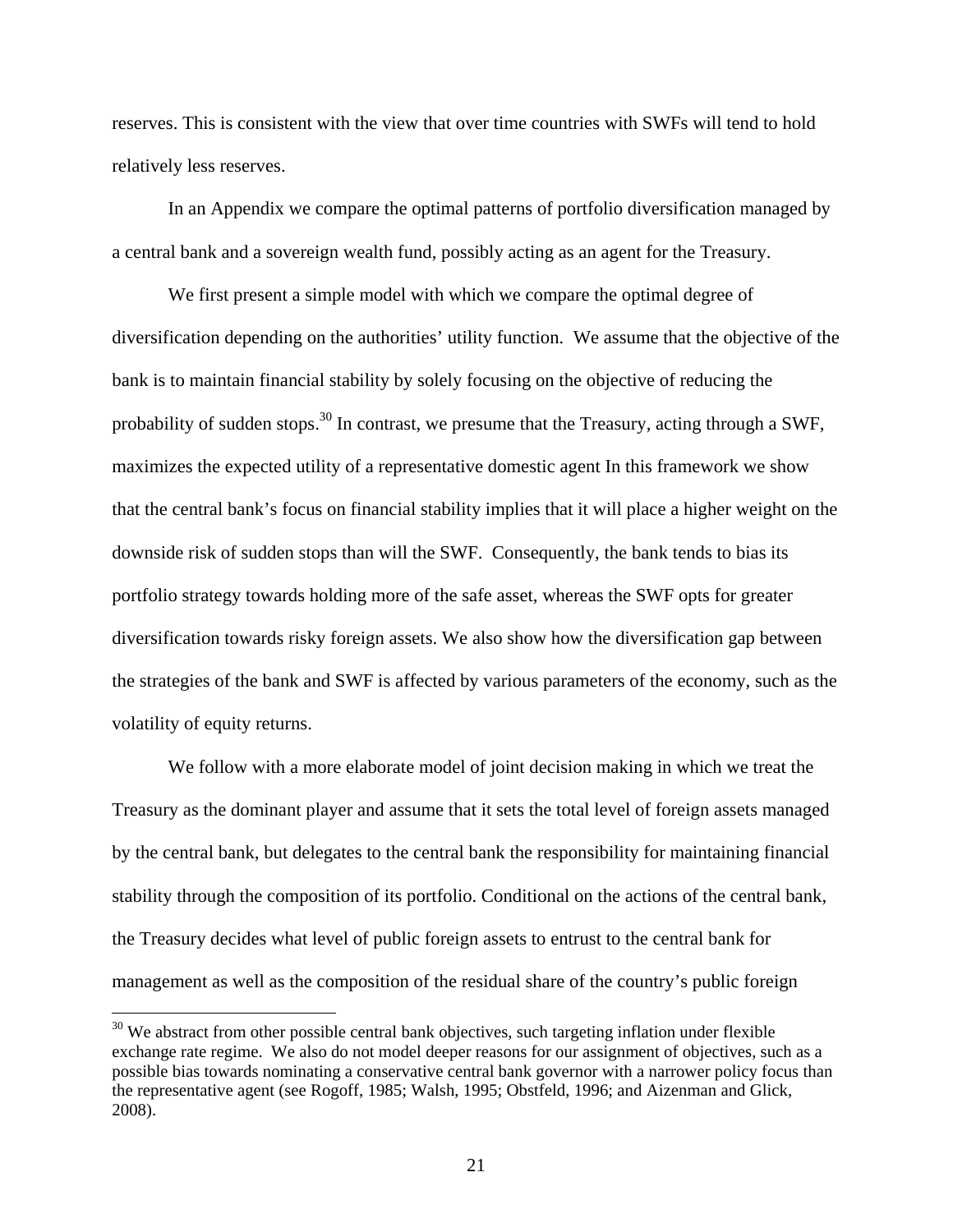assets managed through the SWF. In these circumstances, we find that the assignment of the objective to financial stability to the central bank tends to increase the gap between the optimal diversification patterns of the bank and the SWF.

We also discuss how the degree of a country's internal and external transparency affects the country's foreign asset returns and management.

# **4. Implications of SWFs for Global Financial Markets**

1

There have been growing concerns about how the size and composition of SWF portfolios may affect global financial markets. On the one hand, SWFs are viewed as institutions with relatively long investment horizons, generally operating with little leverage, thus providing a stable source of cross-border liquidity for the global financial system. In fact, Kotter and Lel (2008) show that SWF acquisition announcements raise the returns of target firms, particularly if they are relatively transparent.<sup>31</sup> This finding suggests that investors use voluntary SWF disclosure as a signal of the quality of screening and monitoring by SWFs about investment opportunities.

Moreover, during the recent 2007-08 global financial crisis SWFs have been a source of new capital to foreign banks and investment firms, particularly in the United States. Between November 2007 and January 2008, SWFs from emerging markets injected more than \$44 billion of capital into needy financial institutions in advance economies; these investments accounted for roughly 3/4 of the total capital raised by target companies over period (FRBNY). In general, they have been structured to keep individual investors' ownership stakes below the 5 or 10% limits that would invite closer regulatory attention.

 $31$  Specifically, they show that SWF acquisition announcements raise the risk-adjusted returns of target firms by 2.1 percent on average, and by 3.5% if they implement independent audits or make annual reports publicly available.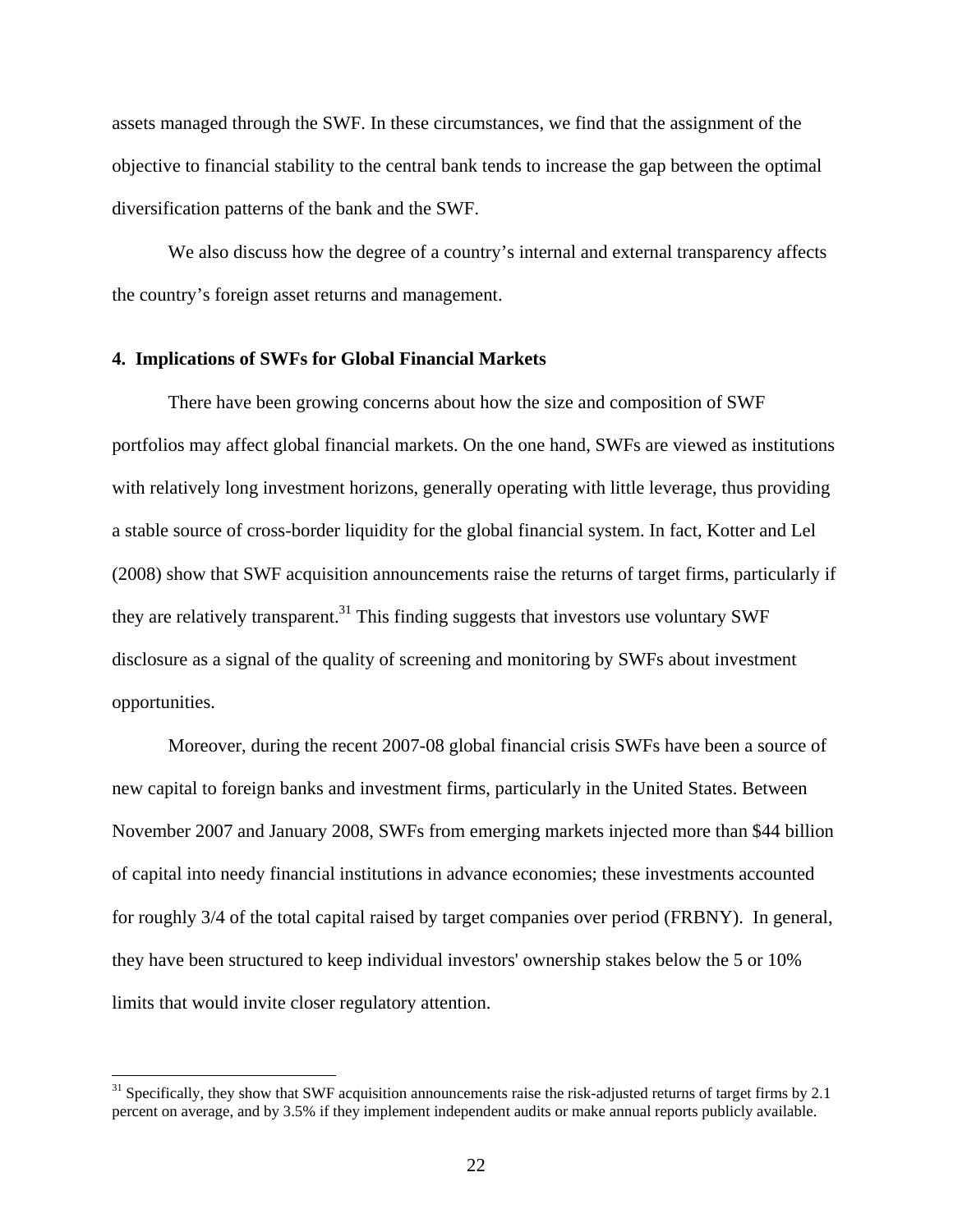On the other hand, there are concerns reflecting the view that the growing size of SWFs matters and that sovereign fund management may be motivated by non-economic considerations, deviating from conventional wealth maximization. Apprehension about the size effect of funds, both private and public, is not new, reflecting the possibility that large funds may use their market power strategically, potentially leading to greater financial instability. An example of these concerns is the alleged role of large private hedge funds in coordinating speculative attacks on the British pound and other currencies participating in the European exchange rate mechanism in the early 1990s. The extra dimension added by SWFs is the possibility that sovereign investors may use their strategic leverage for narrow nationalistic objectives (Summers 2007, Kimmitt 2008). The concern is that financial globalization has reached the point where the sheer size of foreign savings may distort sovereigns' incentives, shifting them from beneficial diversification toward zero-sum game policies. These may include supporting domestic "national champion" firms, buying controlling positions in foreign firms with proprietary knowledge, or increasing control of financial and tangible infrastructure abroad (telecommunication, energy, ports, etc.).

Such developments may also lead to the proliferation of capital controls and financial protectionism, ultimately risking international trade in goods and services. Already, globalization, despite its benefits, has raised sensitivities around the world. In particular, there is rising opposition in many countries to the control or major stakes that state-controlled SWFs are taking in foreign private companies. The adverse political reaction to efforts by China's state owned oil enterprise CNOOC to acquire the U.S. oil firm Unocal in 2005 and by the United Arab Emirates' DP World to acquire several major U.S. ports are well known. More recent financial investments, such as Abu Dhabi Investment Authority's investment in Citigroup, have prompted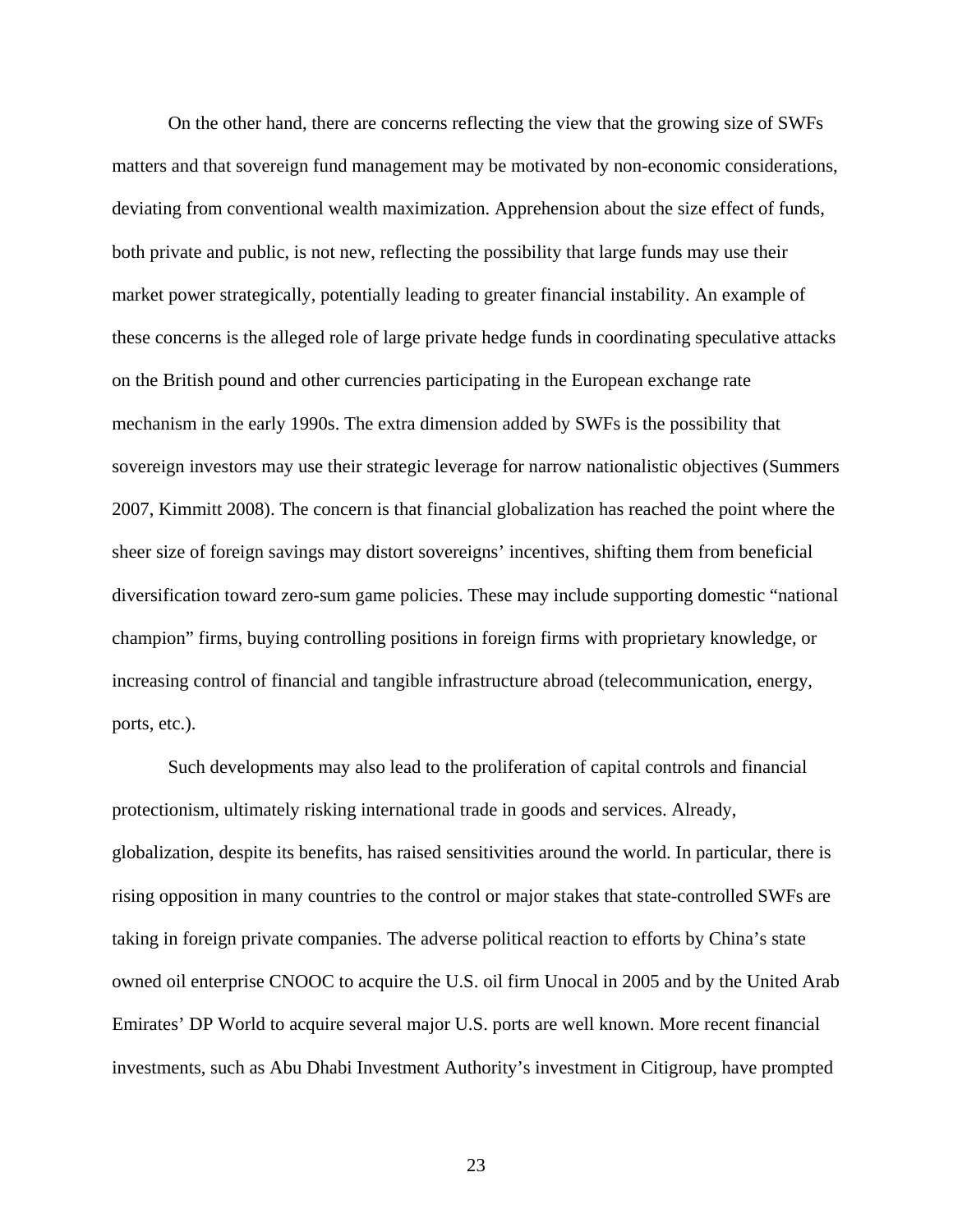less concern, in part because of assurances that no control or active management of the target firm would be sought. Emerging markets also at times have expressed sensitivity to certain investments by other emerging markets. Temasek's purchase of a controlling stake in the Thai telecom firm Shin Corp. from the family of then-Prime Minister Thaksin Shinawatra in January 2006 sparked off a political crisis in Thailand.

As a result of these concerns, a range of policies have been proposed. Some observers call for imposing stringent transparency requirements on SWFs, well above the present requirements on private financial funds (Truman 2007). In this connection, the U.S. Treasury has suggested that the International Monetary Fund and World Bank play an oversight role to limit the systemic risks of unregulated SWFs, including the formulation of best practice guidelines. In the Spring of 2008 twenty-five SWFs formed an international working group, facilitated by the IMF, to develop a set of voluntary best practices and guidelines (IMF 2008). A preliminary agreement was announced in early September of this year.

Others have proposed greater scrutiny of foreign government entities seeking operational control of companies in which they invest, particularly if they choose to exercise the voting rights of their equity shares. Accordingly, some have advocated that SWFs should be allowed to invest only in nonvoting equity shares (Buiter 2007). In addition, some call for restricting SWFs' operations to reciprocal arrangements, where the ability of a country to buy foreign assets would be conditioned on granting similar access to foreign funds (*Economist* 2007).

Further insight into this issue is gained by noting that economic theory suggests that the diversification benefits associated with increased globalization can be obtained best by buying a share of a "global fund," composed of all the traded assets of all countries. This suggests that the expanding role of SWFs may be best accommodated by their purchasing shares of a fund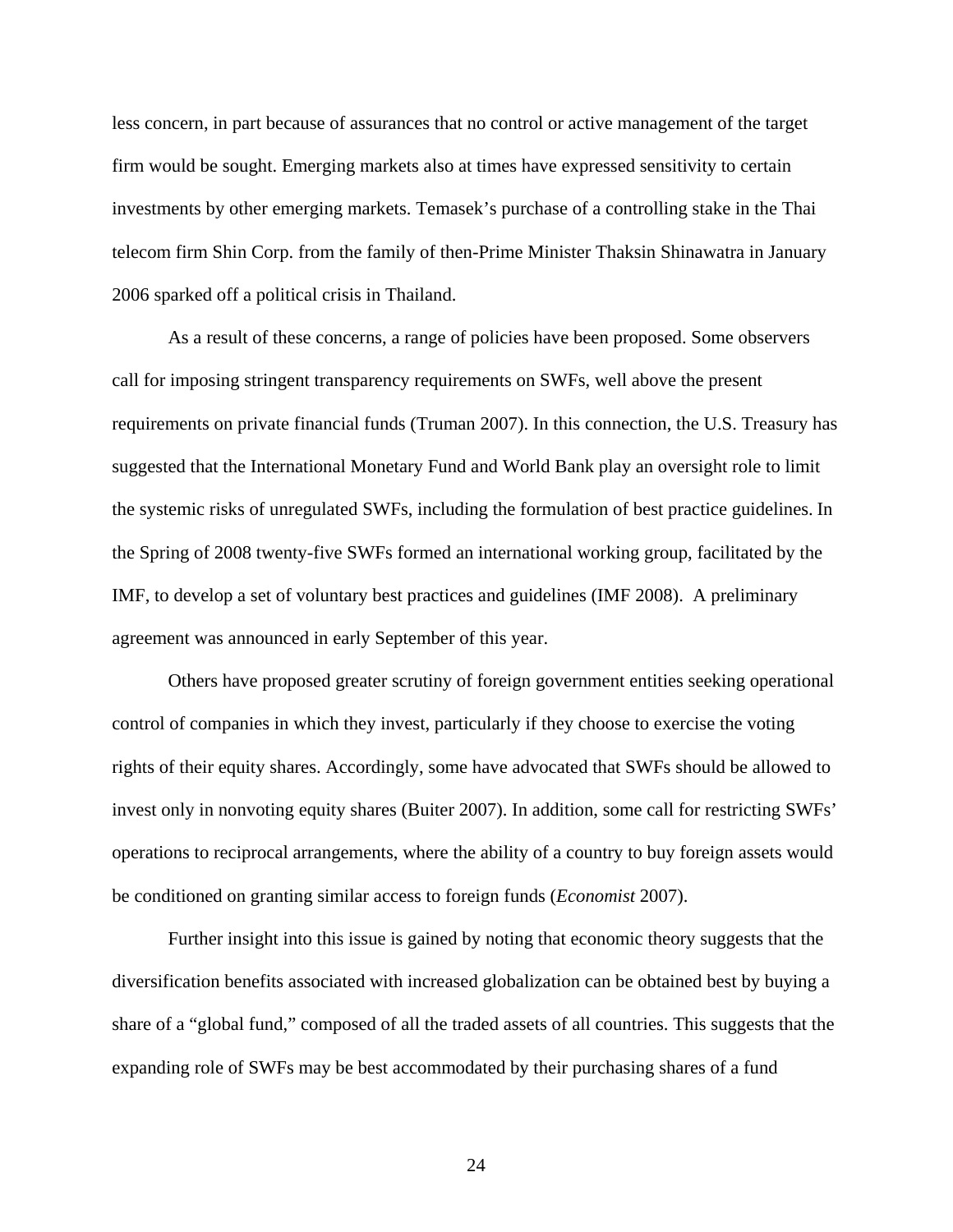composed of the indexes of all the countries forming the global financial system. Such diversification provides the best mechanism for eliminating idiosyncratic risks. Short of engaging in potentially destabilizing zero-sum speculation, large players approaching the size of SWFs should not expect to get more than the gains associated with holding such wide "country funds."

Taking the insight provided by this benchmark seriously, a policy of encouraging SWFs to invest in well-diversified index instruments, such as the S&P 500,Wilshire 5000, Dow Jones, Wilshire Global Total Market Index, etc., has the advantage of providing a workable solution to challenges associated with SWFs.<sup>32</sup> The requirement for stringent transparency tests of SWFs may be unrealistic, due to costly monitoring and collection of information. Channeling the activities of SWFs into widely diversified country funds offers diversification gains to investors, while minimizing the exposure of a given country to strategic "cherry picking," that is, selectively buying control in entities due to narrow nationalistic objectives. One may also view it as a stepping stone towards deeper global diversification, as it may encourage the proliferation of country indexes in countries that are interested in gaining from financial globalization. Such a policy could be implemented either with the guidance of international financial institutions or as the outcome of bilateral negotiations between SWFs and potential recipient countries.

# **5. Conclusions**

 $\overline{a}$ 

This paper presents statistical analysis supporting stylized facts about sovereign wealth funds (SWFs). Evidence is provided about the association of SWFs with a country's fuel export performance and current account surpluses. The paper also analyzes the degree to which measures of SWF governance and transparency compare with national governance standards.

 $32$  This suggestion was first made in Aizenman and Glick (2007).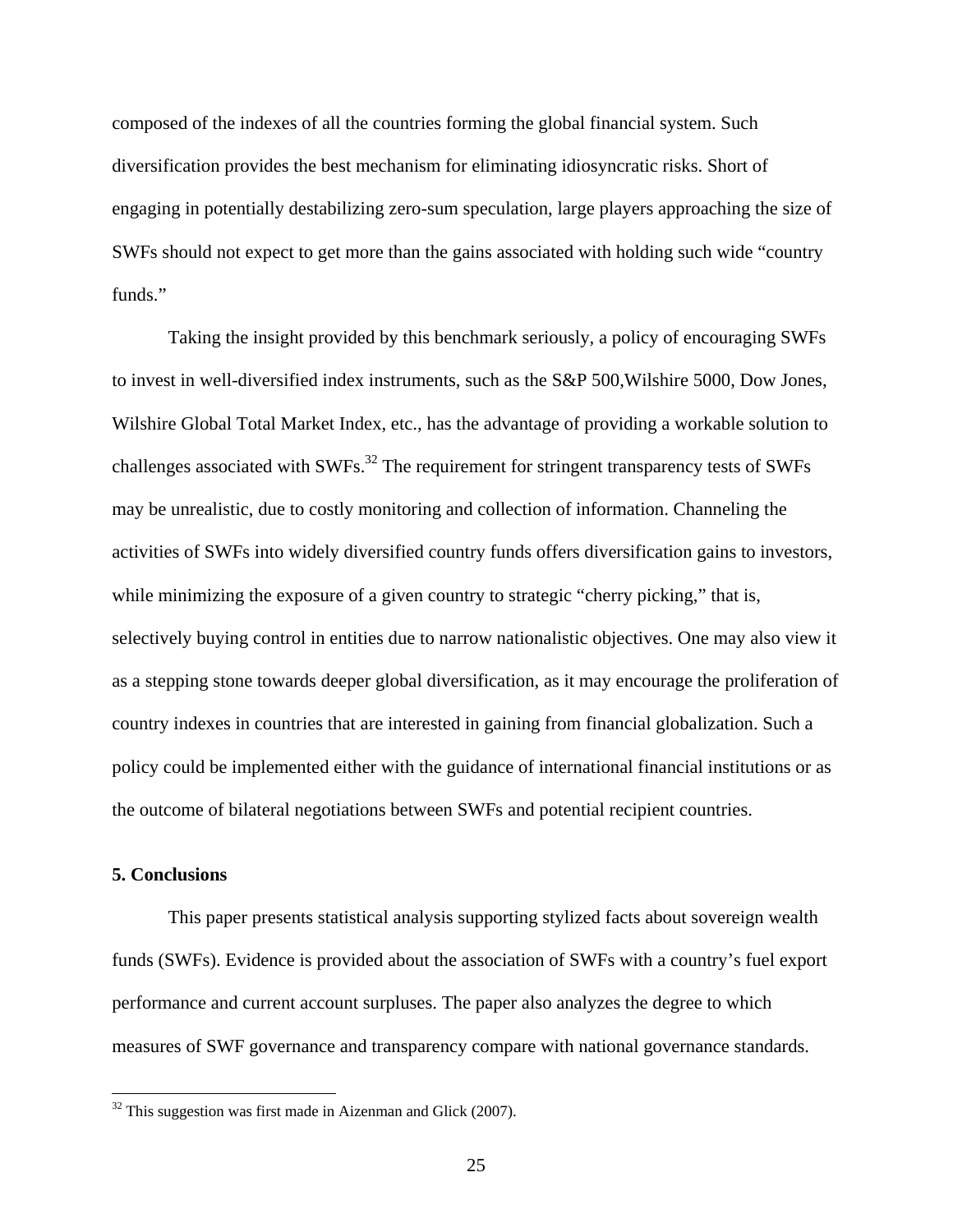We find that countries with SWFs score significantly lower than do industrial countries for various governance measures. However, in comparison with other developing countries, countries with SWF countries are characterized by somewhat higher governance standards, with the exception of voice and accountability – a measure of democratic institutional development - where they score much lower. Thus, while SWF countries display somewhat better governance on average than other developing countries, they are characterized by relatively low democracy performance, particularly in fuel-exporting countries.

It is also shown that the governance performance of individual SWFs is weakly correlated with measures of national governance. That is, SWFs funds tend to operate in accordance with national norms of governance, with the notable exception of some fuel-intensive exporting countries which are characterized by relatively low democratic performance. In particular, older SWFs established in fuel-exporting countries appear to be relatively less transparent, while newer SWFs established in fuel-exporting countries appear to be more transparent. We suggest that countries that have only recently begun to develop their fuel resources have a greater incentive to foster more global integration by establishing institutions, such as SWFs, with more transparency and accountability. It is easier to change the level of transparency of a fund than to change a country's political system.

We also show how the practices of many large existing sovereign funds, particularly those originating in less democratic countries, differ from the practices of pension funds in industrial countries. Clearly, there is still great difference between the governance standards of the economies in which SWFs have been established and the governance standards of the economies in which they are seeking to invest.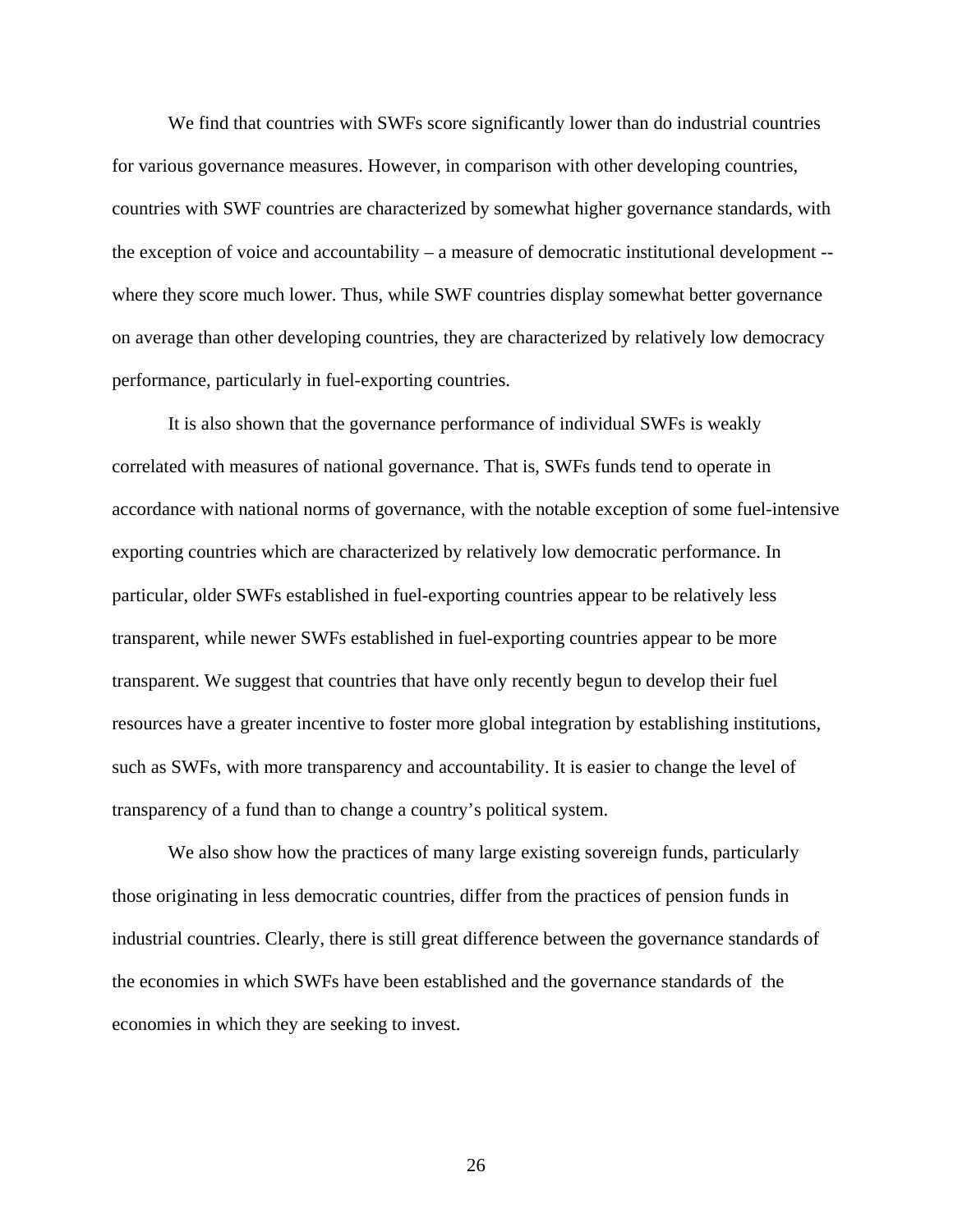The evidence presented in this paper suggests that over time countries may transfer a greater share of the public sector's foreign assets from official reserves into SWFs. The ultimate impact that formation of SWFs will have on the dynamics of hoarding international foreign reserves requires more data and time to resolve.

The present global financial crisis illustrates the importance of the self insurance services provided by holding international reserves as well as the usefulness of policies that channel some share of windfall gains associated with terms of trade improvements into sovereign wealth funds (e.g., see the experience of Chile in recent years). While the recent drop in global commodity prices and equity returns may have reduced the relative appeal of SWFs, a resumption of global growth may restore their attractiveness. However, if the "great moderation" decades are indeed over and volatility in financial markets remains highs, monetary authorities may place a bigger weight on holding more reserves as a means of minimizing the expected costs of sudden stop events.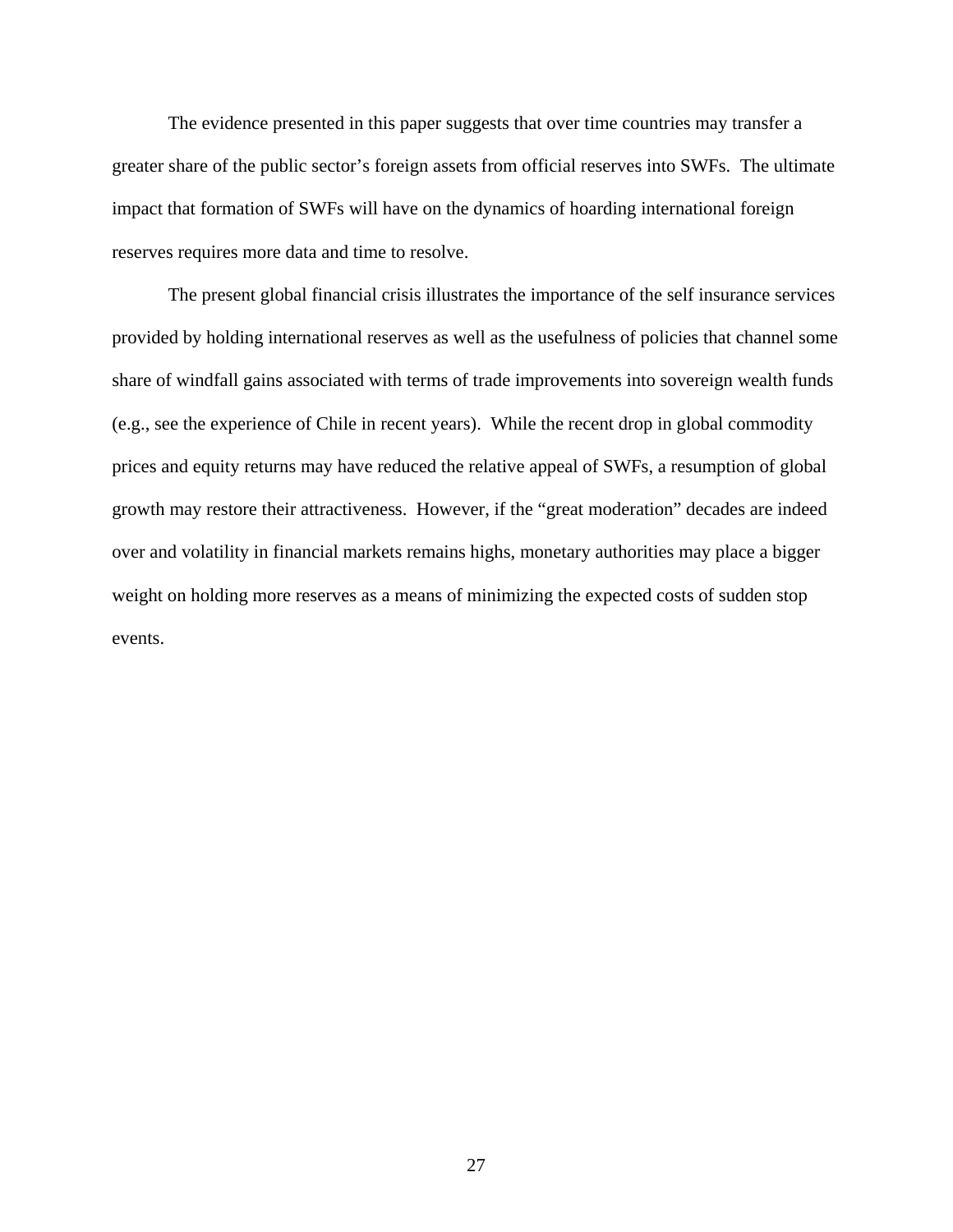# **References**

Aizenman, J. (2008), "Large Hoarding of International Reserves and the Emerging Global Economic Architecture," *The Manchester School*, 76: 487-503.

Aizenman, J. and R. Glick (2007), "Sovereign Wealth Funds: Stumbling Blocks or Stepping Stones to Financial Globalization? *FRBSF Economic Letter*, No 2007-38.

Aizenman, J. and R. Glick (2008), "Pegged Exchange Rate Regimes – A Trap?" *Journal of Money, Credit and Banking*, 40: 817 – 835.

Aizenman J. and J. Lee (2007), "International Reserves: Precautionary versus Mercantilist Views, Theory and Evidence," *Open Economies Review*, 18:191–214.

Balding, Christopher (2008), "A Portfolio Analysis of Sovereign Wealth Funds," University of California, Irvine, mimeo.

Buiter,W. (2007), "Taming SovereignWealth Funds in Two Easy Steps," Maverecon – Willem Buiter's Blog, July 24. http://maverecon.blogspot.com

Cheung, Yin-Wong and Hiro Ito (2007), "A Cross-Country Empirical Analysis of International Reserves," mimeo, University of California, Santa Cruz,

Diamond D. and P. Dybvig (1983) "Bank runs, Liquidity and dposit Insurance," *Journal of Political Economy*, 91:401–419.

*Economist* (2007), "Fear of Foreigners," August 14 (online only). http://www.economist.com/business/ displaystory.cfm?story\_id=9641906

Hermalin, B. and M. Weisbach (2007), "Transparency and Corporate Governance," NBER Working Paper No. 12875

IMF (2007), *Global Financial Stability Report*, September.

IMF (2008a), Sovereign Wealth Funds—A Work Agenda," February 29, 2008, available at http://www.imf.org/external/np/pp/eng/2008/022908.pdf.

IMF (2008b), "International Working Group of Sovereign Wealth Funds is Established to Facilitate Work on Voluntary Principles," press release, May 1, 2008.

Jen, S. (2007), How Big Could Sovereign Wealth Funds Be by 2015? Morgan Stanley Global Research, May 04, 2007, available at http://www.morganstanley.com.

Johnson, S. (2007), "The Rise of Sovereign Wealth Funds," *Finance and Development*, 44-3.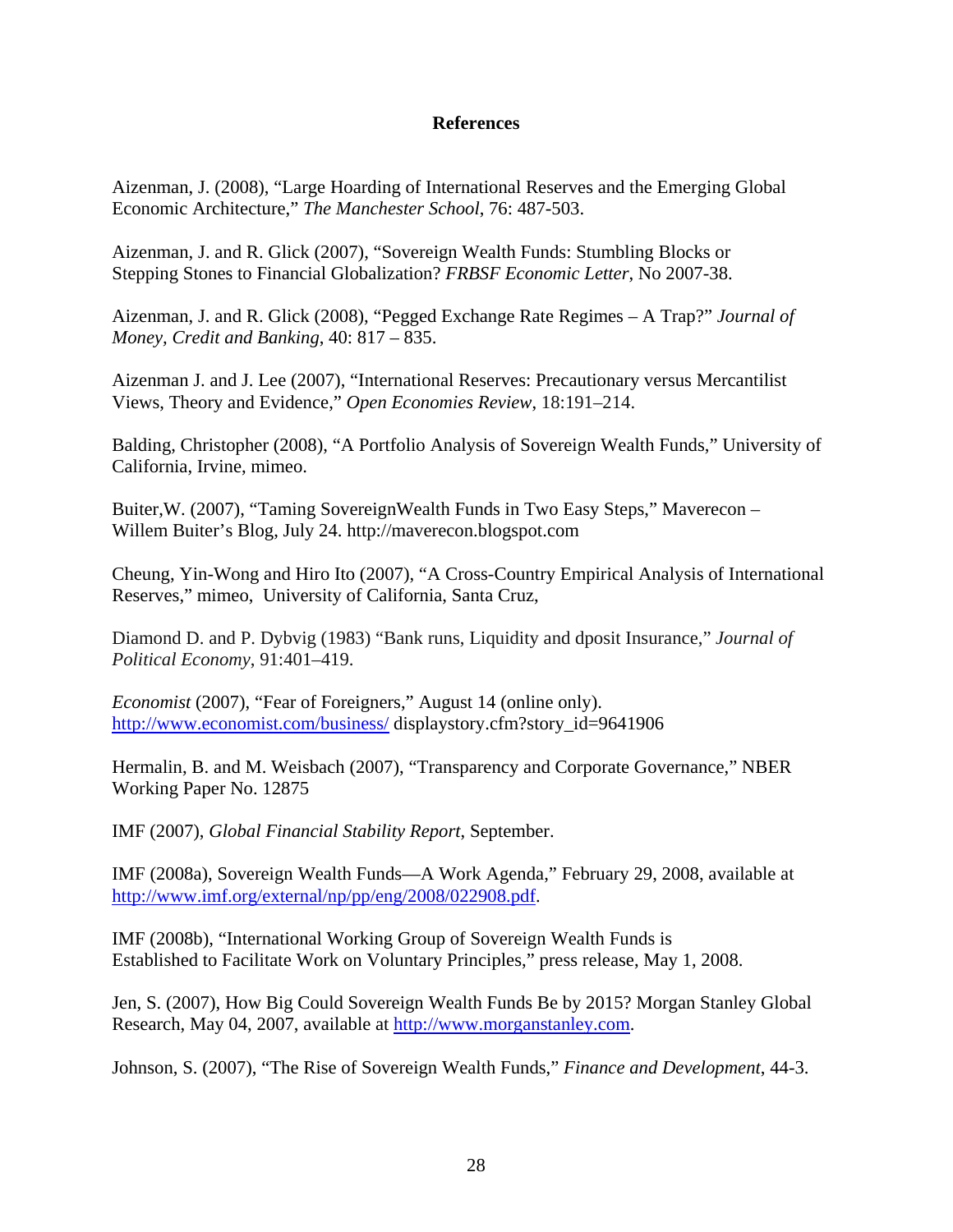Kaufmann, Daniel, Aart Kraay, and Massimo Mastruzzi (2007), "Governance Matters VI: Aggregate and Individual Governance Indicators, 1996–2006," World Bank Working Paper WPS4280.

Kimmitt, Robert M. (2008), "Public Footprints in Private Markets: Sovereign Wealth Funds and the World Economy," *Foreign Affairs* 87, no.1 (January–February): 119–30.

Kotter, Jason and Ugur Lel (2008), "Friends or Foes? The Stock Price Impact of Sovereign Wealth Fund Investments and the Price of Keeping Secrets," Board of Governors, International Finance Discussion Papers No. 940, August.

Lyons, Gerard (2007), "State Capitalism: The Rise of Sovereign Wealth Funds," Standard Charter, November 7.

Maslakovic, M. (2008), "Sovereign Wealth Funds 2008," International Financial Services London, available at http://www.ifsl.org.uk.

Obstfeld, M. (1996), "Models of Currency Crises with Self Fulfilling Features." *European Economic Review* 40 (April), 1037-1048.

Rogoff, K. (1985), "The Optimal Degree of Commitment to an Intermediate Monetary Target," *Quarterly Journal of Economics*, 1169-1189.

Truman, E. (2007), "Sovereign Wealth Funds: The Need for Greater Transparency and Accountability," Peterson Institute for International Economics, Policy Brief No. PB07-6, Washington DC.

Truman, E. (2008), "A Blueprint for Sovereign Wealth Fund Best Practices," Peterson Institute for International Economics, Policy Brief No. PB08-3, Washington DC.

Walsh, Carl. (1995), "Optimal Contracts for Central Bankers," *American Economic Review* 85: 150-167

Ziemba, Rachel (2008), "So How Large Are Sovereign Wealth Funds?" Roubini Global Economics Monitor, April 2.

.

.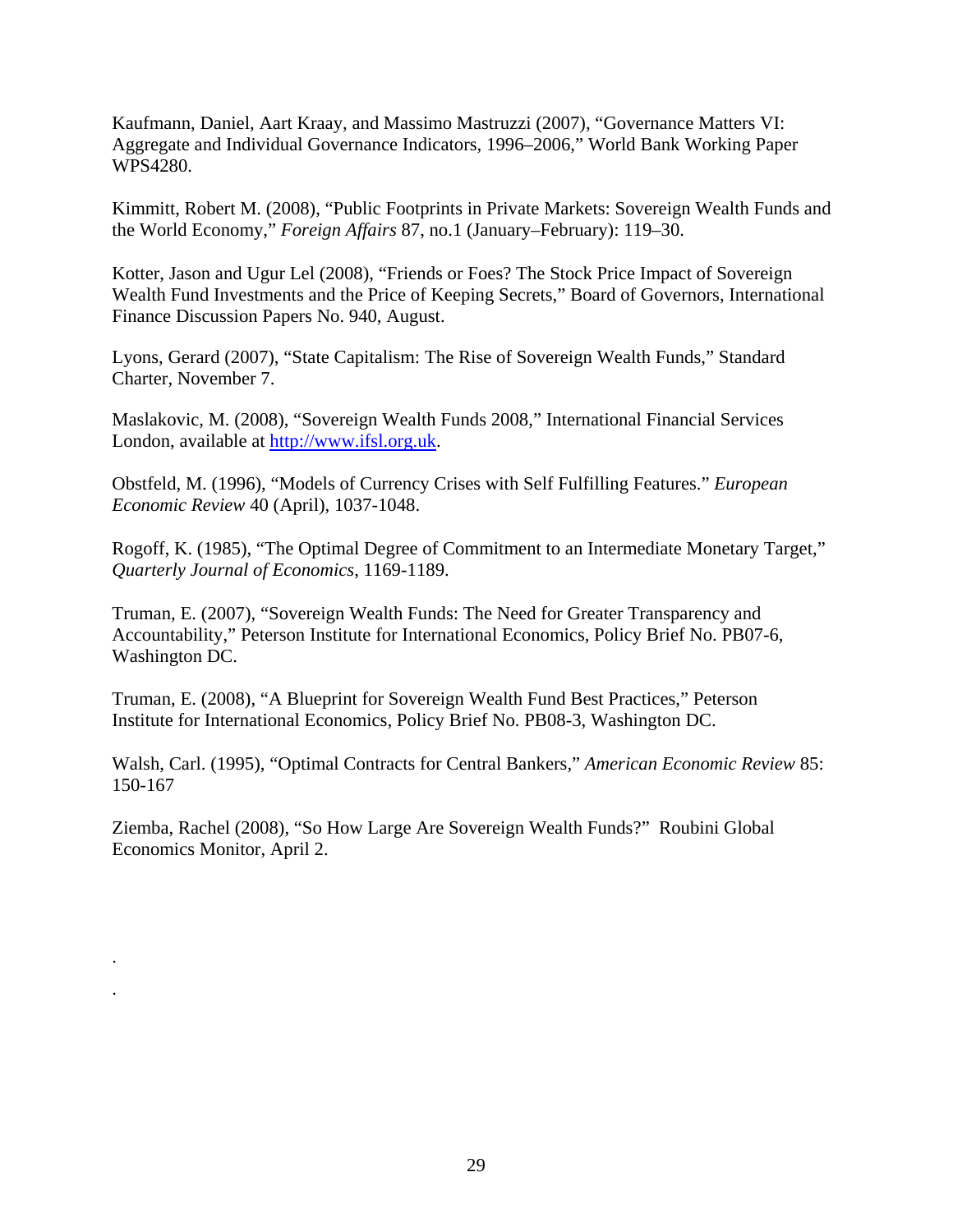

Source: IMF (2007) and Maslakovic (2008)



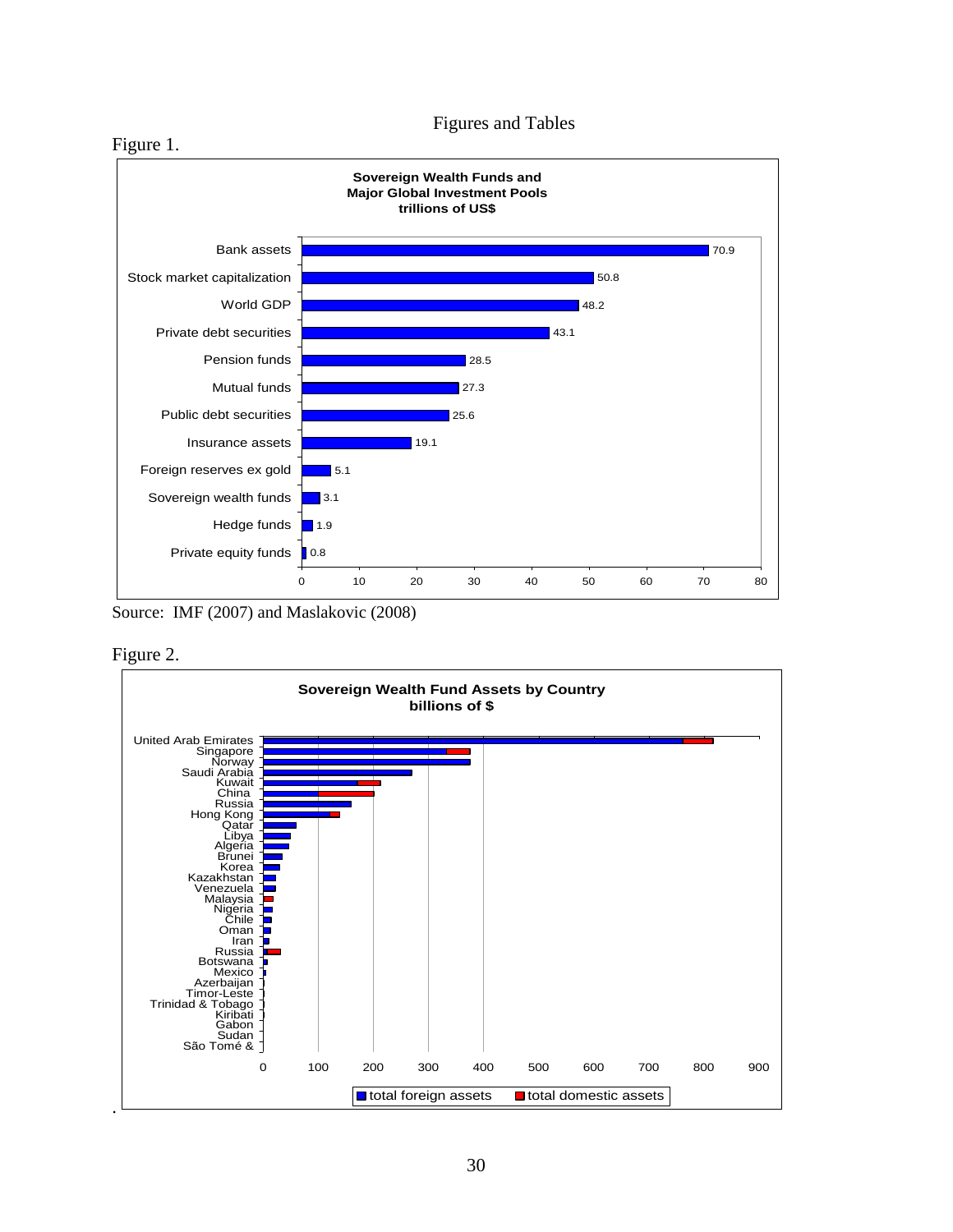Figure 3.



#### **Fuel Exports / Total Exports (percent)**

Figure 4.

**Current Account/GDP (percent)** 

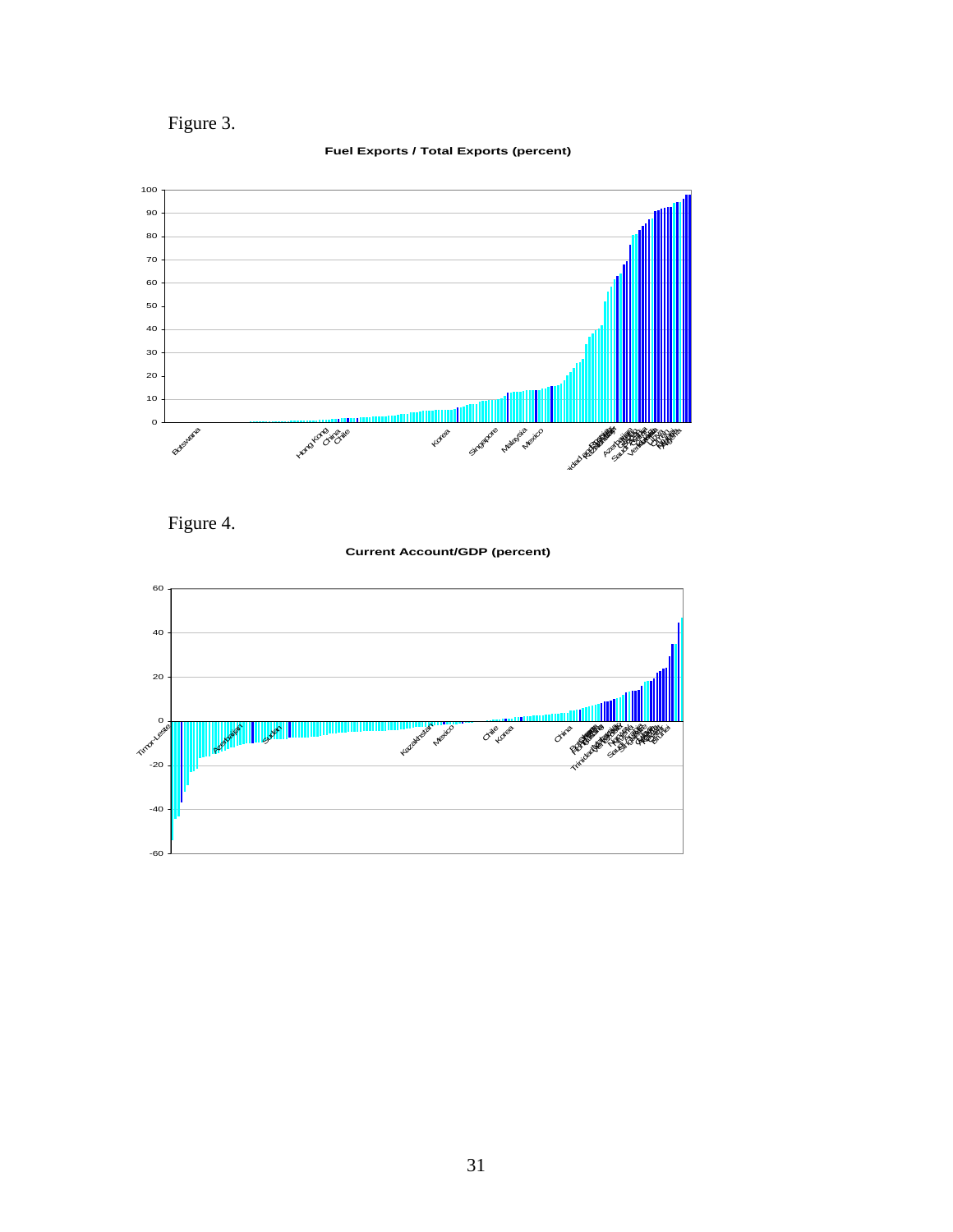Figure 5.

**GDP/Capita (2000 US\$)** 





**Foreign Reserves / GDP (percent)**

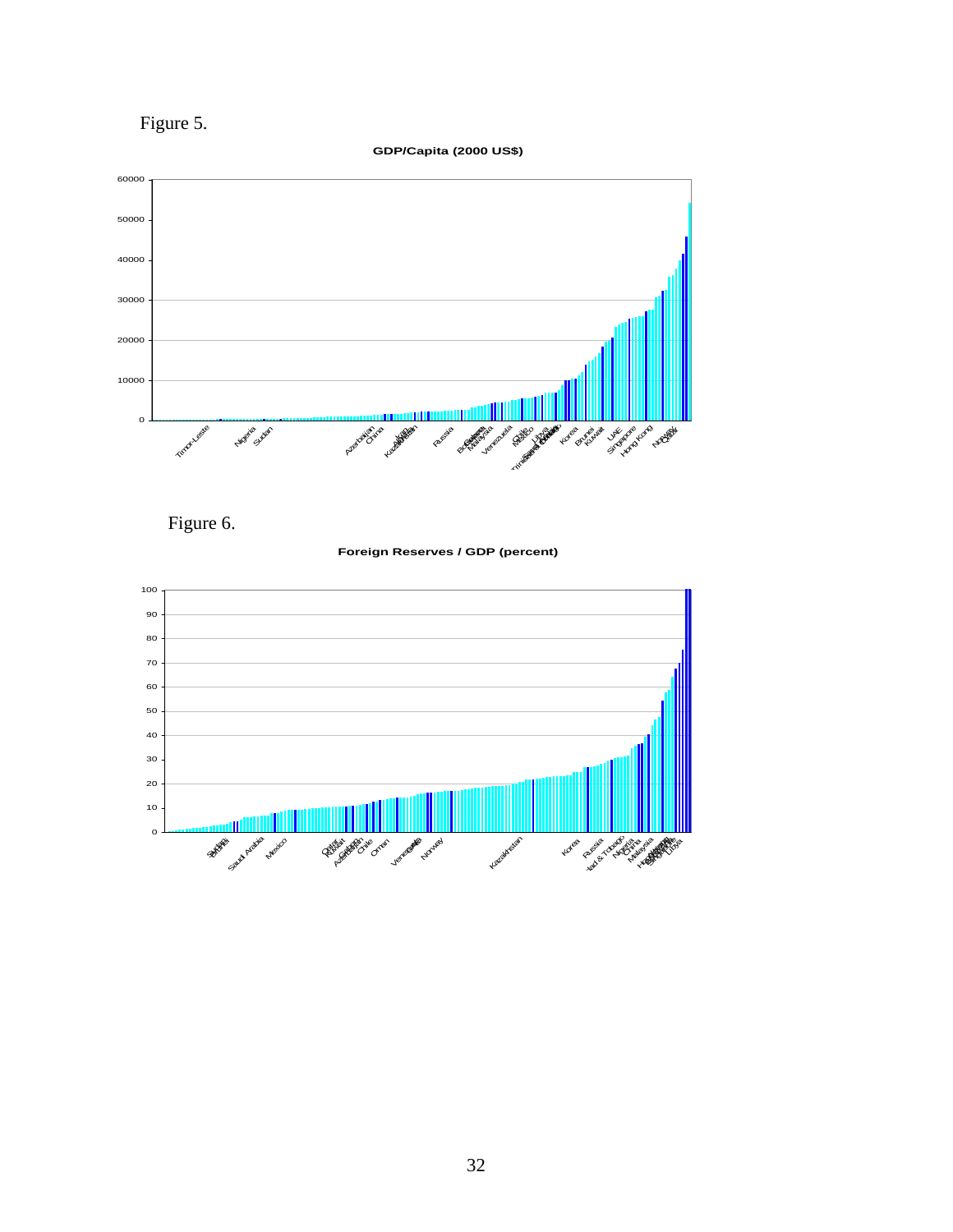

#### **KKM Governance Average Score**



# Figure 8.



#### **KKM Voice and Accountability Score**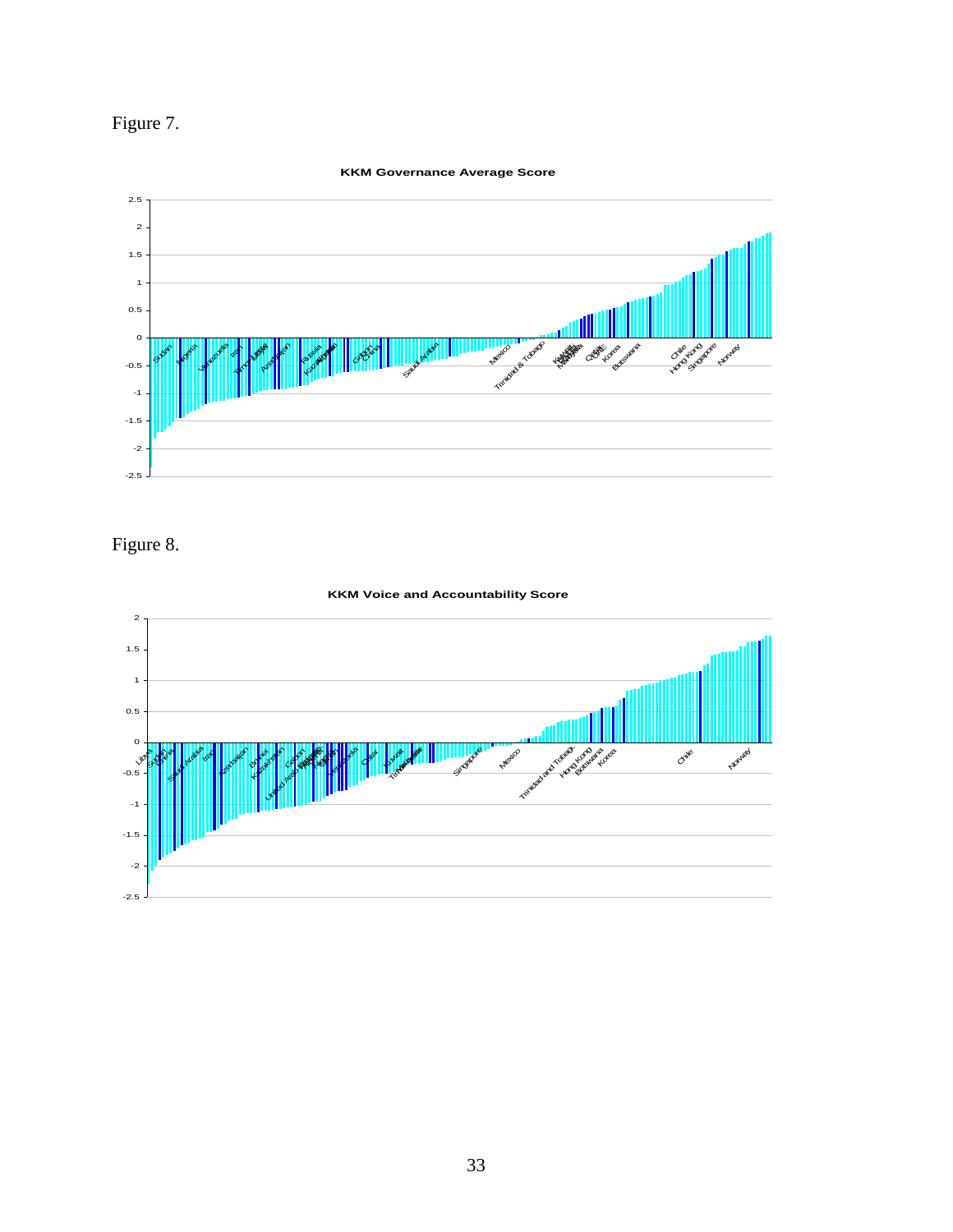# Figure 9.



#### **KKM Governance Scores by Country Groups**

Note: KKM governance categories defined as GE=government effectiveness, PS= political stability and the absence of violence,  $VA =$  voice and accountability,  $ROL =$  rule of law,  $RQ =$  regulatory quality, and COC= control of corruption. Higher values associated with "better" governance.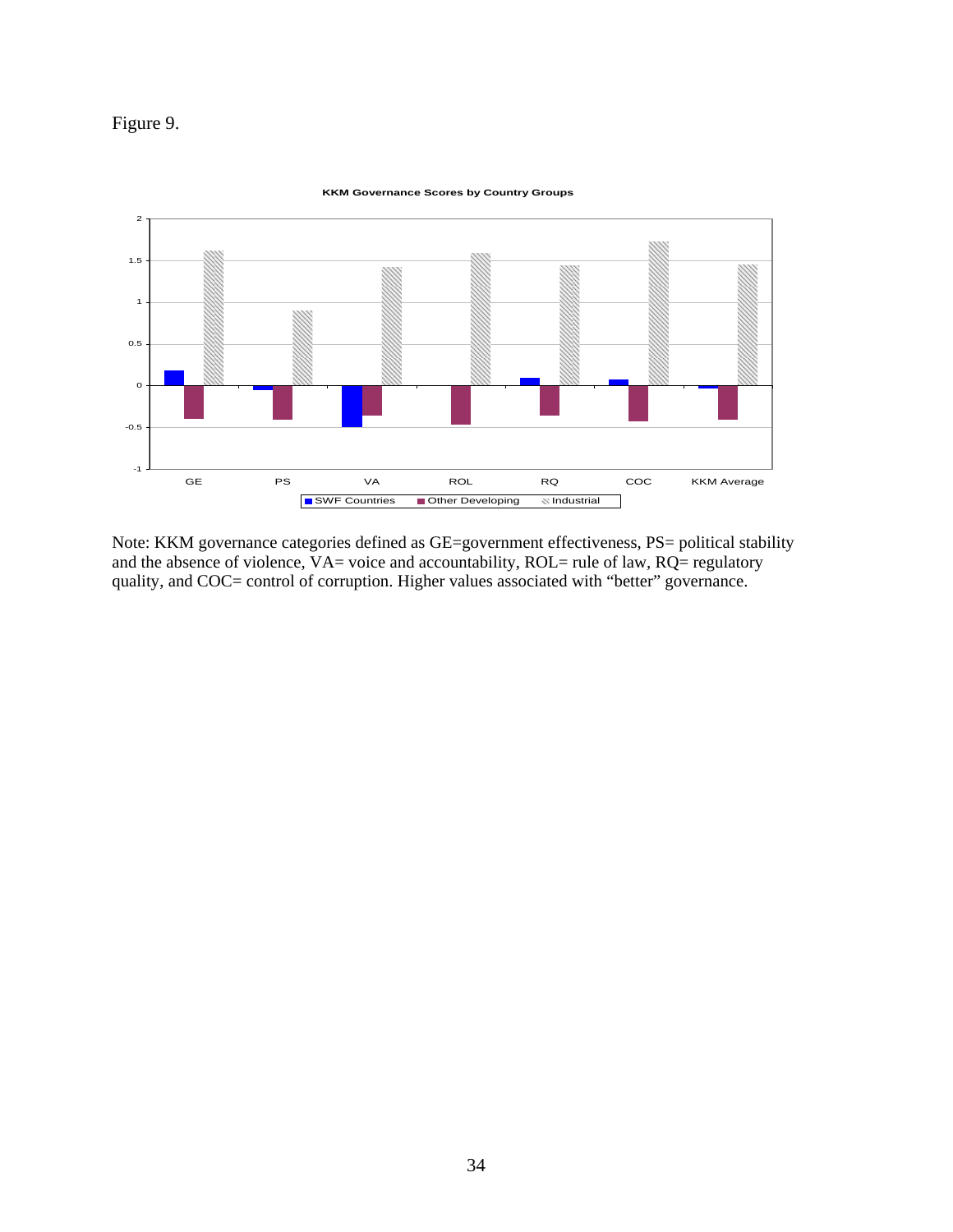





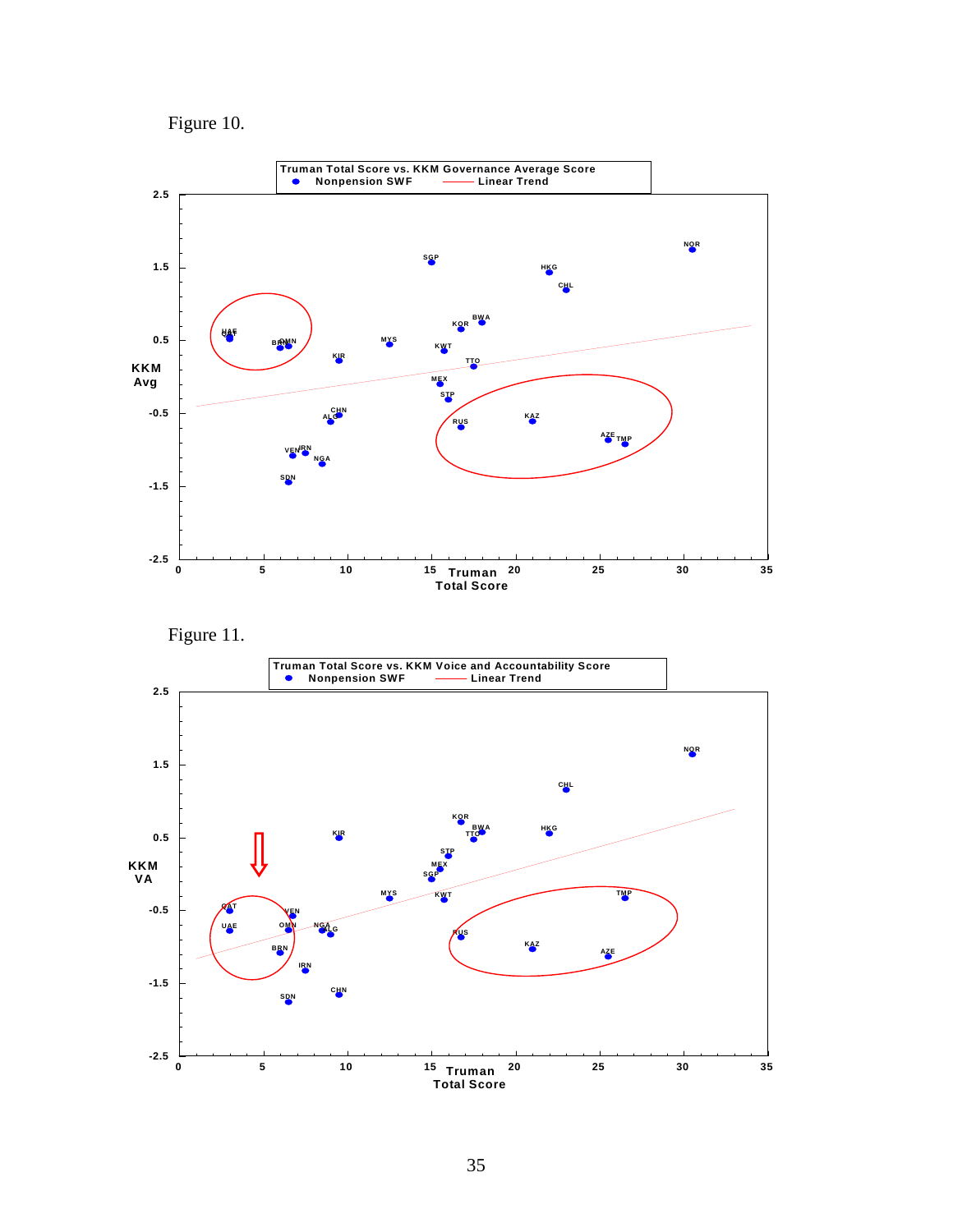



Truman Scores for Different Sovereign Fund Groupings

Note: scores normalized as a percent of maximum score possible per category





Note: KKM governance categories defined as GE=government effectiveness, PS= political stability and the absence of violence, VA= voice and accountability, ROL= rule of law, RQ= regulatory quality, and COC= control of corruption.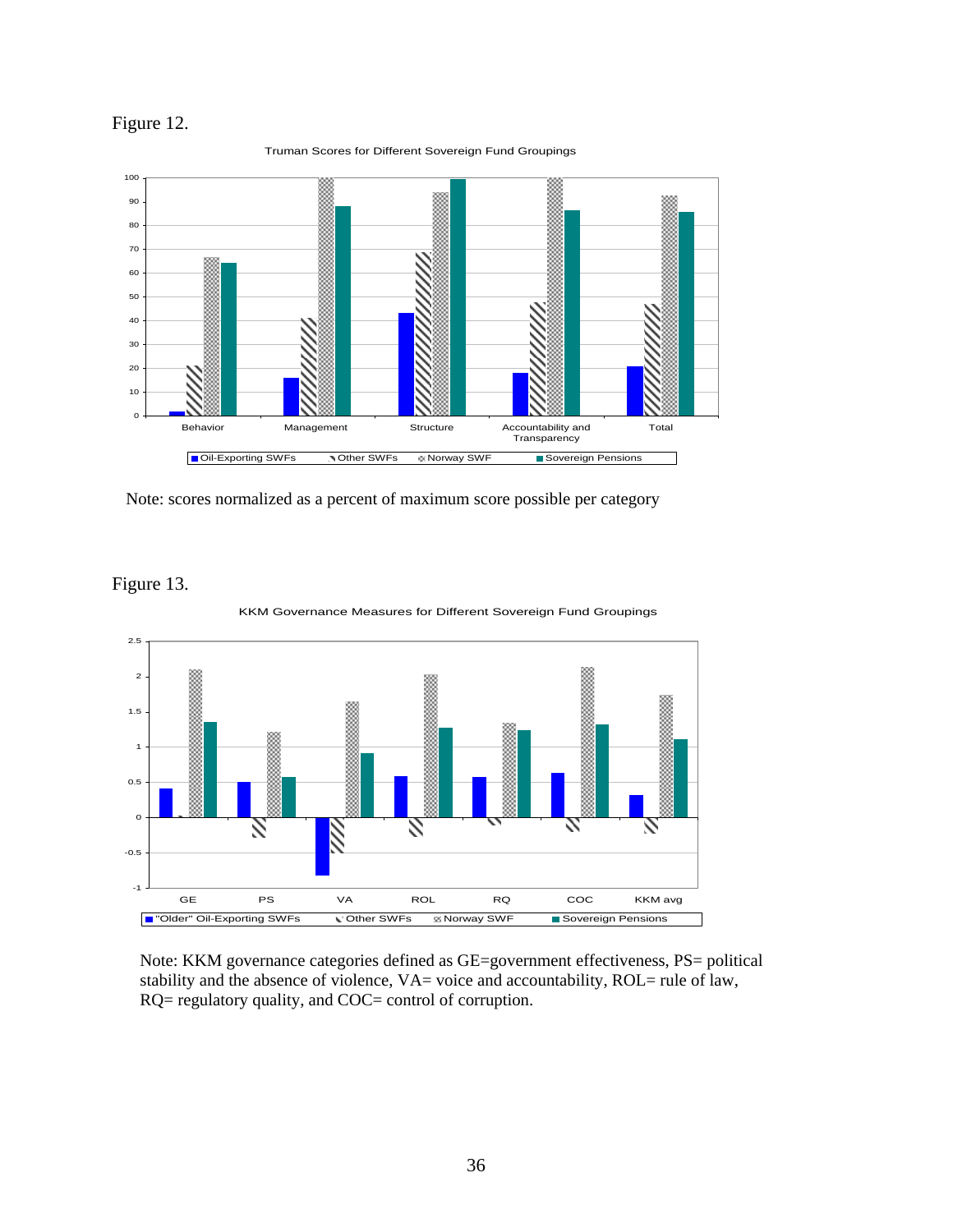









Figure 15.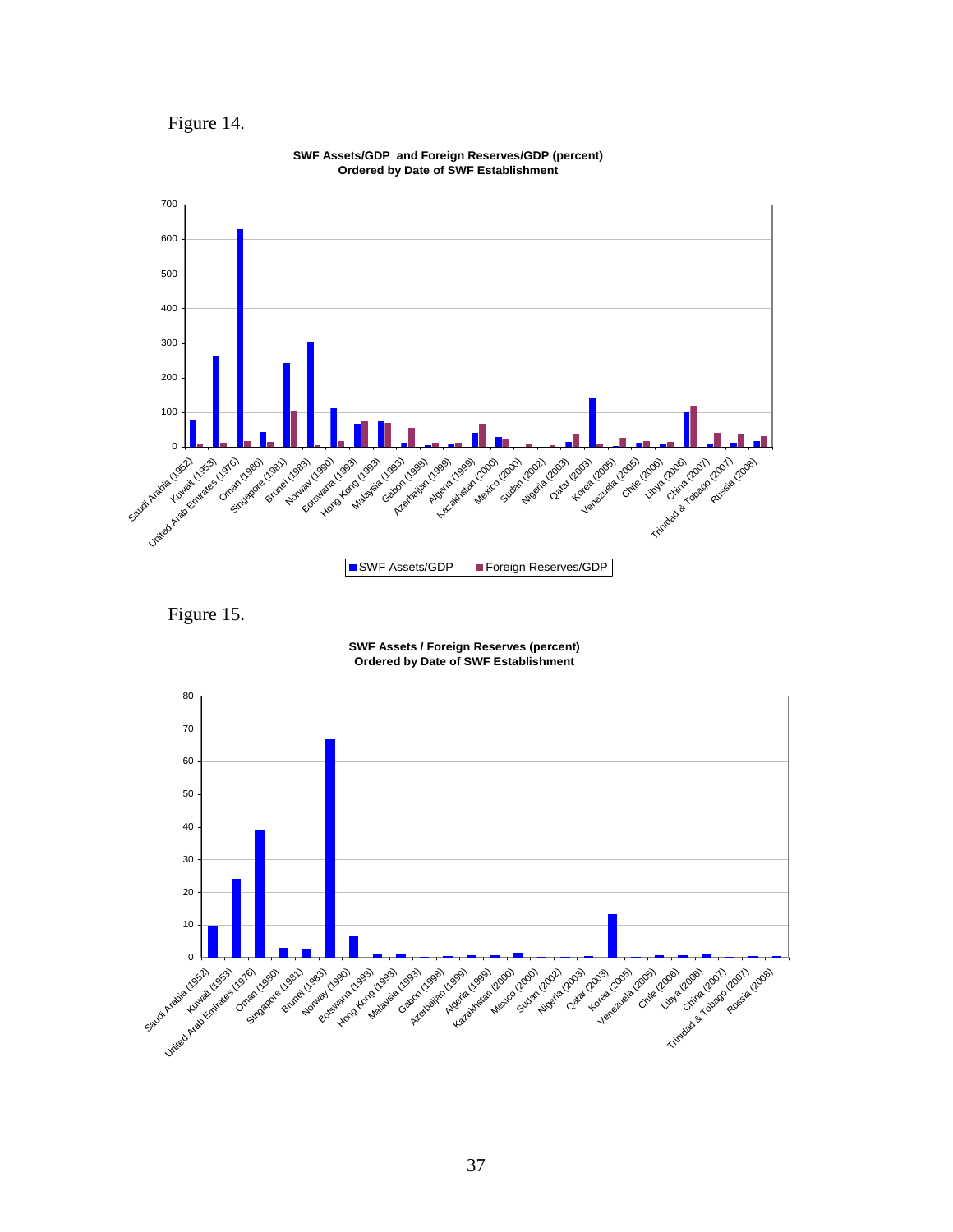|                             |                                                     | Date        | <b>Total assets</b> |
|-----------------------------|-----------------------------------------------------|-------------|---------------------|
| Country                     | <b>Fund Name</b>                                    | Established | $($$ bil.)          |
| <b>United Arab Emirates</b> | Abu Dhabi Investment Authority and others           | 1976        | 817 <sup>a</sup>    |
| Singapore                   | GIC, Temasek                                        | 1981        | 375 <sup>b</sup>    |
| Norway                      | Government Pension Fund-Global                      | 1990        | 375                 |
| Saudi Arabia <sup>c</sup>   | Saudi Arabian Monetary Agency                       | 1952        | 270                 |
| Kuwait                      | Kuwait Investment Authority                         | 1953        | 213                 |
| China                       | China Investment Corporation                        | 2007        | 201                 |
| Russia                      | Reserve Fund, National Welfare Fund                 | 2008        | 202                 |
| Hong Kong                   | Exchange Fund Investment Portfolio                  | 1993        | 139                 |
| Qatar                       | <b>Qatar Investment Authority</b>                   | 2005        | 60                  |
| Libya <sup>c</sup>          | Libyan Investment Authority                         | 2006        | 50                  |
| Algeria                     | <b>Revenue Regulation Fund</b>                      | 2000        | 47                  |
| <b>Brunei</b>               | Darussalam Brunei Investment Agency                 | 1983        | 35                  |
| Korea                       | Korea Investment Corporation                        | 2005        | 30                  |
| Kazakhstan                  | National Fund for the Republic of Kazakhstan        | 2000        | 23                  |
| Venezuela                   | National Development Fund, Macro Stabilization Fund | 2005        | 22                  |
| Malaysia                    | Khazanah Nasionald                                  | 1993        | 18                  |
| Nigeria                     | Excess Crude Account                                | 2003        | 17                  |
| Chile                       | Economic and Social Stabilization Fund              | 2006        | 15                  |
| Oman                        | State General Reserve Fund                          | 1980        | 13                  |
| Iran                        | Oil Stabilization Fund                              | 2000        | 10                  |
| Botswana                    | <b>Pula Fund</b>                                    | 1993        | $\overline{7}$      |
| Mexico                      | Oil Income Stabilization Fund                       | 2000        | 5                   |
| Azerbaijan                  | State Oil Fund of the Republic of Azerbaijan        | 1999        | $\overline{c}$      |
| <b>Timor-Leste</b>          | Petroleum Fund                                      | 2005        | $\overline{c}$      |
| Trinidad & Tobago           | Heritage and Stabilization Fund                     | 2007        | $\overline{2}$      |
| Kiribati                    | Revenue Equalization Reserve Fund                   | 1956        | 1                   |
| Gabon <sup>c</sup>          | <b>Fund for Future Generations</b>                  | 1998        | 0.4                 |
| Sudan                       | Oil Revenue Stabilization Account                   | 2002        | 0.1                 |
| São Tomé & Príncipe         | <b>National Oil Account</b>                         | 2004        | 0.02                |
| <b>TOTAL</b>                |                                                     |             | 2909                |

# Table 1. Sovereign Wealth Fund Sample

<sup>a</sup> Midpoint of estimate range for Abu Dhabi Investment Authority plus sum of assets of Abu Dhabi International Petroleum Investment Company, Mubadala Development Company, Dubai DIFC Investments, Dubai International Capital, Investment Corporation of Dubai, Istithmar World.

<sup>b</sup> Midpoint of estimates for GIC plus assets of Temasek

c Excluded from Truman's scoreboard.

Source Truman (2008). Data are from the end of 2007 or the most recent date available. Where more than one fund exists per country, size computed as total of all funds, with date established given by largest fund.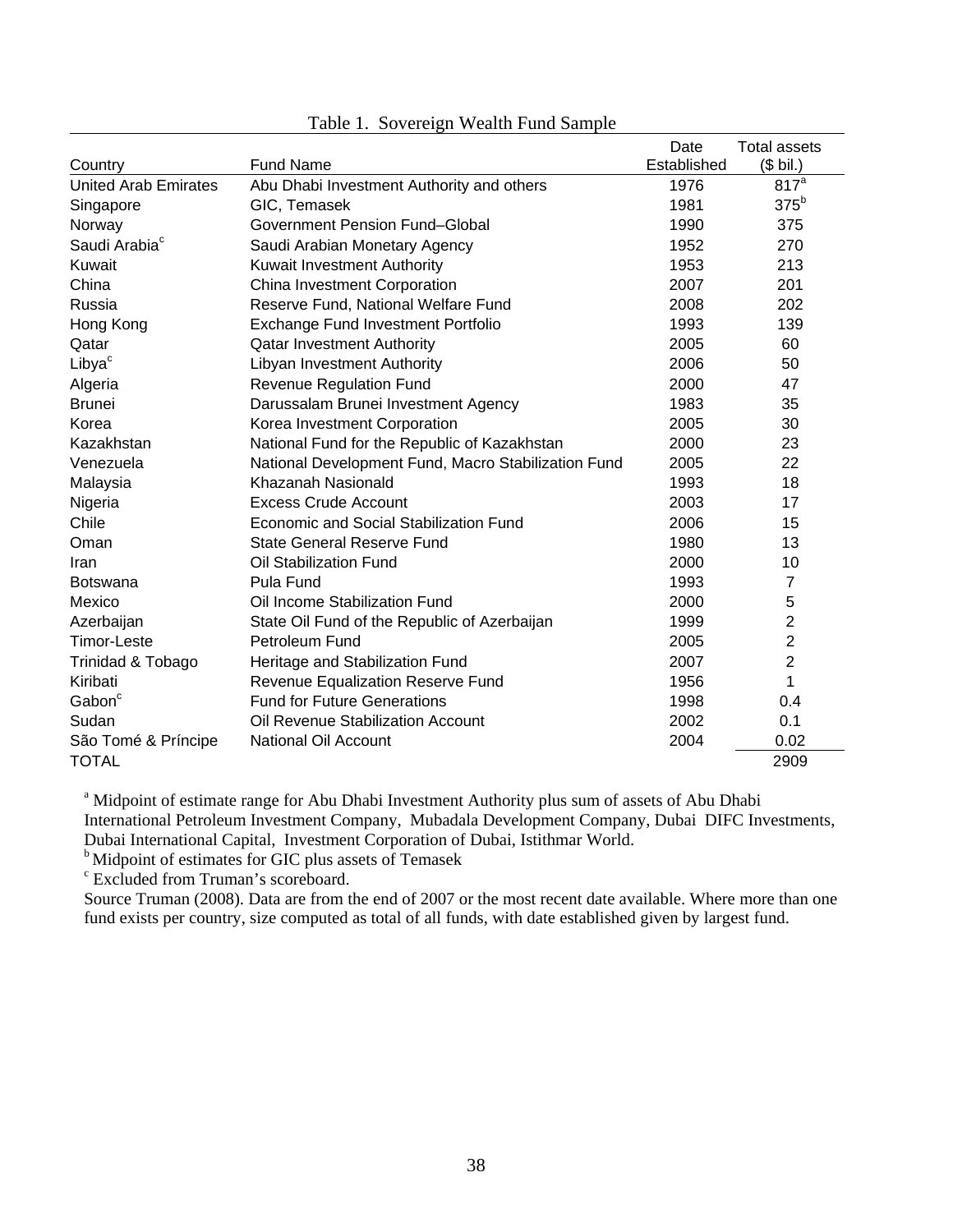| $1$ and $2$ .               |              | Determination of SWI LINEMITOUR |           |              |              |              |
|-----------------------------|--------------|---------------------------------|-----------|--------------|--------------|--------------|
| <b>Explanatory Variable</b> | (1)          | (2)                             | (3)       | (4)          | (5)          | (6)          |
| Current account/GDP         | 0.1.014      |                                 |           | 0.767        | 0.758        | 0.485        |
|                             | $(0.27)$ *** |                                 |           | $(0.27)$ *** | $(0.30)$ **  | $(0.22)$ **  |
| Fuel/total exports          |              | 0.464                           |           | 0.309        | 0.344        | 0.351        |
|                             |              | $(0.09)$ ***                    |           | $(0.09)$ *** | $(0.10)$ *** | $(0.10)$ *** |
| Ore&metals/total exports    |              |                                 | $-0.312$  | 0.079        | 0.095        | 0.137        |
|                             |              |                                 | (0.26)    | (0.17)       | (0.18)       | (0.16)       |
| GDP per capita              |              |                                 |           |              | 0.167        |              |
|                             |              |                                 |           |              | (0.18)       |              |
| Foreign reserves/GDP        |              |                                 |           |              |              | $0.378***$   |
|                             |              |                                 |           |              |              | (0.14)       |
| <b>Observations</b>         | 166          | 168                             | 169       | 162          | 159          | 154          |
| Log likelihood              | $-59.232$    | $-47.503$                       | $-71.297$ | $-40.327$    | $-38.446$    | $-32.63$     |
| Pseudo R-sq                 | 0.196        | 0.344                           | 0.017     | 0.435        | 0.457        | 0.522        |

Table 2. Determinants of SWF Likelihood

Note: The table reports the change in the probability of existence of a SWF in 2007 or 2008 in response to a 1 unit change in the variable evaluated at the mean of all variables (x100) to convert into percentages with associated standard errors (for hypothesis of no effect) in parentheses below. Significance at 1%, 5%, 10% indicated by \*\*\*, \*\*, and \*, respectively, using robust errors. Constants included, but not reported. Sample confined to countries with populations greater than 250,000 people in 2006.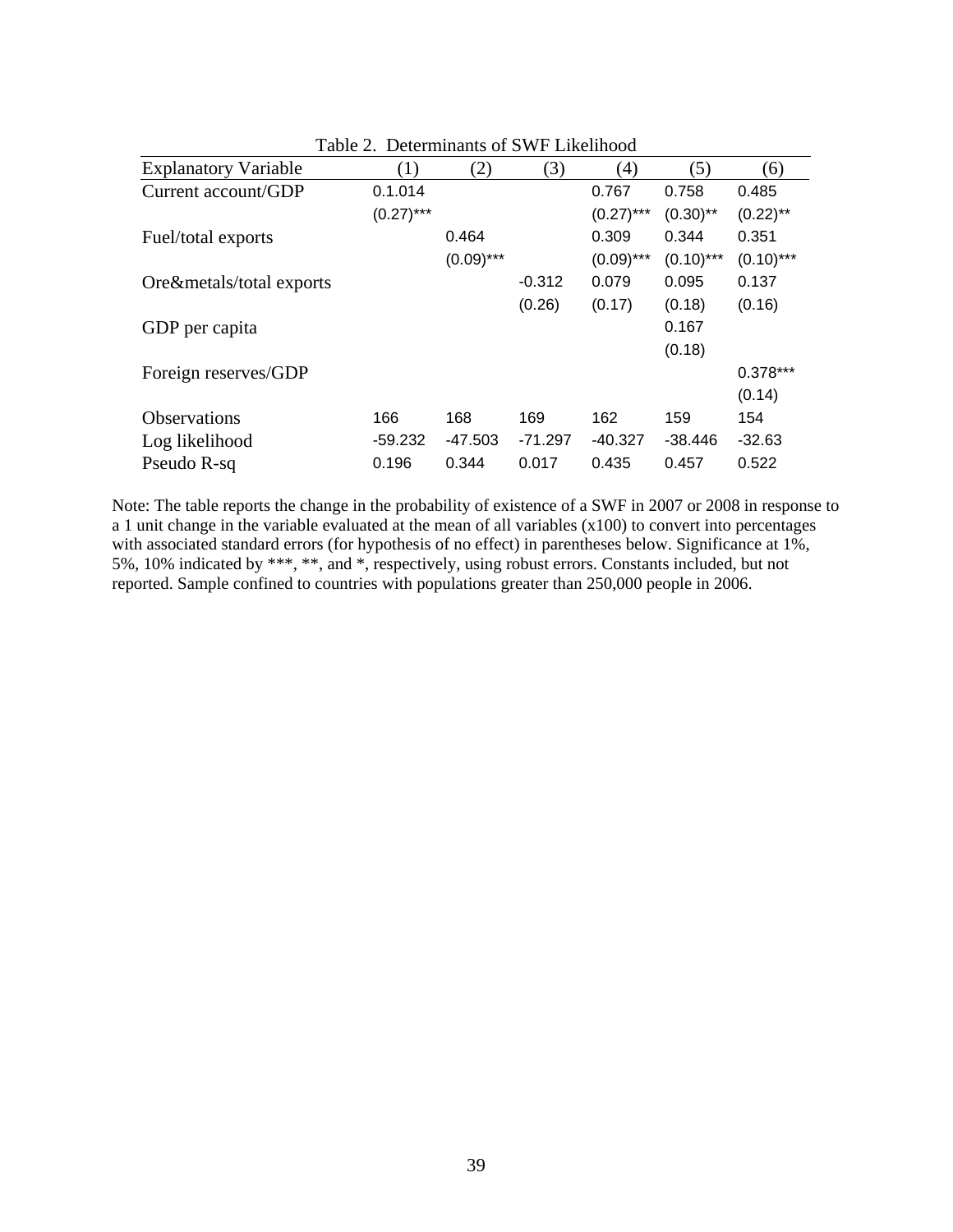| t aviv J.                       | Determination of 9 MT Enventional existing covernance indicators |           |           |             |           |           |           |
|---------------------------------|------------------------------------------------------------------|-----------|-----------|-------------|-----------|-----------|-----------|
| <b>Explanatory Variable</b>     | (1)                                                              | (2)       | (3)       | (4)         | (5)       | (6)       | (7)       |
| <b>KKM</b> Governance Average   | 1.545                                                            |           |           |             |           |           |           |
|                                 | (2.85)                                                           |           |           |             |           |           |           |
| <b>Government Effectiveness</b> |                                                                  | 3.671     |           |             |           |           |           |
|                                 |                                                                  | (2.47)    |           |             |           |           |           |
| <b>Political Stability</b>      |                                                                  |           | 2.342     |             |           |           |           |
|                                 |                                                                  |           | (2.94)    |             |           |           |           |
| Voice and Accountability        |                                                                  |           |           | $-5.577$    |           |           |           |
|                                 |                                                                  |           |           | $(2.73)$ ** |           |           |           |
| Rule of Law                     |                                                                  |           |           |             | 2.252     |           |           |
|                                 |                                                                  |           |           |             | (2.63)    |           |           |
| <b>Regulatory Quality</b>       |                                                                  |           |           |             |           | 2.609     |           |
|                                 |                                                                  |           |           |             |           | (2.75)    |           |
| Control of Corruption           |                                                                  |           |           |             |           |           | 0.02328   |
|                                 |                                                                  |           |           |             |           |           | (2.62)    |
| Observations                    | 171                                                              | 171       | 171       | 171         | 171       | 171       | 171       |
| Log likelihood                  | -74.449                                                          | $-73.658$ | $-74.247$ | $-72.608$   | $-74.245$ | $-74.139$ | $-74.212$ |
| Pseudo R-sq                     | 0.002                                                            | 0.012     | 0.005     | 0.027       | 0.005     | 0.006     | 0.005     |

| Table 3. Determinants of SWF Likelihood: KKM Governance Indicators |  |
|--------------------------------------------------------------------|--|
|--------------------------------------------------------------------|--|

Table 4. Determinants of SWF Likelihood: KKM Governance Indicators

| Developing Countries Only       |            |              |           |           |             |             |             |
|---------------------------------|------------|--------------|-----------|-----------|-------------|-------------|-------------|
| <b>Explanatory Variable</b>     | (1)        | (2)          | (3)       | (4)       | (5)         | (6)         | (7)         |
| <b>KKM</b> Governance Average   | 7.897      |              |           |           |             |             |             |
|                                 | $(4.18)^*$ |              |           |           |             |             |             |
| <b>Government Effectiveness</b> |            | 10.858       |           |           |             |             |             |
|                                 |            | $(3.50)$ *** |           |           |             |             |             |
| <b>Political Stability</b>      |            |              | 5.348     |           |             |             |             |
|                                 |            |              | (3.59)    |           |             |             |             |
| Voice and Accountability        |            |              |           | $-4.584$  |             |             |             |
|                                 |            |              |           | (3.68)    |             |             |             |
| Rule of Law                     |            |              |           |           | 9.051       |             |             |
|                                 |            |              |           |           | $(3.93)$ ** |             |             |
| <b>Regulatory Quality</b>       |            |              |           |           |             | 7.892       |             |
|                                 |            |              |           |           |             | $(3.73)$ ** |             |
| Control of Corruption           |            |              |           |           |             |             | 10.333      |
|                                 |            |              |           |           |             |             | $(4.02)$ ** |
| Observations                    | 148        | 148          | 148       | 148       | 148         | 148         | 148         |
| Log likelihood                  | $-66.907$  | $-64.416$    | $-67.511$ | $-68.037$ | $-65.968$   | $-66.258$   | $-65.375$   |
| Pseudo R-sq                     | 0.0273     | 0.0635       | 0.0185    | 0.011     | 0.0410      | 0.0368      | 0.0500      |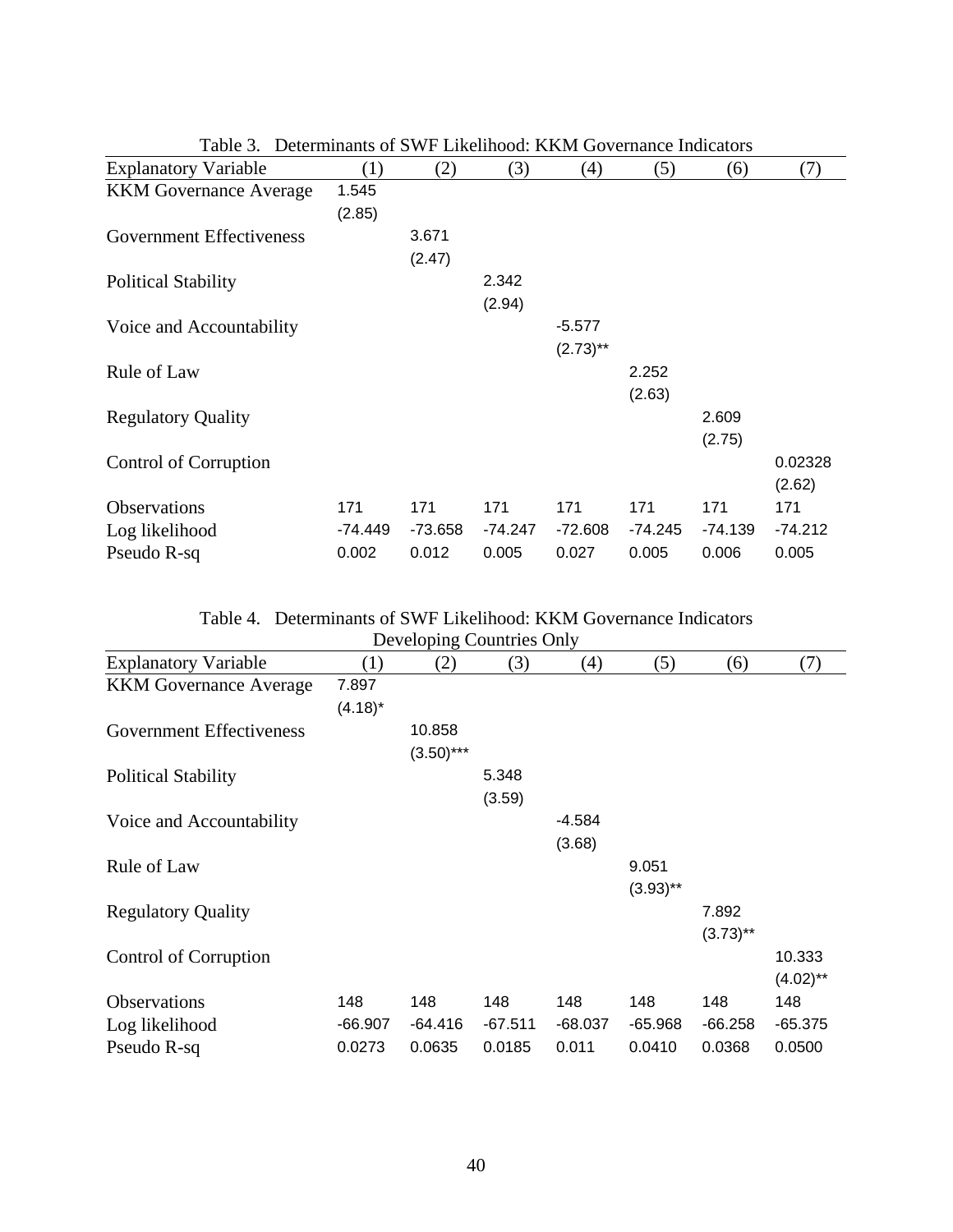|                         |                            | <b>Truman SWF Governance Scores</b> |                |                |                         |                |  |  |  |
|-------------------------|----------------------------|-------------------------------------|----------------|----------------|-------------------------|----------------|--|--|--|
|                         |                            | <b>Behavior</b>                     | Structure      |                | Transparency Management | Total score    |  |  |  |
|                         | Voice and                  | 0.33                                | 0.54           | 0.49           | 0.58                    | 0.56           |  |  |  |
|                         | Accountability             | $(0.10)^*$                          | $(0.00)$ ***   | $(0.01)$ ***   | $(0.00)$ ***            | $(0.00)$ ***   |  |  |  |
|                         | <b>Political Stability</b> | $-0.03$<br>(0.88)                   | 0.06<br>(0.79) | 0.16<br>(0.42) | 0.29<br>(0.15)          | 0.15<br>(0.46) |  |  |  |
|                         | Government                 | 0.10                                | 0.00           | 0.37           | 0.28                    | 0.27           |  |  |  |
|                         | Effectiveness              | (0.63)                              | (0.99)         | $(0.06)^*$     | (0.17)                  | (0.18)         |  |  |  |
| KKM National Governance | Regulatory                 | 0.05                                | 0.03           | 0.32           | 0.21                    | 0.23           |  |  |  |
|                         | Quality                    | (0.81)                              | (0.89)         | (0.11)         | (0.30)                  | (0.26)         |  |  |  |
|                         | Rule of Law                | $-0.03$<br>(0.89)                   | 0.01<br>(0.96) | 0.22<br>(0.28) | 0.33<br>$(0.10)^*$      | 0.18<br>(0.38) |  |  |  |
| Inidicators             | Control of                 | $-0.01$                             | $-0.02$        | 0.26           | 0.25                    | 0.19           |  |  |  |
|                         | Corruption                 | (0.98)                              | (0.93)         | (0.19)         | (0.22)                  | (0.36)         |  |  |  |
|                         | <b>KKM</b>                 | 0.07                                | 0.10           | 0.33           | 0.35                    | 0.28           |  |  |  |
|                         | Governance Avg.            | (0.74)                              | (0.63)         | (0.10)         | $(0.08)$ *              | (0.16)         |  |  |  |

| Table 5. Correlation of National and SWF Governance Indicators |  |  |  |  |  |  |
|----------------------------------------------------------------|--|--|--|--|--|--|
|----------------------------------------------------------------|--|--|--|--|--|--|

Note: Table reports correlation of Truman (2008) scores for 26 sovereign (nonpension) wealth funds listed in Table 1 with Kaufmann, Kraay, and Mastruzzi (2007) national governance measures for corresponding countries of origin. P-values in parentheses below. Significance at 1%, 5%, 10% indicated by \*\*\*, \*\*, and \*, respectively.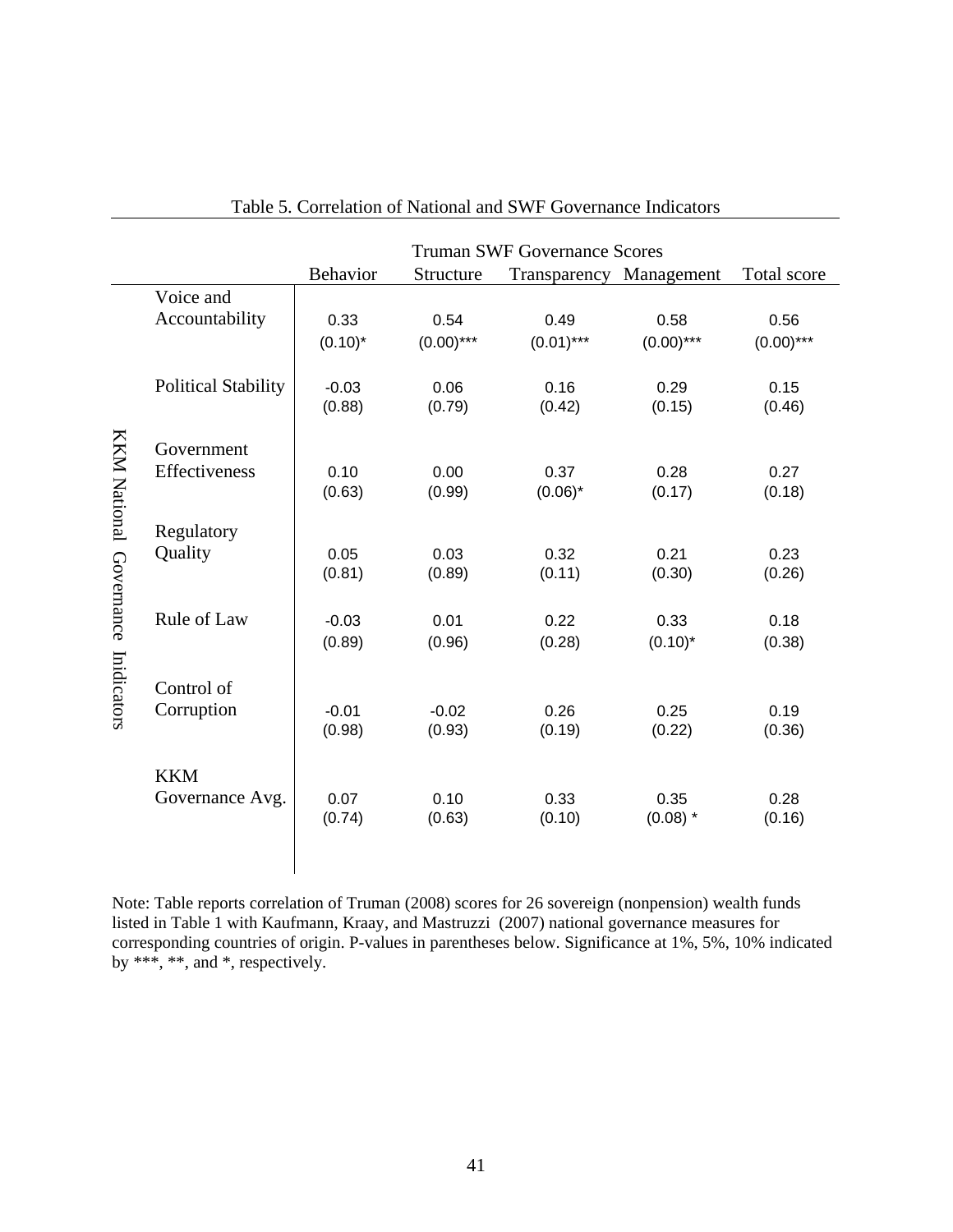| <b>Explanatory Variable</b> | (1)          | (2)         | (3)          | (4)      | (5)                                              | (6)          | (7)          |
|-----------------------------|--------------|-------------|--------------|----------|--------------------------------------------------|--------------|--------------|
| Fuel exports/GDP            | 3.106        | 2.186       | 2.013        | 2.451    | 1.761                                            | 1.962        | 2.249        |
|                             | $(1.485)$ ** | (1.282)     | $(1.188)^*$  | (1.587)  | $(1.075)^*$                                      | $(1.080)^*$  | $(1.240)^*$  |
| <b>SWF Duration</b>         |              | 3.932       | 6.367        | 6.181    | 6.154                                            | 6.355        | 6.250        |
|                             |              | $(2.057)^*$ | $(2.366)$ ** |          | $(2.329)$ <sup>**</sup> $(1.916)$ <sup>***</sup> | $(2.131)***$ | $(2.471)$ ** |
| <b>Total Fund Score</b>     |              |             | $-1.920$     |          |                                                  |              |              |
|                             |              |             | (2.133)      |          |                                                  |              |              |
| <b>Fund Behavior</b>        |              |             |              | 4.620    |                                                  |              |              |
|                             |              |             |              | (14.515) |                                                  |              |              |
| <b>Fund Structure</b>       |              |             |              |          | $-19.853$                                        |              |              |
|                             |              |             |              |          | $(10.523)^{*}$                                   |              |              |
| <b>Fund Transparency</b>    |              |             |              |          |                                                  | $-12.860$    |              |
|                             |              |             |              |          |                                                  | (15.845)     |              |
| <b>Fund Management</b>      |              |             |              |          |                                                  |              | $-1.090$     |
|                             |              |             |              |          |                                                  |              | (4.076)      |
| <b>Observations</b>         | 26           | 26          | 23           | 23       | 23                                               | 23           | 23           |
| R <sub>2</sub>              | 0.245        | 0.370       | 0.527        | 0.520    | 0.570                                            | 0.532        | 0.520        |

Table 6. Determinants of SWF Assets/GDP with Truman SWF Scores

Table 7. Determinants of SWF Assets/GDP with KKM Governance Indicators

| <b>Explanatory Variable</b> | (1)           | (2)            | (3)          | (4)           | (5)           | (6)           | (7)           |
|-----------------------------|---------------|----------------|--------------|---------------|---------------|---------------|---------------|
| Fuel exports/GDP            | 3.032         | 3.310          | 2.379        | 2.690         | 2.944         | 3.032         | 3.076         |
|                             | $(1.406)$ **  | $(1.413)$ **   | $(1.260)^*$  | $(1.542)^{*}$ | $(1.372)$ **  | $(1.473)^*$   | $(1.332)$ **  |
| <b>SWF Duration</b>         | 2.191         | 2.090          | 2.875        | 3.703         | 1.811         | 2.117         | 1.389         |
|                             | (1.720)       | (1.606)        | $(1.638)^*$  | $(2.021)^*$   | (1.813)       | (1.927)       | (1.720)       |
| Governance Average          | 66.937        |                |              |               |               |               |               |
|                             | $(25.777)$ ** |                |              |               |               |               |               |
| Govt. Effectiveness         |               | 71.428         |              |               |               |               |               |
|                             |               | $(25.107)$ *** |              |               |               |               |               |
| <b>Political Stability</b>  |               |                | 52.097       |               |               |               |               |
|                             |               |                | $(18.447***$ |               |               |               |               |
| Voice and Accountability    |               |                |              | 30.077        |               |               |               |
|                             |               |                |              | (22.159)      |               |               |               |
| Rule of Law                 |               |                |              |               | 60.192        |               |               |
|                             |               |                |              |               | $(22.478)$ ** |               |               |
| <b>Regulatory Quality</b>   |               |                |              |               |               | 60.223        |               |
|                             |               |                |              |               |               | $(25.449)$ ** |               |
| Control of Corruption       |               |                |              |               |               |               | 68.669        |
|                             |               |                |              |               |               |               | $(24.301)$ ** |
| Observations                | 26            | 26             | 26           | 26            | 26            | 26            | 26            |
| R <sub>2</sub>              | 0.502         | 0.545          | 0.479        | 0.375         | 0.484         | 0.490         | 0.546         |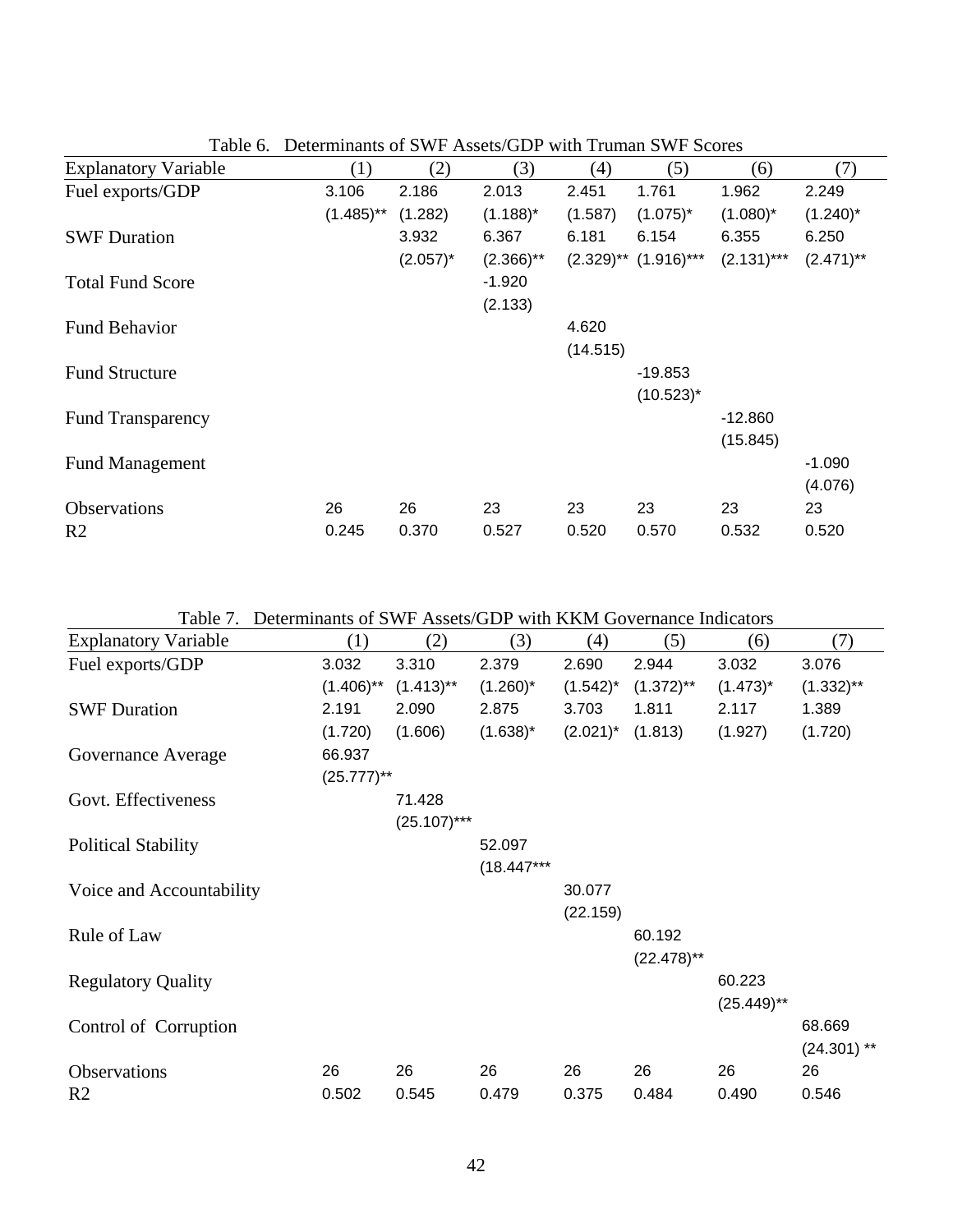| Table 8.<br>Determinants of Foreign Reserves/GDP |               |               |  |  |  |  |
|--------------------------------------------------|---------------|---------------|--|--|--|--|
| <b>Explanatory Variable</b>                      | (1)           | (2)           |  |  |  |  |
| Reserve volatility                               | $-0.151$      | $-0.183$      |  |  |  |  |
|                                                  | (0.702)       | (0.702)       |  |  |  |  |
| Imports/GDP                                      | 0.098         | 0.100         |  |  |  |  |
|                                                  | $(0.043)$ **  | $(0.044)$ **  |  |  |  |  |
| M2/GDP                                           | 0.124         | 0.126         |  |  |  |  |
|                                                  | $(0.029)$ *** | $(0.029)$ *** |  |  |  |  |
| <b>Currency Crisis</b>                           | $-2.036$      | $-2.056$      |  |  |  |  |
|                                                  | $(0.657)$ *** | $(0.658)$ *** |  |  |  |  |
| SWF present                                      | 6.595         | 7.057         |  |  |  |  |
|                                                  | $(3.189)$ **  | $(3.197)$ **  |  |  |  |  |
| SWF "older" oil exporter                         |               | $-6.618$      |  |  |  |  |
|                                                  |               | $(3.324)$ **  |  |  |  |  |
| Observations                                     | 2151          | 2151          |  |  |  |  |
| No. of Countries                                 | 116           | 116           |  |  |  |  |
| No. of Countries with SWFs                       | 22            | 22            |  |  |  |  |
| R <sub>2</sub> (overall)                         | 0.380         | 0.414         |  |  |  |  |

Table reports results of panel regression over 1985-2006, with random effects and robust errors clustered by country. Dummy variable for SWF "older" oil exporters defined as oil-exporting country with SWF established before 1990.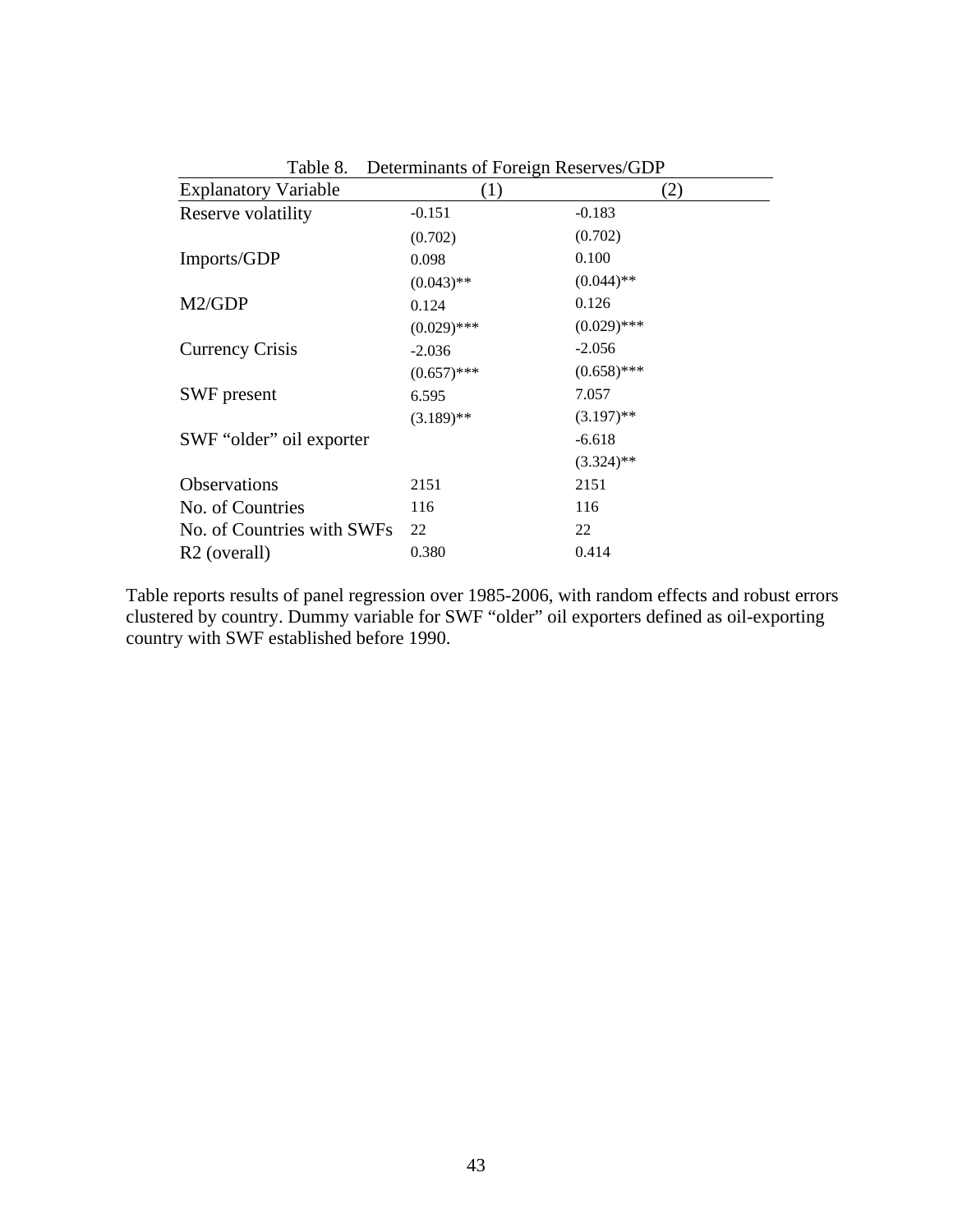# **Appendix: Modeling Asset Diversification by a Central Bank and Sovereign Wealth Fund**

This Appendix compares the optimal patterns of portfolio diversification managed by a central bank (CB) and a sovereign wealth fund (SWF), possibly acting as an agent for the Treasury.

We first present a simple model with which we compare the optimal degree of diversification depending on the authorities' utility function. We assume that the objective of the CB is to maintain financial stability by solely focusing on the objective of reducing the probability of sudden stops. In contrast, we presume that the Treasury, acting through a SWF, maximizes the expected utility of a representative domestic agent. In this framework we show that the CB's focus on financial stability implies that it will place a higher weight on the downside risk of sudden stops than will the SWF. Consequently, the CB tends to bias its portfolio strategy towards holding more of the safe asset, whereas the SWF opts for greater diversification towards risky foreign assets. We also show how the diversification gap between the strategies of the CB and SWF is affected by various parameters of the economy, such as the volatility of equity returns.

We follow with a more elaborate model of joint decision making in which we treat the Treasury as the dominant player and assume that it sets the total level of foreign assets managed by the central bank, but delegates to the central bank the responsibility for maintaining financial stability through the composition of its portfolio. Conditional on the actions of the central bank, the Treasury decides what level of public foreign assets to entrust to the central bank for management as well as the composition of the residual share of the country's public foreign assets managed through the SWF. In these circumstances, we find that the assignment of the objective to financial stability to the CB tends to increase the gap between the optimal diversification patterns of the CB and the SWF.

In the concluding section we discuss how the degree of a country's internal and external transparency affects the country's foreign asset returns and management.

# **A1. The Base Model**

We consider the case where the authorities – either a central bank (CB) or a sovereign wealth fund (SWF) -- determine the diversification of a given initial level of public foreign asset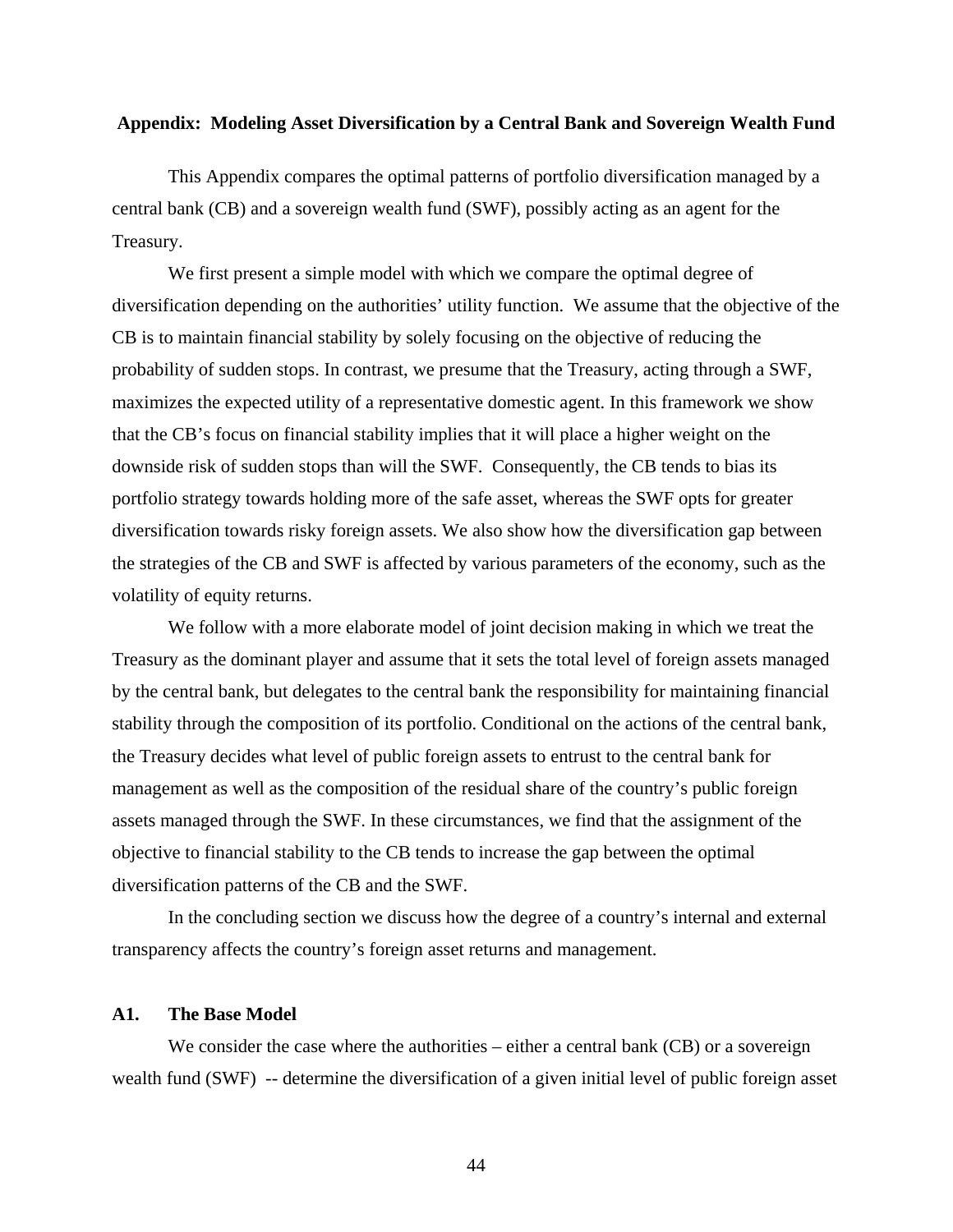holdings, *A*, between risk-free international reserves, *R* and risky foreign equities *F*, such that *A*  $R + F$ . International reserves yield a gross risk-free interest rate  $r_0$ , whereas equity yields a stochastic return  $r_0 + e + \delta$ , where *e* is the expected equity premium and  $\delta$  is a zero mean equity-return shock. The realized value of public foreign assets in the following period,  $A<sub>1</sub>$ , is given by

$$
A_1 = r_0 A + (e + \delta) F; \quad 0 \le F \le A. \tag{A1}
$$

The probability of a sudden stop,  $\phi$ , depends negatively on the public sector's foreign assets,  $A_1$ , and positively on the exogenously given level of aggregate foreign liabilities, *B*, such that  $\phi = \phi [B/A_1]$ ;  $\phi' > 0$ .<sup>1</sup> In these circumstances, greater diversification towards foreign equities entails growing balance sheet vulnerability, where adverse equity return shocks raise the probability of sudden stops.

The timing of the model is such that after determination of the degree of diversification of foreign assets between equities and international reserves, the equity return shock ( $\delta$ ) is realized at the beginning of the second period. This realization leads with probability  $\phi$  to a sudden stop crisis. In the absence of a crisis, the external debt *B* is repaid, and output  $Y_1$  is realized,<sup>2</sup> In the event of a sudden stop crisis, premature costly liquidation occurs, shrinking end-of-period output and foreign assets to  $(Y_1 + A_1)(1 - \tau)$ ,  $1 \ge \tau > 0$ .<sup>3</sup>

 $1$  In the background of the model agents finance long-term investment via banks, which intermediate short-term deposits into longer term investment a la Diamond and Dybvig (1983). The economy is assumed only partially integrated with the global financial system, hence some of the liquidity intermediated by the banking system is the outcome of inflows of short-term foreign deposits ("hot money"). Financial integration implies exposure to sudden stops and capital flight shocks, which may drain the liquidity of the domestic banking system. A sudden stop entails costly pre-mature liquidation of long term investments, reducing thereby the output associated with these projects. The sudden stop probability can be derived endogenously by allowing for liquidity shocks *z* to foreign borrowing (see Aizenman and Lee, 2008). If  $z < A_1$ , the liquidity shock is financed by  $A_1$ , without disrupting long-term investment. If  $z > A_1$ , it leads to a sudden stop crisis associated with premature and costly liquidation of  $z - A_1$  units of capital.

 $2^2$  The model can be generalized by endogenizing the determination of foreign borrowing *B*. For example, in a twoperiod economy, where second-period output is subject to productivity shocks, the possibility that the country may default in the second period with a bad enough productivity shock implies that foreign borrowing is constrained by the condition that the cost of funds equals the expected return to lenders (see Aizenman and Marion, 2004). *Y*1 might be expressed as a function of borrowing  $B$  in this more general framework.

<sup>&</sup>lt;sup>3</sup> This is a reduced form of the resources left following the premature liquidation of investments needed to finance deposits and capital flight. To simplify, we assume that that  $A_1$  and  $Y_1$  shrink at the same rate. The logic of our analysis continues to hold with different shrinkage rates of *A*1 and *Y*1, where the resources left would be  $A_1 (1 - \tau_A) + Y_1 (1 - \tau_Y), \ 1 \ge \tau_A > 0, \ 1 \ge \tau_Y > 0.$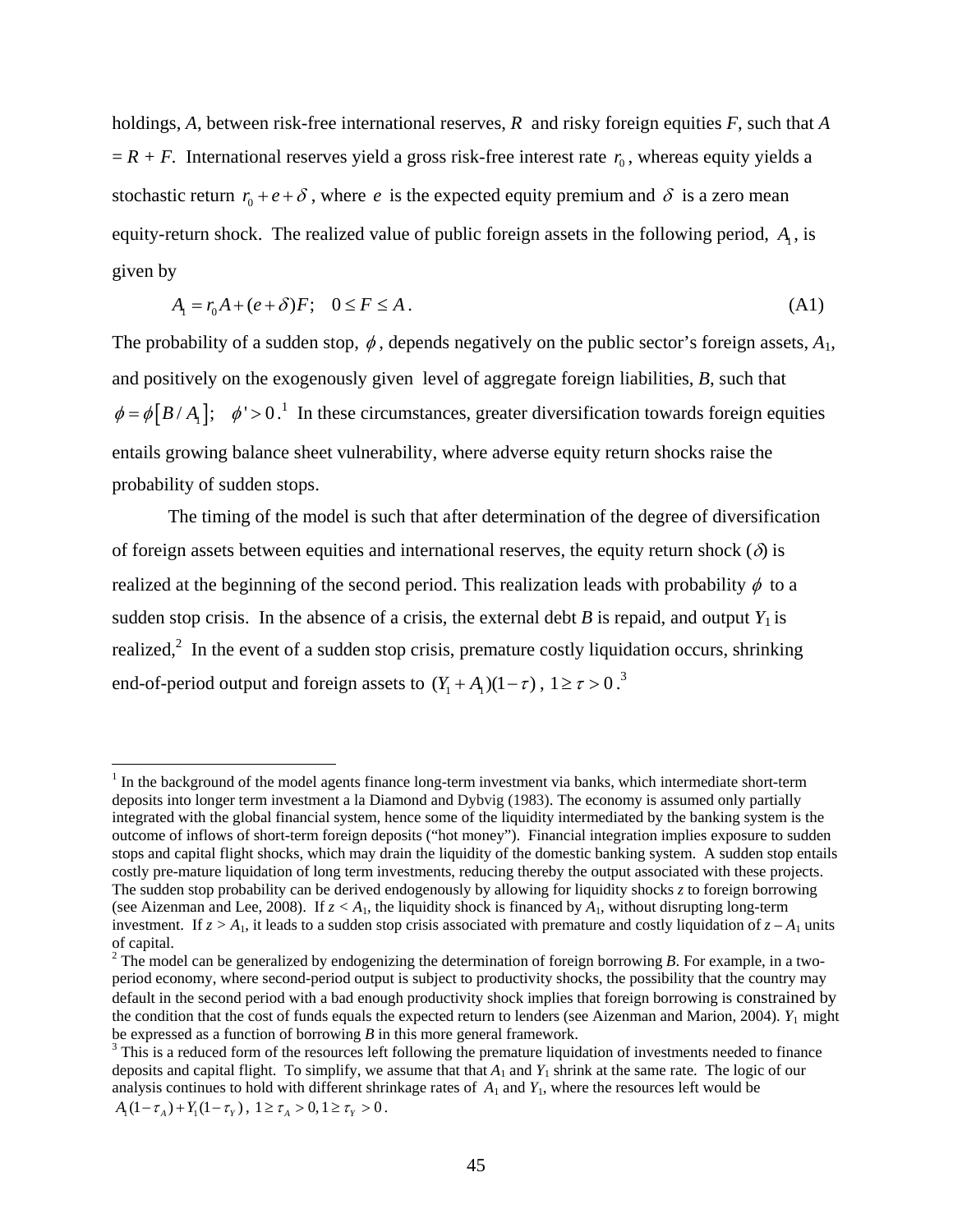Agents are risk averse, with utility *U*. The SWF determines the portfolio allocation in order to maximize the expected utility of a representative domestic agent,  $V_{sw}$ :

$$
V_{\rm sw} = E\Big[\big\{1 - \phi\big[B/A_1\big]\big\} U\big[A_1 + Y_1 - B\big] + \big\{\phi\big[B/A_1\big]\big\} U\big[(A_1 + Y_1)(1 - \tau)\big]\Big],\tag{A2}
$$

where *E* is the expectation operator. Assuming an interior solution with diversification, the FOC determining *F* is:

$$
dV_{sw} / dF = E \Big[ (1 - \phi) U' \Big[ A_1 + Y_1 - B \Big] (e + \delta) + \phi U' \Big[ (A_1 + Y_1)(1 - \tau) \Big] (1 - \tau) (e + \delta) \Big] + E \Big[ \phi' \frac{B}{(A_1)^2} (e + \delta) \Big\{ U \Big[ A_1 + Y_1 - B \Big] - U \Big[ (A_1 + Y_1)(1 - \tau) \Big] \Big\} = 0.
$$
 (A3)

Rearranging terms,

$$
E\left[dU/dF\right] = E\left[-\phi'\frac{B}{\left(A_{1}\right)^{2}}(e+\delta)\left\{U\left[A_{1}+Y_{1}-B\right]-U\left[(A_{1}+Y_{1})(1-\tau)\right]\right\}\right],
$$
 (A4)

where

1

$$
E\big[dU/dF\big] = E\big[(1-\phi)U'\big[A_1+Y_1-B\big](e+\delta) + \phi U'\big[(A_1+Y_1)(1-\tau)\big](1-\tau)(e+\delta)\big].
$$

The lefthand size of (A4),  $E[dU/dF]$ , is the expected marginal benefit of diversification, i.e. the expected marginal utility valuation of the equity premium associated with higher *F*,  $dA_1/dF = e + \delta$ . The righthand side of (A4) is the expected marginal cost of diversification, i.e. the marginal increase in the probability of a sudden stop,  $d\phi/dF$ , times the utility cost of lost consumption associated with a sudden stop,  $U[A_1 + Y_1 - B] - U[(A_1 + Y_1)(1 - \tau)]$ .<sup>4</sup>

CB management is assumed to focus solely on maintaining financial stability, ignoring the effects of its behavior on the utility of domestic agents. As long as a crisis is avoided, the CB manager enjoys a consumption level of  $C_{cb}$ , and utility  $U[C_{cb}]$ . A financial crisis entails a penalty at rate  $p$ ;  $1 \ge p > 0$  (possibly involving replacement of the central bank manager), reducing the central bank's utility to  $U[c_{cb}(1-p)]$ . In these circumstances, the CB's expected utility is

<sup>&</sup>lt;sup>4</sup> Since  $\phi' > 0$ , note that  $d\phi/dF = -\phi'(B/A_1)(e+\delta) > 0$  for a negative shock large enough such that  $e+\delta < 0$ . Note also that the utility cost is positive as long as  $(A_1 + Y_1)\tau > B$ , i.e. the penalty costs are greater than the foregone foreign borrowing obligation.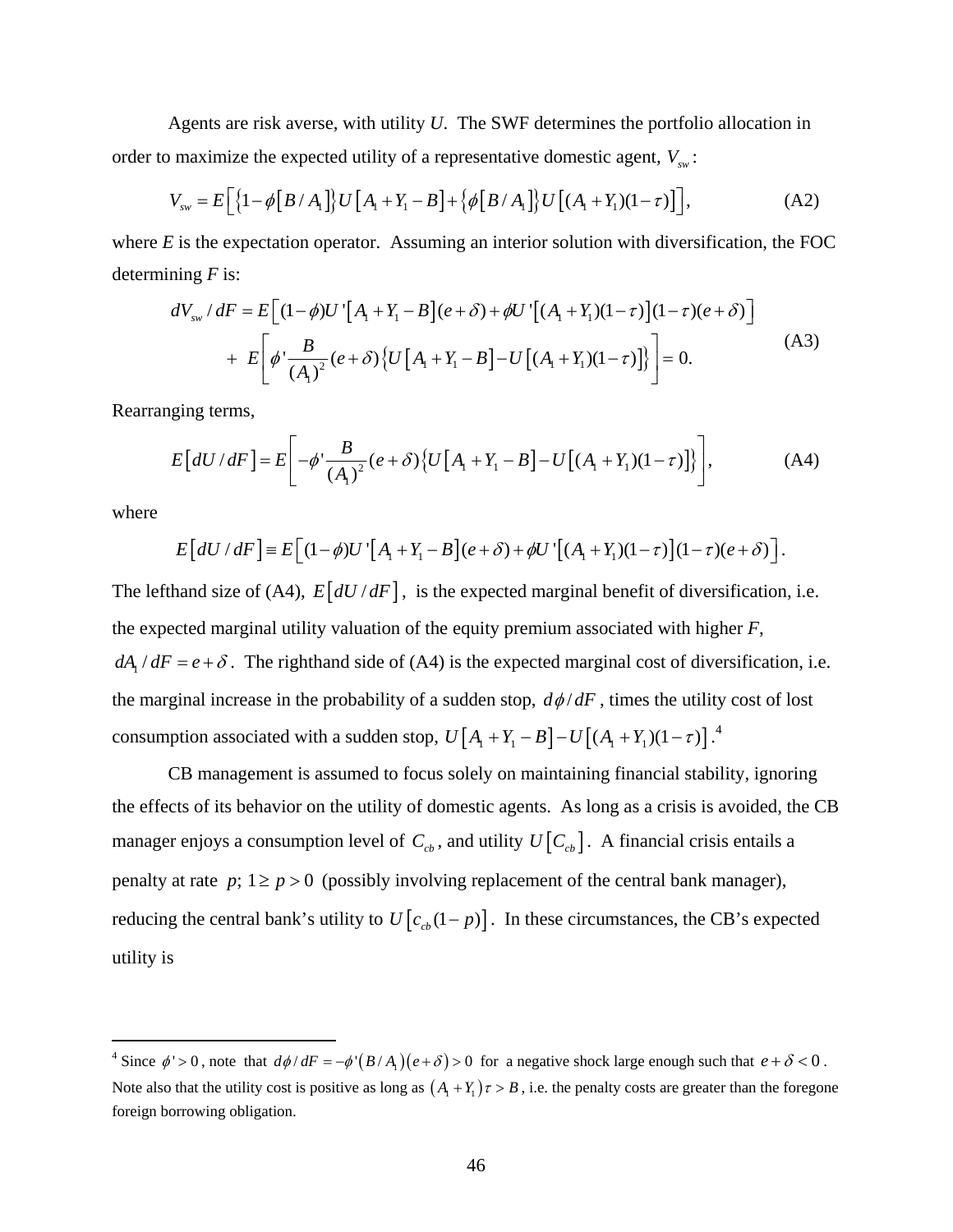$$
V_{cb} = E\left[\left\{1 - \phi\left[B/A_1\right]\right\}U\left[C_{cb}\right] + \left\{\phi\left[B/A_1\right]\right\}U\left[C_{cb}(1-p)\right]\right].\tag{A5}
$$

Consequently, the FOC determining the optimal level of foreign equities for the CB is

$$
dV_{cb} / dF = E\left[\phi' \frac{B}{\left(A_1\right)^2} (e + \delta)\right] = 0. \tag{A6}
$$

Comparing the FOC of optimal portfolio diversification by the SWF, (A3), to the FOC of the CB, (A6), reveals that the CB ignores the possible expected gains to domestic agents induced by diversification in the presence of a positive equity premium. Instead, the CB minimizes the downside risk associated with adverse equity shocks, recognizing that such shocks would increase the leverage ratio  $B/A<sub>1</sub>$  at a rate proportionate to the equity portfolio share (since  $(A1)$ ) implies  $A_1 / A = r_0 + (e + \delta) (F / A)$ , thereby increasing the probability of sudden stops in bad times. This suggests that the CB will opt for much less diversification into foreign equities than the SWF.

Further insight is gained by considering a simple example, where the equity shock,  $\delta$ , takes on two values, either  $\overline{\delta}$  or  $-\overline{\delta}$ , each with probability one half, implying mean value 0 and standard deviation  $\overline{\delta}$ . Agents' utility displays constant relative risk aversion, with a CRRA coefficient  $\beta$ . The left panel of Figure A1 plots the optimal share of foreign equities in a portfolio managed by the SWF (top curve) and the CB (bottom curve), each as a function of volatility  $\overline{\delta}$ , for the case where the initial public asset position is  $A = 1$ , well below the level of external liabilities, *B,* assumed to be 1.6. With the initial foreign public asset level *A* normalized to 1, *F* also measures the equity share of the portfolio. For  $\overline{\delta} = 0.2$ , the SWF's diversification rate is roughly 87%, whereas the CB opts for a much lesser degree of diversification (about 15%). Figure A2 plots the association between the equity shock and the sudden stop probability for the CB (dotted line) and SWF (bold line), given the optimal equity share *F* chosen when  $\overline{\delta}$  = 0.2, for varying realizations of the equity shock. Note that the limited diversification strategy pursued by the CB results in a relatively low expected probability of sudden stops, less than 0.1. In contrast, the greater holdings of risky foreign equities by the SWF exposes the economy to the greater downside risk of a sudden stop in bad times, e.g. for a  $\delta$  realization of -0.4, the probability of a crisis is almost 0.3.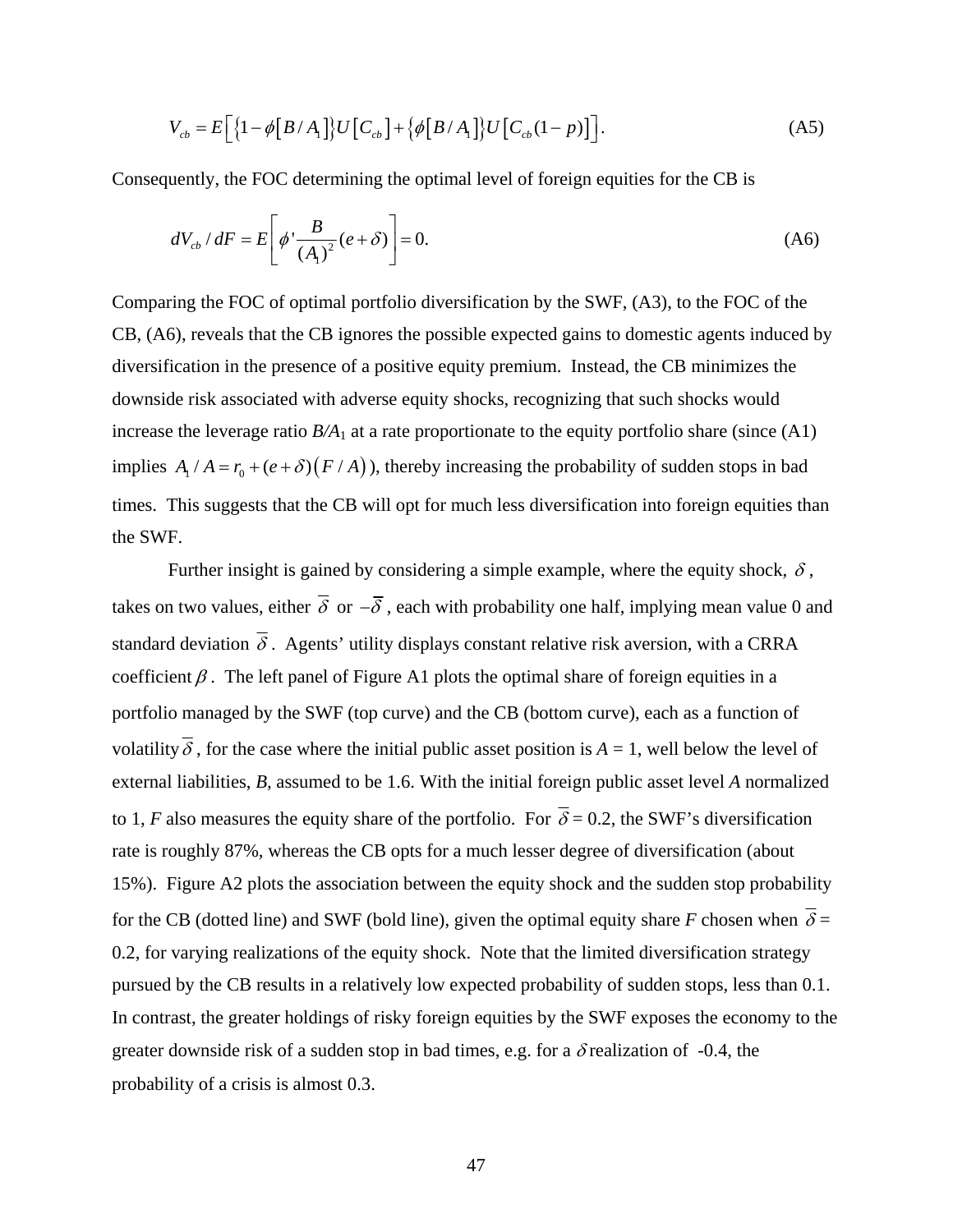Our framework suggests that, for relatively low levels of public foreign assets, assigning portfolio management independence to the CB may advantageous. However, for a large enough asset base *A*, the opportunity cost associated with the limited portfolio diversification of the CB would be high enough to induce the authorities to establish a SWF, treating it as an agent for the Treasury in pursuit of greater returns. In these circumstances, the SWF would opt for much higher greater investment in foreign equities, while the CB would manage its assets with limited diversification, so as to minimize the downside risk of sudden stop crises. The right panel of Figure A1 illustrates the effects of the size of the asset base on diversification choices, by tripling *A* from 1 to 3. As can be observed, the higher level of public assets has a negligible effect on the CB's demand for equities, but induces a large increase in the SWF's equity demand.

## **A2. Delegation of Financial Stability Objective to Central Bank**

This section extends the base model, recognizing the possibility that the CB has a comparative advantage in avoiding sudden stops and maintaining financial stability, whereas the SWF has a comparative advantage in managing risky portfolios. We continue to assume that *A* , the initial foreign assets of the public sector, and *B*, aggregate foreign borrowing, are exogenously determined. We now assume that the Treasury, is the dominant player, determining the split of the given level of public foreign assets *A* , between the management of the SWF and the CB, while also managing the composition of the SWF's portfolio of foreign assets:  $A = A_{sw} + A_{cb}$ ; where  $A_{sw}$ ,  $A_{cb}$  denote the initial assets managed by the SWF and CB, respectively. Note that if *A* is given and the CB determines  $A_{cb}$ , then  $A_{sw}$  is determined as well.

The realized value of assets under CB management in the following period are  $A_{1,cb}$ . The CB diversifies its portfolio between foreign reserves  $(R_{cb})$  and foreign equities  $(F_{cb})$ ,

$$
A_{cb} = R_{cb} + F_{cb}
$$
, implying

$$
A_{1,cb} = r_o A_{cb} + (e + \delta) F_{cb}, \tag{A1'}
$$

where *e* is the expected equity premium and  $\delta$  is a zero mean equity-return shock for investment in risky assets by the central bank.

The Treasury has a comparative advantage in active management of the external portfolio, resulting in an equity premium and equity return shock ( $e_{\mu\nu}$ ,  $\delta_{\nu\nu}$ ) that differs from those affecting the CB's portfolio,  $e$ ,  $\delta$ . This reflects the possibility that the CB diversifies by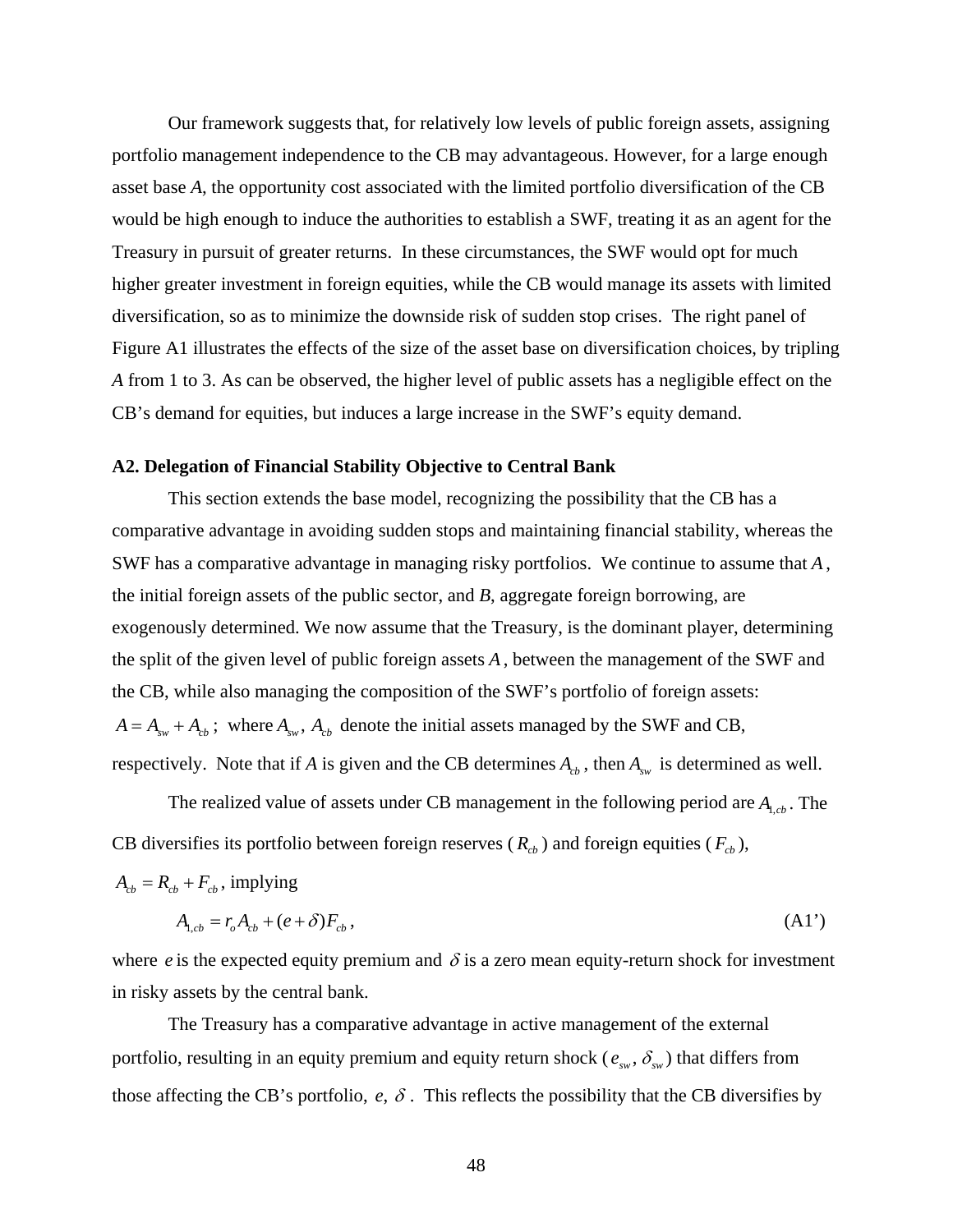passive portfolio investment channels (such as investing in broad and relatively liquid foreign stock indexes), whereas Treasury diversities by more active portfolio management, including FDI and possibly less liquid projects, with possible exposure to higher expected returns, but with the downside of more volatile returns (hence  $e_{sw} \geq e$ ;  $\sigma_{\delta_w} \geq \sigma_{\delta}$ ). Accordingly, the realized value of assets under SW management in the following period is  $A_{1,sw}$ :

$$
A_{1,sw} = r_o A_{sw} + (e_{sw} + \delta_{sw}) F_{sw}
$$
 (A1")

As before, the probability of a sudden stop,  $\phi$ , depends positively on the exogenously given level of aggregate foreign liabilities *B* and negatively on the public sector's foreign assets *A*<sub>1</sub>, such that  $\phi = \phi \left[ \frac{B}{A_1} \right]$ .

As the CB deals directly with monitoring and supervising financial intermediation, we presume that the CB has a comparative advantage in reducing the probability of a financial crisis triggered by sudden stops, implying that, for a given ratio of foreign borrowing to assets, the CB's management results in a lower probability of sudden stops than would that of the SWF, i.e.  $\phi_{cb}[x] < \phi_{sw}[x]$ , where  $\phi_{cb}[x]$ ;  $\phi_{sw}[x]$  denote the sudden stop probability if assets are managed by the CB and a Treasury-controlled SWF, respectively, and  $x = B/A_1$ .<sup>5</sup>

The cost of delegating financial stability management to the CB is that, in case of need, only a fraction *q* of  $A_{sw}$  would be available to the CB ( $0 \le q < 1$ ). This may reflect both the lower liquidity of the SWF's investment, and institutional frictions that may slow down the SWF's ability to mobilize resources. Hence, under CB management,

$$
\phi_{cb}[x] = \phi_{cb}[B/(A_{1,cb} + qA_{1,sw})].
$$
 For simplicity, we assume that  $q = 0$ , implying  

$$
\phi_{cb}[x] = \phi_{cb}[B/A_{1,cb}].
$$

The diversification problem facing the CB is identical to the one described in section A1, i.e. maximize with respect to  $F_{cb}$  the objective function

$$
V_{cb} = E\bigg[\bigg\{1 - \phi_{cb}\bigg[B/A_{1,cb}\bigg]\bigg\}U\bigg[C_{cb}\bigg] + \bigg\{\phi_{cb}\bigg[B/A_{1,cb}\bigg]\bigg\}U\bigg[C_{cb}(1-p)\bigg]\bigg]
$$

<sup>5</sup> One way to capture the CB's comparative advantage is to suppose that  $\phi_{cb} = (1 - b)\phi_{sw}$ ; 0 < *b* < 1, where *b* measures the delegation gain associated with assigning the financial stability objective to the CB. In these circumstances, delegation implies that the CB will choose a more prudent policy than the one chosen by the SWF. The financial stability delegation to the CB makes the Treasury and SWF better off if the efficiency gains associated with CB's comparative advantage are sizable enough (i.e., for large enough *b*).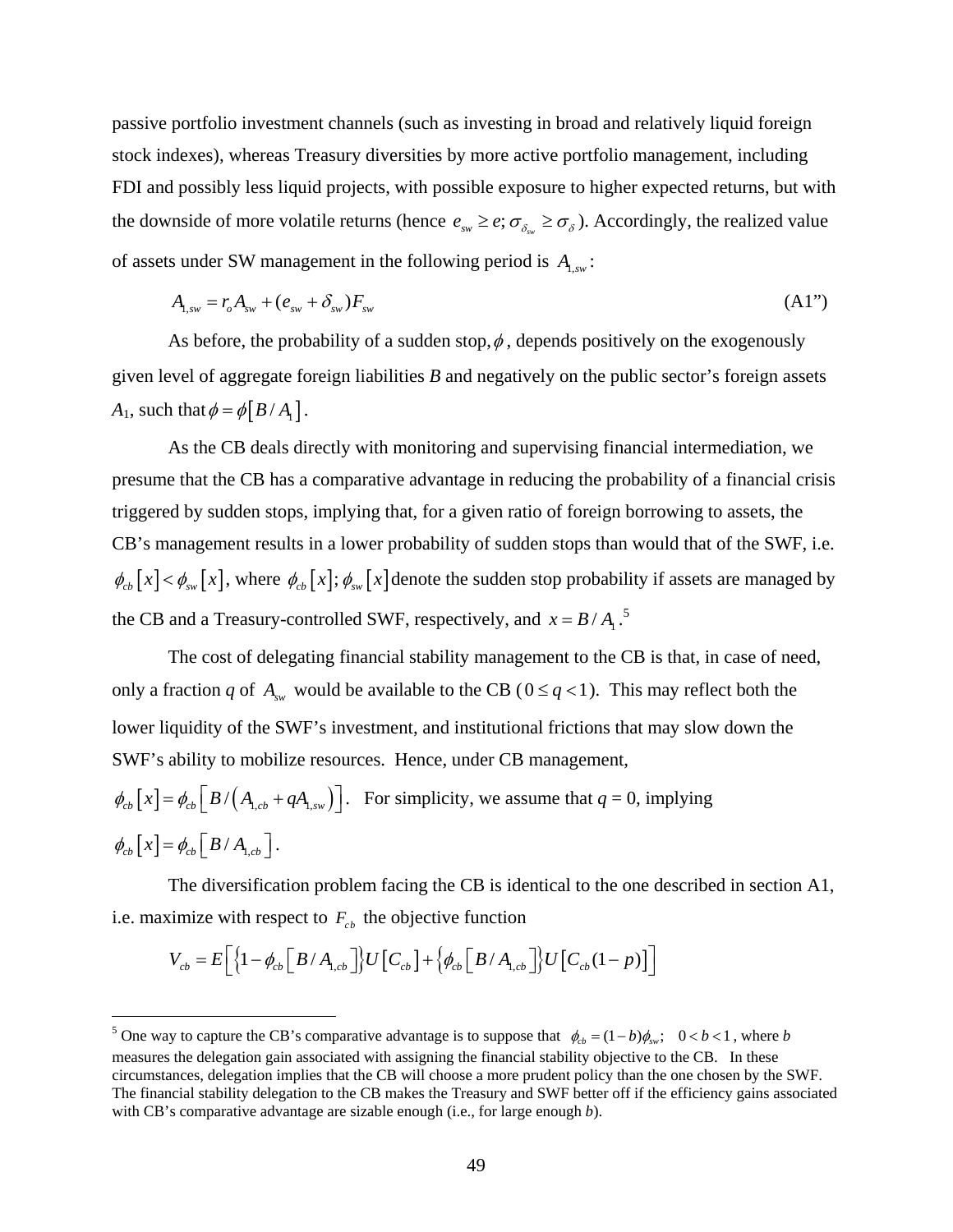subject to (A1'), where  $\phi$  is replaced with  $\phi_{cb}$  and *B* and  $A_{cb}$  are exogenous to the CB's actions. Hence an analogue to the first order condition (A6) holds:

$$
dV_{cb} / dF_{cb} = E \left[ \phi'_{cb} \frac{B}{(A_{1,cb})^2} (e + \delta) \right] = 0.
$$
 (A6')

The SWF's expected utility is akin to (A2), modified by delegating the financial stability objective to the CB:

$$
V_{sw} = E\bigg[\bigg\{1 - \hat{\phi}_{cb}\big[A_{cb};B\big]\bigg\}U\bigg[A_{1,sw} + Y_1 - B\bigg] + \bigg\{\hat{\phi}_{cb}\big[A_{cb};B\big]\bigg\}U\bigg[(A_{1,sw} + Y_1)(1-\tau)\bigg]\bigg] \tag{A2'}
$$

where  $\hat{\phi}_{cb}$  is the probability of a sudden stop as determined by CB policy, which in turn is conditional on the CB's initial foreign asset holdings set by the Treasury  $A_{cb}$  as well as (exogenous) foreign borrowing *B*. 6

The Treasury's problem is to determine, for given initial public assets *A* , the SWF's investment in equities  $F_{sw}$  and the optimal level of initial CB assets  $A_{cb}$ , that maximize (A2'), subject to

$$
A_{1,sw} = r_o(A - A_{cb}) + (e_{sw} + \delta_{sw})F_{sw}; \quad 0 \le F_{sw} \le A_{sw} \le A
$$
 (A7)

(Recall that setting  $A_{cb}$  also determines the SWF's safe asset holdings  $A_{sw}$ , since  $A_{sw} = A - A_{cb}$ .)

The first-order condition for optimal  $F_{sw}$  and asset diversification by the SWF is

$$
E\bigg[\bigg[\bigg\{1-\hat{\phi}_{cb}\bigg\}U'\bigg[A_{1,sw}+Y_1-B\bigg] + \bigg\{\hat{\phi}_{cb}\bigg\}U'\bigg[\big(A_{1,sw}+Y_1\big)(1-\tau)\bigg](1-\tau)\bigg]\big(e_{sw}+\delta_{sw}\bigg)\bigg] = 0\tag{A8}
$$

or  $E \left[ dU_{sw} / dF_{sw} \right] = 0$ . Comparing (A8) to (A4), we infer that delegating financial stability policy to the CB implies that the SWF equates the expected marginal benefit of diversification,  $E[dU_{sw}/dF_{sw}]$ , to zero, instead of equating it to the expected cost of increasing the sudden stop probability.

Figure A3 illustrates the effect of policy delegation on the SWF's degree of diversification. The bottom curve shows the SWF's diversification pattern in the absence of delegation, corresponding to the case depicted in the left panel of A1 (with the same parameter values, including  $a = 20$ ). The top curve (labeled "SWF, CB delegation") corresponds to the

<sup>&</sup>lt;sup>6</sup> (A6') yields an expression for  $F_{cb}$  as an implicit function of  $A_{cb}$ , as well as *B* and  $e + \delta$ :  $F_{cb} = \hat{F}_{cb} [A_{cb}; B, e, \sigma_{\delta}]$ . Substituting  $\hat{F}_{cb}$  into  $\phi$  gives  $\phi_{cb} = \phi_{cb} \left[ B / A_{1, cb} \right] = \phi_{cb} \left[ B / \left( r_0 A_{cb} + \hat{F}_{cb} [A_{cb}](e + \delta) \right) \right] = \hat{\phi}_{cb} \left[ A_{cb} ; B \right]$ .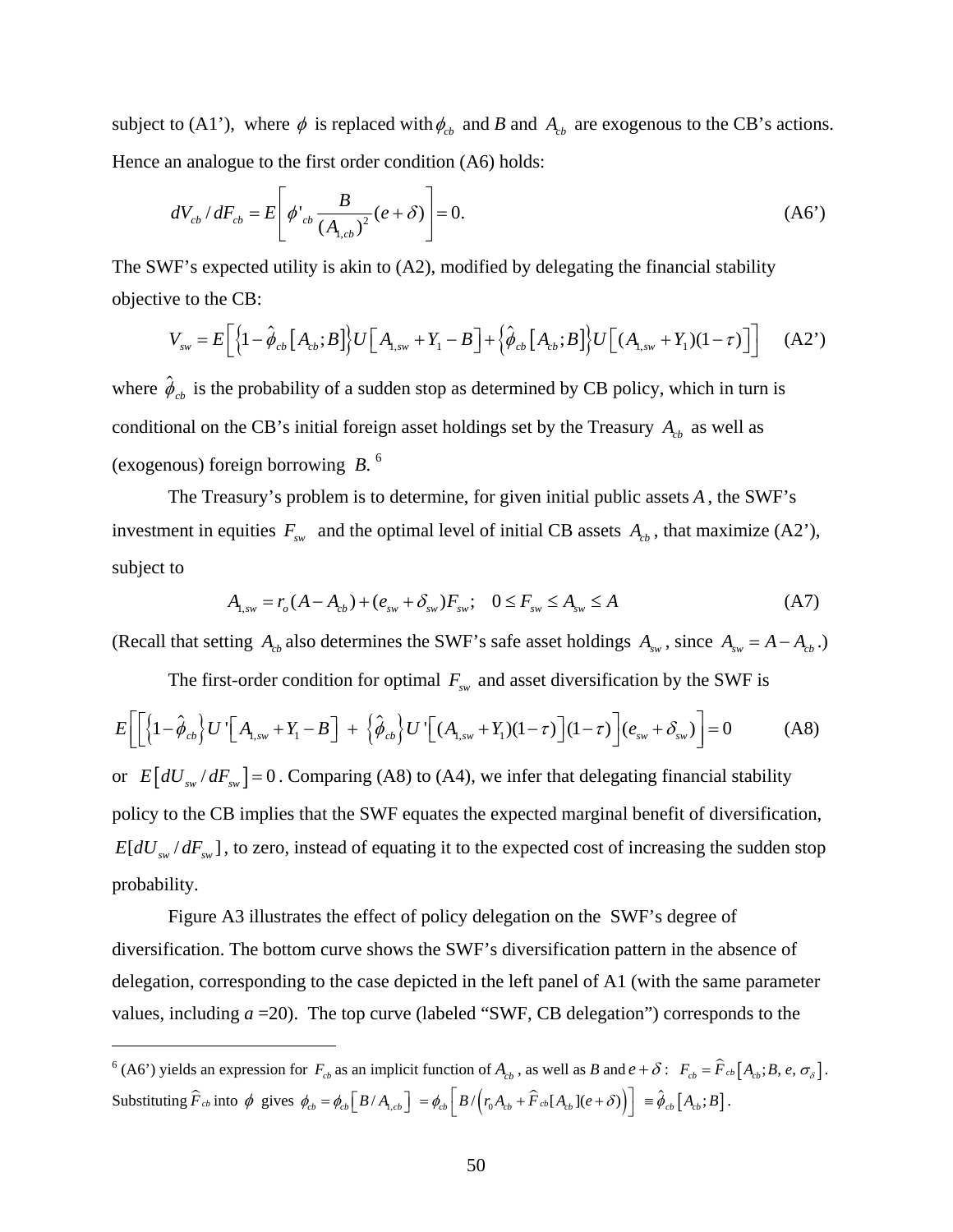SWF's diversification pattern with the same asset base ( $A_{\text{sw}} = 1$ ), in circumstances where the CB is assigned the objective of minimizing the probability of a sudden stop (for the case where  $A<sub>cb</sub> = 1$ ,  $a = 10$ ). With delegation, for any given volatility of returns, the SWF chooses to hold a higher level of foreign equity assets, implying greater diversification.

Our framework also implies that, as part of its optimal portfolio policy, the Treasury determines the CB's initial foreign assets,  $A<sub>cb</sub>$ . The discussion above implies that, above a threshold of foreign assets *A*, marginal increases in *A* lead to greater asset allocation by the Treasury to the SWF. This holds trivially as the probability of sudden stop,  $\hat{\phi}_{cb}$ , approaches zero.

More generally, the first-order condition determining  $A<sub>cb</sub>$  is:

$$
dV_{sw} / dA_{cb} = E\left[\left(\left\{1-\hat{\phi}_{cb}\right\}\left(-U\left[\left(A_{1}+Y_{1}-B\right]\right)+\left\{\hat{\phi}_{cb}\right\}\left(-U\left[\left(A_{1}+Y\right)(1-\tau)\right]\right)(1-\tau)\right)\left(r_{o} + (e+\delta)\hat{F}\right]_{cb}\right)\right]
$$

$$
+ E\left[\left(-\hat{\phi}\right]_{cb} \frac{B}{\left(A_{1,cb}\right)^{2}}\left(r_{o} + (e+\delta)\hat{F}\right)_{cb}\right)\left\{U\left[A_{1}+Y_{1}-B\right]-U\left[\left(A_{1}+Y\right)(1-\tau)\right]\right\}\right] = 0
$$

or

$$
E\left[dU/dA_{cb}\right] = E\left[-\hat{\phi}_{cb}\frac{B}{\left(A_{1,cb}\right)^{2}}\left(r_{o} + (e+\delta)\hat{F}_{cb}\right)\left\{U\left[A_{1} + Y_{1} - B\right] - U\left[\left(A_{1} + Y\right)(1-\tau)\right]\right\}\right] = 0
$$

where

1

$$
E\left[dU/dA_{cb}\right] = E\left[\left\{1-\hat{\phi}_{cb}\right\}U'\left[A_{1}+Y_{1}-B\right]+\left\{\hat{\phi}_{cb}\right\}U'\left[\left(A_{1}+Y\right)(1-\tau)\right](1-\tau)\left(r_{b}+(e+\delta)\hat{F}\right]_{cb}\right)\right].
$$

Thus the Treasury extends more initial foreign assets to the central bank to the point that the expected marginal benefit of doing so,  $E \left[ dU / dA_{cb} \right]$ , i.e. the expected marginal utility valuation of the return associated with higher  $A_{cb} - dA_{1, cb}/ dA_{cb} = r_o + (e + \delta) \hat{F}^i_{cb}$ , where  $\hat{F}^i_{cb}$  is the marginal impact on the CB's optimal foreign equity holdings<sup>7</sup> -- equals the marginal increase in the probability of a sudden stop,  $\hat{\phi}_{cb}$ , times the utility cost of a sudden stop,  $U[A_1 + Y_1 - B] - U[(A_1 + Y_1)(1 - \tau)].$ 

<sup>&</sup>lt;sup>7</sup> As noted earlier, (A6') yields an expression for  $F_{cb}$  as an implicit function of  $A_{cb}$ , as well as *B* and  $e + \delta$ :  $F_{cb} = \hat{F}_{cb} [A_{cb}; B, e, \sigma_{\delta}].$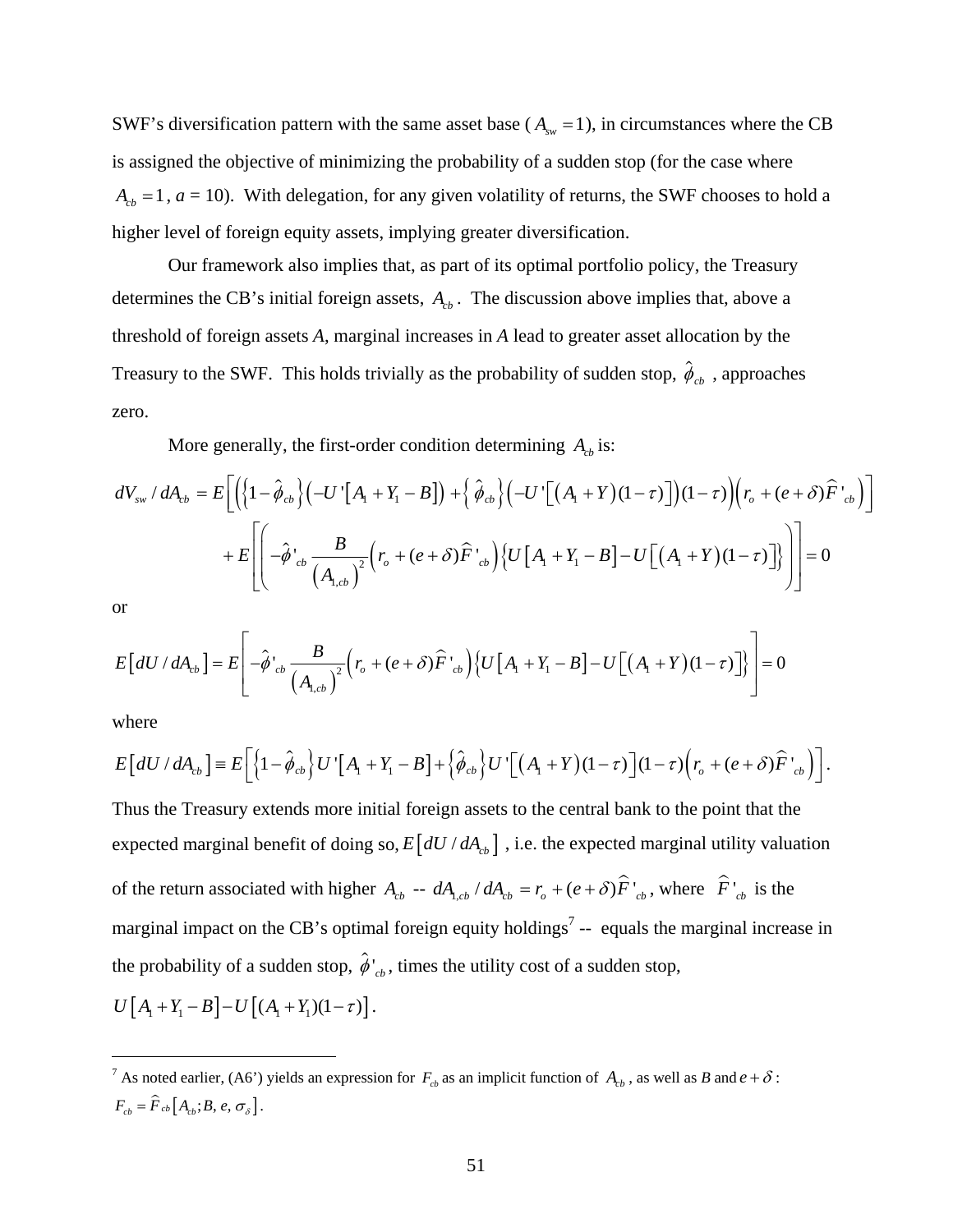### **A3. Domestic and External Transparency**

We conclude with a short discussion about the impact of transparency on the behavior of a SWF. We denote domestic and international transparency indices by  $t_{dom}$ ,  $t_{int}$ , respectively. Domestic transparency determines the opaqueness of the SWF to domestic tax payers. If greater domestic transparency increase the median voter's support for the SWF, greater resources may be delegated to it, implying  $A = A[t_{\text{dom}}], A' > 0$ .<sup>8</sup> In less democratic countries, SWF management may reflect the preferences of a narrow power group, and the determination of internal transparency is more involved. Too little transparency may backfire by fueling popular dissent, encouraging political instability, and possibly reducing the tenure of the Treasury management by its forceful removal from office. Yet, "high" domestic transparency may entail another cost to the Treasury in the form of greater discontent, inducing other power groups to challenge the size and the mandate of the SWF. In these circumstances, the association between the resources available to the Treasury and domestic transparency may have an inverted U-shape,  $A = A[t_{\text{dom}}], A' > 0, A'' < 0.^9$ 

Similarly, international transparency refers to the degree to which the holdings and the investment strategy of the SWF is transparent to the global financial system. The SWF may face a complex trade off regarding international transparency. If the SWF benefits from access to superior talent and information, greater transparency may reduce the effectiveness of any proprietary strategy used by the fund. Yet, inadequate international transparency tends to reduce the hospitality shown towards FDI and portfolio investment in the host country and possibly encourage local efforts to reduce SWF's access to profitable business opportunities. This

 $8 \text{ In a more general framework, these levels of transparency may be determined endogenously.}$ 

<sup>&</sup>lt;sup>9</sup> The Treasury's solution may entail running "double accounting books," where official figures may understate actual SWF accumulations and allocations. One can model this behavior in a version of a principal-agent model, extending Hermalin and Weisbach (2007). The Treasury, as the principal, manages the SWF, determining its transparency. The agents consist of tax payers and other power groups. Monitoring the principal entails a political struggle that is costly to both the principal (possibly through the loss of control), and agents (exposed to possible violence and punishment). In these circumstances, if agents believe that the gap between the official and the actual books is not "large," they will tolerate an equilibrium with limited domestic transparency. The principal then determines the "optimal" level of domestic transparency" taking into account that low transparency allows it to gain by increasing the gap between the actual and official books, balanced against the cost of increasing the probability of losing control.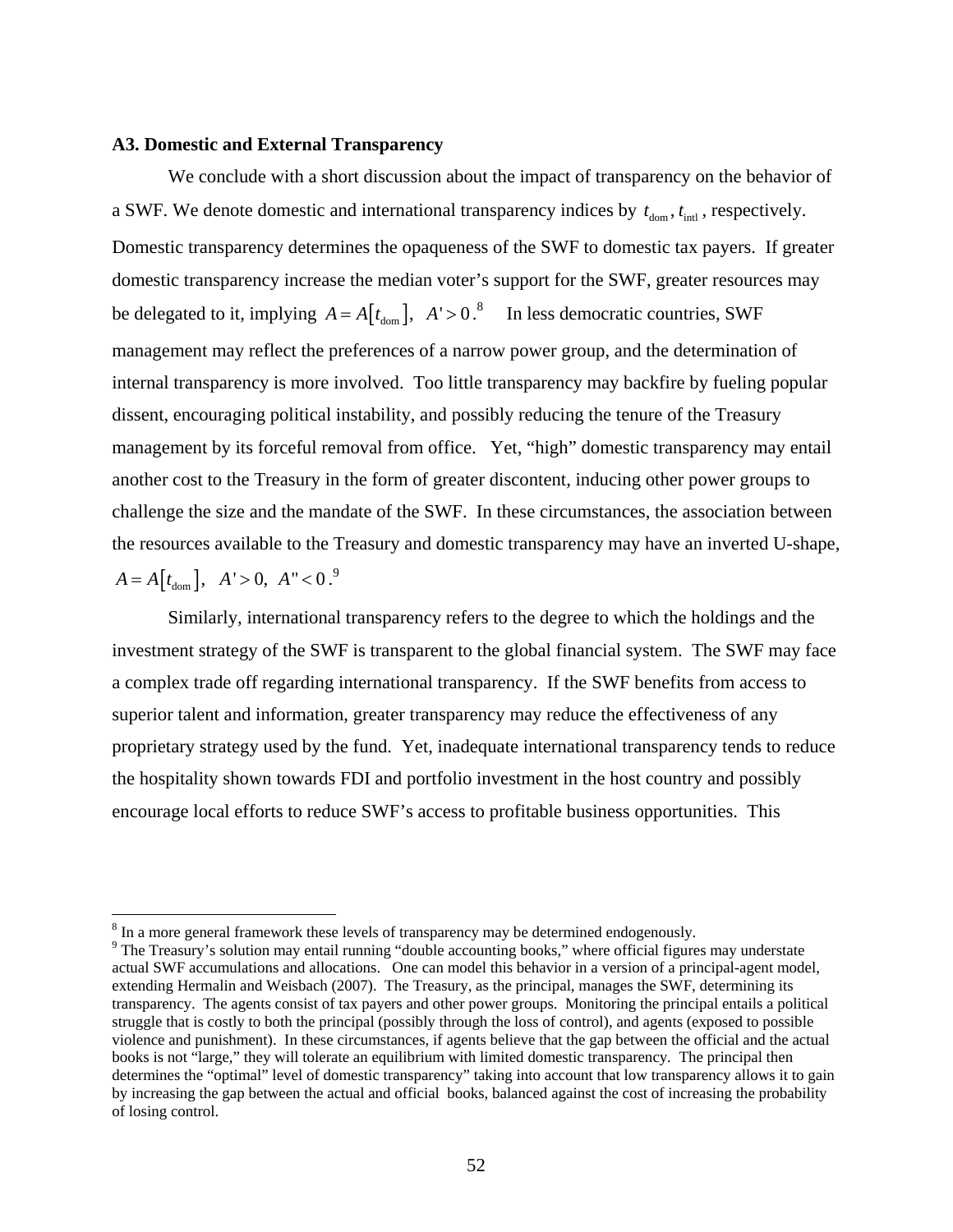suggests that the association between excess equity returns and the SWF's international transparency may have an inverted U shape,  $e_{sw} = e_{sw} [t_{int}], e_{sw}^{'} < 0, e_{sw}^{''} > 0$ .<sup>10</sup>

In our benchmark model, increases in domestic transparency can be interpreted as parametric shifts in *A.* As depicted in Figure 1b, in the case that greater transparency primarily increases the level of foreign assets allocated to the SWF, the level of investment in foreign equity assets raises significantly for any given volatility level  $\overline{\delta}$ .<sup>11</sup> Similarly, if the degree of international transparency increases enough to raise the expected return to foreign assets, the SWF's foreign equity investment increases as well.

<sup>&</sup>lt;sup>10</sup> SWF size also may play an important role: limited transparency by larger funds may encourage greater hostility to investment in foreign markets, possibly owing to the fear that a large player may use its market clout strategically, such as for mercantilist trade goals.

<sup>&</sup>lt;sup>11</sup> In our framework with responsibility for financial stability delegated to the central bank, the Treasury sets  $A_{cb}$ , given *A*, while the CB determines  $F_{cb}$ , given  $A_{cb}$ . But setting  $A_{cb}$  also determines the SWF's safe asset holdings  $A_{sw}$ , since  $A_{\text{sw}} = A - A_{\text{cb}}$ . In this case  $A_{\text{sw}}$  depends on  $t_{\text{dom}}$  only through *A*: an increase in domestic transparency that results in greater initial public foreign entrusted to the Treasury also is associated with greater assets entrusted to the sovereign wealth fund.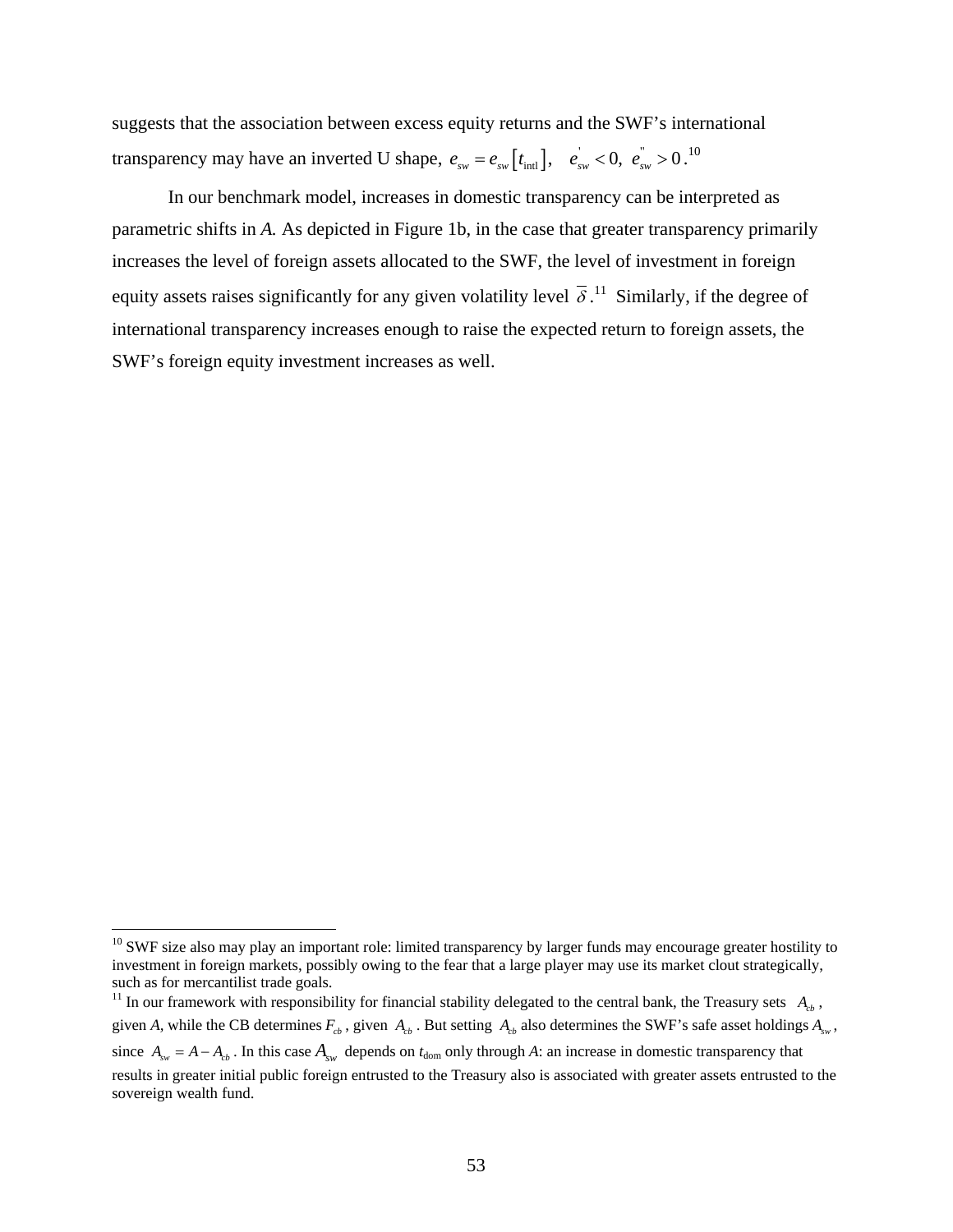



Note: The bottom (top) curve corresponds to the CB behavior (SWF). Simulation assumes  ${\phi} = MIN\{\alpha[B/(A_1+B)]^h;1\}$ , the equity shock,  $\delta$ , takes on two values, either  $\overline{\delta}$  or  $-\overline{\delta}$ , and  $r_0 = 0$ ,  $\beta = 2$ ,  $Y_1 = 2$ ,  $B = 1.6$ ,  $e = 0.05$ ,  $\tau = 0.2$ ,  $p = 0.9$ ,  $h = 12$ ,  $a = 20$ . The lefthand and righthand panels assume initial asset size levels *A* of 1 and 3, respectively.

Figure A2. Equity return shock realizations and probability of sudden stop.



Note: Simulation assumes  $F_{cb} = 0.15$ ;  $F_{sw} = 0.87$ ;  $A = 1$ , and the parameters specified in Figure A1. The bold curve draws the sudden stop probability for  $F = 0.87$  (the SWF equity share for volatility level  $\delta = 0.2$ ), while the dotted curve draws the sudden stop probability for  $F = 0.15$  (the CB equity share for volatility 0.2).